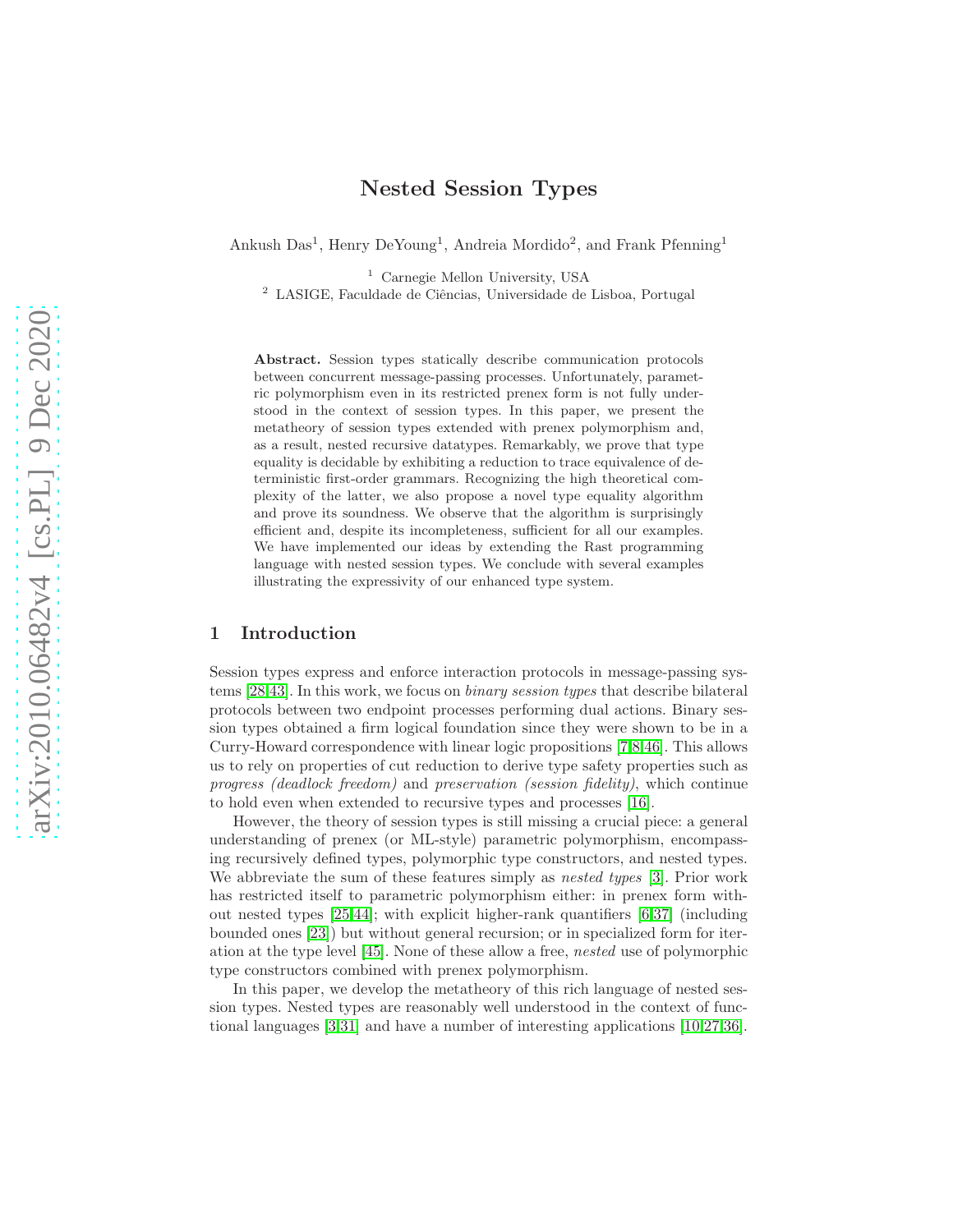One difficult point is the interaction of nested types with polymorphic recursion and type inference [\[35\]](#page-34-6). By adopting bidirectional type-checking we avoid this particular set of problems altogether, at the cost of some additional verbosity. However, we have a new problem namely that session type definitions are generally equirecursive and not generative. This means that even before we consider nesting, with the definitions

$$
list[\alpha] = \bigoplus \{ \mathbf{nil} : 1, \mathbf{cons} : \alpha \otimes \mathsf{list}[\alpha] \} \qquad \mathsf{list}'[\alpha] = \bigoplus \{ \mathbf{nil} : 1, \mathbf{cons} : \alpha \otimes \mathsf{list}'[\alpha] \}
$$

we have  $\textsf{list}[A] \equiv \textsf{list'}[B]$  and also  $\textsf{list}[\textsf{list'}[A]] \equiv \textsf{list'}[\textsf{list}[B]]$  provided  $A \equiv B$ . The reason is that both types specify the same communication behavior—only their name (which is irrelevant) is different. As the second of these equalities shows, deciding the equality of nested occurrences of type constructors is inescapable: allowing type constructors (which are necessary in many practical examples) means we also have to solve type equality for nested types. For example, the types  $Tree[\alpha]$  and  $STree[\alpha][\kappa]$  represent binary trees and their faithfully (and efficiently) serialized form respectively.

$$
\begin{aligned} \text{Tree}[\alpha] = \oplus \{\textbf{node}: \text{Tree}[\alpha] \otimes \alpha \otimes \text{Tree}[\alpha], \textbf{leaf}: 1\} \\ \text{STree}[\alpha, \kappa] = \oplus \{\textbf{nd}: \text{STree}[\alpha, \alpha \otimes \text{STree}[\alpha, \kappa]], \textbf{If}: \kappa\} \end{aligned}
$$

We have that  $Tree[\alpha] \otimes \kappa$  is isomorphic to  $STree[\alpha, \kappa]$  and that the processes witnessing the isomorphism can be easily implemented (see Section [9\)](#page-26-0).

At the core of type checking such programs lies *type equality*. We show that we can translate type equality for nested session types to the trace equivalence problem for deterministic first-order grammars, which was shown to be decidable by Janˇcar, albeit with doubly-exponential complexity [\[30\]](#page-33-5). Solomon [\[41\]](#page-34-7) already proved a related connection between inductive type equality for nested types and language equality for DPDAs. The difference is that session type equality must be defined coinductively, as a bisimulation, rather than via language equivalence [\[22\]](#page-33-6). This is because session types capture communication behavior rather than the structure of closed values so a type such as  $R = \bigoplus \{a : R\}$  is not equal to the empty type  $E = \bigoplus \{\}.$  The reason is that the former type can send infinitely many a's while the latter cannot (due to the coinductive interpretation). Interestingly, if we imagine a lazy functional language such as Haskell with non-generative recursive types, then R and E would also be different. In fact, nothing in our analysis of equirecursive nested types depends on linearity, just on the coinductive interpretation of types. Several of our key results, namely decidability of type equality and a practical algorithm for it, apply to lazy functional languages! Open in this different setting would still be the question of type inference, including the treatment of polymorphic recursion.

The decision procedure for deterministic first-order grammars does not appear to be directly suitable for implementation, in part due to its doublyexponential complexity bound. Instead we develop an algorithm combining loop detection [\[22\]](#page-33-6) with instantiation [\[17\]](#page-33-7) and a special treatment of reflexivity to handle all cases that would have passed in a nominal system. The algorithm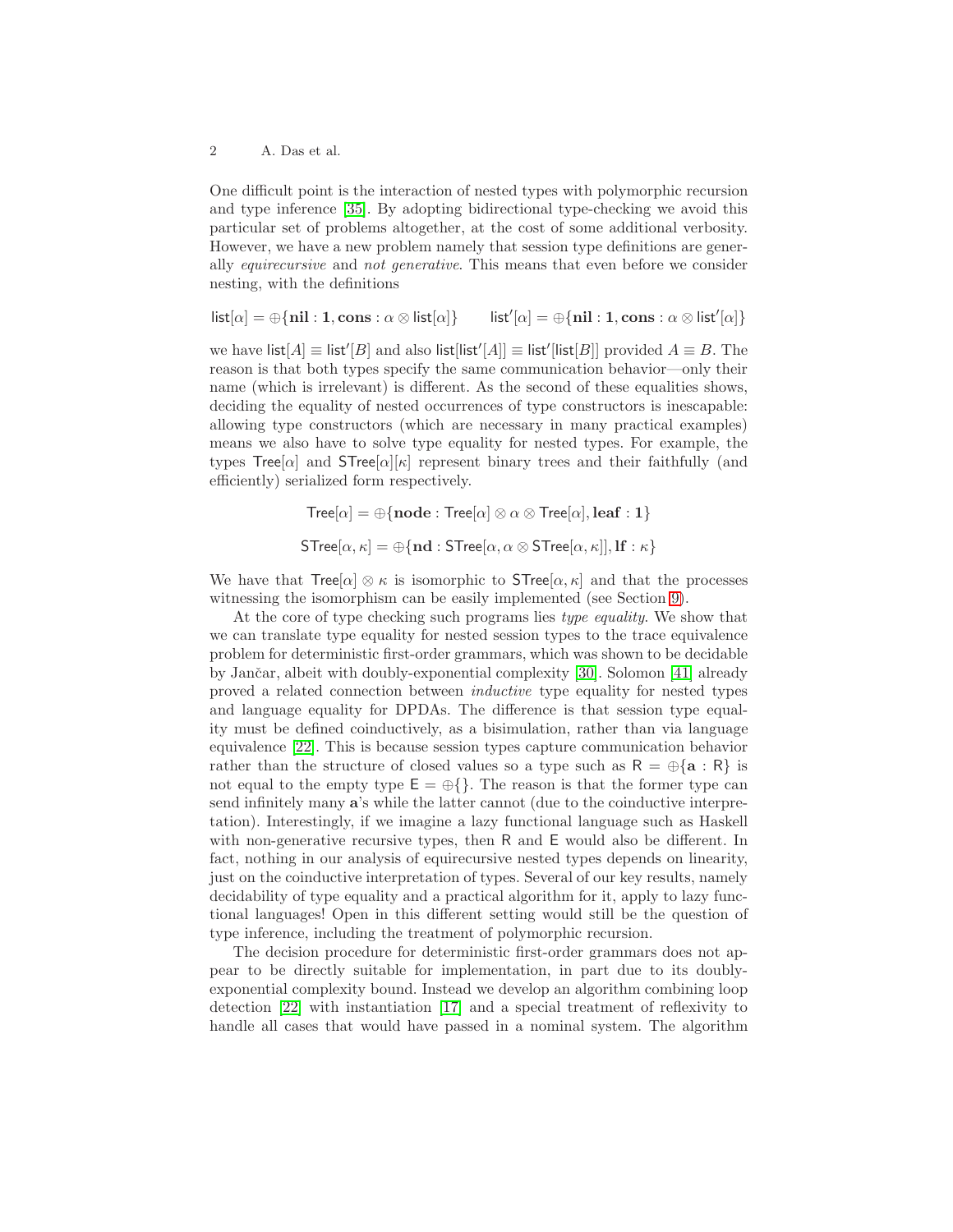is sound, but incomplete, and reports success, a counterexample, or an inconclusive outcome (which counts as failure). In our experience, the algorithm is surprisingly efficient and sufficient for all our examples.

We have implemented nested session types and integrated them with the Rast language that is based on session types [\[16](#page-32-2)[,17](#page-33-7)[,18\]](#page-33-8). We have evaluated our prototype on several examples such as the Dyck language [\[20\]](#page-33-9), an expression server [\[44\]](#page-34-2) and serializing binary trees, and standard polymorphic data structures such as lists, stacks and queues.

Most closely related to our work is context-free session types (CFSTs) [\[44\]](#page-34-2). CFSTs also enhance the expressive power of binary session types by extending types with a notion of sequential composition of types. In connection with CFSTs, we identified a proper fragment of nested session types closed under sequential composition and therefore nested session types are strictly more expressive than CFSTs.

The main technical contributions of our work are:

- A uniform language of session types supporting prenex polymorphism, type constructors, and nested types and its type safety proof (Sections [3,](#page-6-0) [6\)](#page-18-0).
- A proof of decidability of type equality (Section [4\)](#page-7-0).
- A practical algorithm for type equality and its soundness proof (Section [5\)](#page-13-0).
- A proper fragment of nested session types that is closed under sequential composition, the main feature of context-free session types (Section [7\)](#page-23-0).
- An implementation and integration with the Rast language (Section [8\)](#page-25-0).

# <span id="page-2-0"></span>2 Overview of Nested Session Types

The main motivation for studying nested types is quite practical and generally applicable to programming languages with structural type systems. We start by applying parametric type constructors for a standard polymorphic queue data structure. We also demonstrate how the types can be made more precise using nesting. A natural consequence of having nested types is the ability to capture (communication) patterns characterized by context-free languages. As an illustration, we express the Dyck language of balanced parentheses and show how nested types are connected to DPDAs also.

Queues A standard application of parameterized types is the definition of polymorphic data structures such as lists, stacks, or queues. As a simple example, consider the nested type:

```
queue[\alpha] \triangleq \&{ins : \alpha \rightarrow queue[\alpha], del : \bigoplus{none : 1, some : \alpha \otimes queue[\alpha]}}
```
The type queue, parameterized by  $\alpha$ , represents a queue with values of type  $\alpha$ . A process providing this type offers an *external choice*  $(\&)$  enabling the client to either *insert* a value of type  $\alpha$  in the queue (label **ins**), or to *delete* a value from the queue (label del). After receiving label ins, the provider expects to receive a value of type  $\alpha$  (the ⊸ operator) and then proceeds to offer queue[ $\alpha$ ].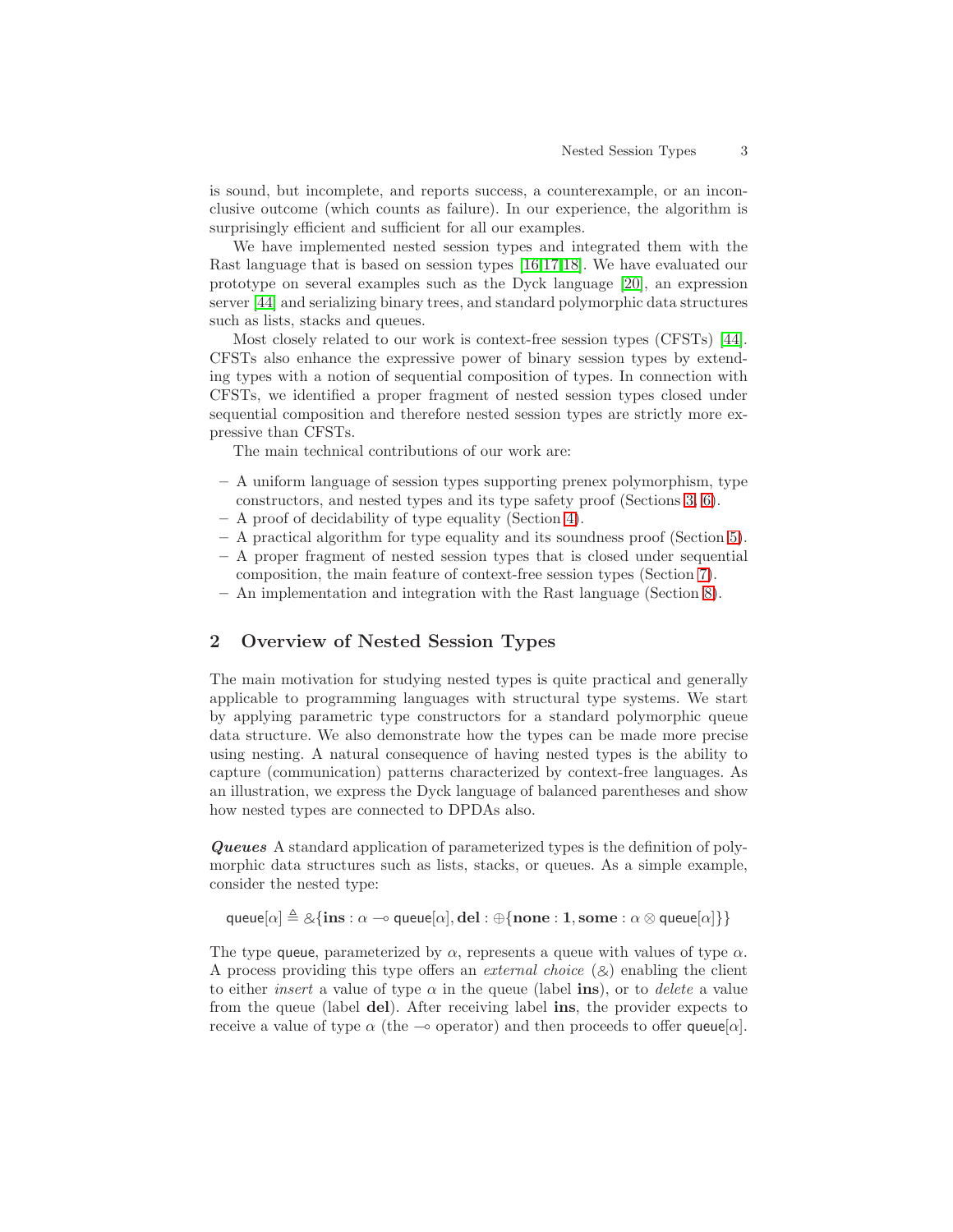Upon reception of the label **del**, the provider queue is either empty, in which case it sends the label none and terminates the session (as prescribed by type 1), or is non-empty, in which case it sends a value of type  $\alpha$  (the  $\otimes$  operator) and recurses with queue[ $\alpha$ ].

Although parameterized type definitions are sufficient to express the standard interface to polymorphic data structures, we propose nested session types which are considerably more expressive. For instance, we can use type parameters to track the number of elements in the queue in its type!

queue[ $\alpha$ ,  $x$ ]  $\triangleq$  & {**ins** :  $\alpha$   $\sim$  queue[ $\alpha$ , Some[ $\alpha$ , x]], **del** : x}  $\mathsf{Some}[\alpha, x] \triangleq \bigoplus \{\mathbf{some} : \alpha \otimes \mathsf{queue}[\alpha, x]\}$  None  $\triangleq \bigoplus \{\mathbf{none} : \mathbf{1}\}\$ 

The second type parameter  $x$  tracks the number of elements. This parameter can be understood as a symbol stack. On inserting an element, we recurse to queue[ $\alpha$ , Some[ $\alpha$ , x]] denoting the *push* of Some symbol on stack x. We initiate the empty queue with the type queue[ $\alpha$ , None] where the second parameter denotes an empty symbol stack. Thus, a queue with n elements would have the type queue[ $\alpha$ , Some<sup>n</sup>[ $\alpha$ , None]]. On receipt of the del label, the type transitions to x which can either be None (if the queue is empty) or  $\mathsf{Some}[\alpha, x]$  (if the queue is non-empty). In the latter case, the type sends label some followed by an element, and transitions to queue[ $\alpha$ , x] denoting a pop from the symbol stack. In the former case, the type sends the label none and terminates. Both these behaviors are reflected in the definitions of types Some and None.

Context-Free Languages Recursive session types capture the class of regular languages [\[44\]](#page-34-2). However, in practice, many useful languages are beyond regular. As an illustration, suppose we would like to express a balanced parentheses language, also known as the Dyck language [\[20\]](#page-33-9) with the end-marker \$. We use  **to denote an opening symbol, and**  $**R**$  **to denote a closing symbol (in a session**typed mindset,  $L$  can represent client request and  $R$  is server response). We need to enforce that each L has a corresponding closing R and they are properly nested. To express this, we need to track the number of L's in the output with the session type. However, this notion of memory is beyond the expressive power of regular languages, so mere recursive session types will not suffice.

We utilize the expressive power of nested types to express this behavior.

$$
T[x] \triangleq \oplus \{ \mathbf{L} : T[T[x]], \mathbf{R} : x \} \qquad D \triangleq \oplus \{ \mathbf{L} : T[D], \$ : 1 \}
$$

The nested type  $T[x]$  takes x as a type parameter and either outputs L and continues with  $T[T[x]]$ , or outputs **R** and continues with x. The type D either outputs **L** and continues with  $T[D]$ , or outputs \$ and terminates. The type D expresses a Dyck word with end-marker \$ [\[33\]](#page-33-10).

The key idea here is that the number of  $T$ 's in the type of a word tracks the number of unmatched L's in it. Whenever the type  $T[x]$  outputs L, it recurses with  $T[T[x]]$  incrementing the number of T's in the type by 1. Dually, whenever the type outputs  $\mathbf{R}$ , it recurses with x decrementing the number of T's in the type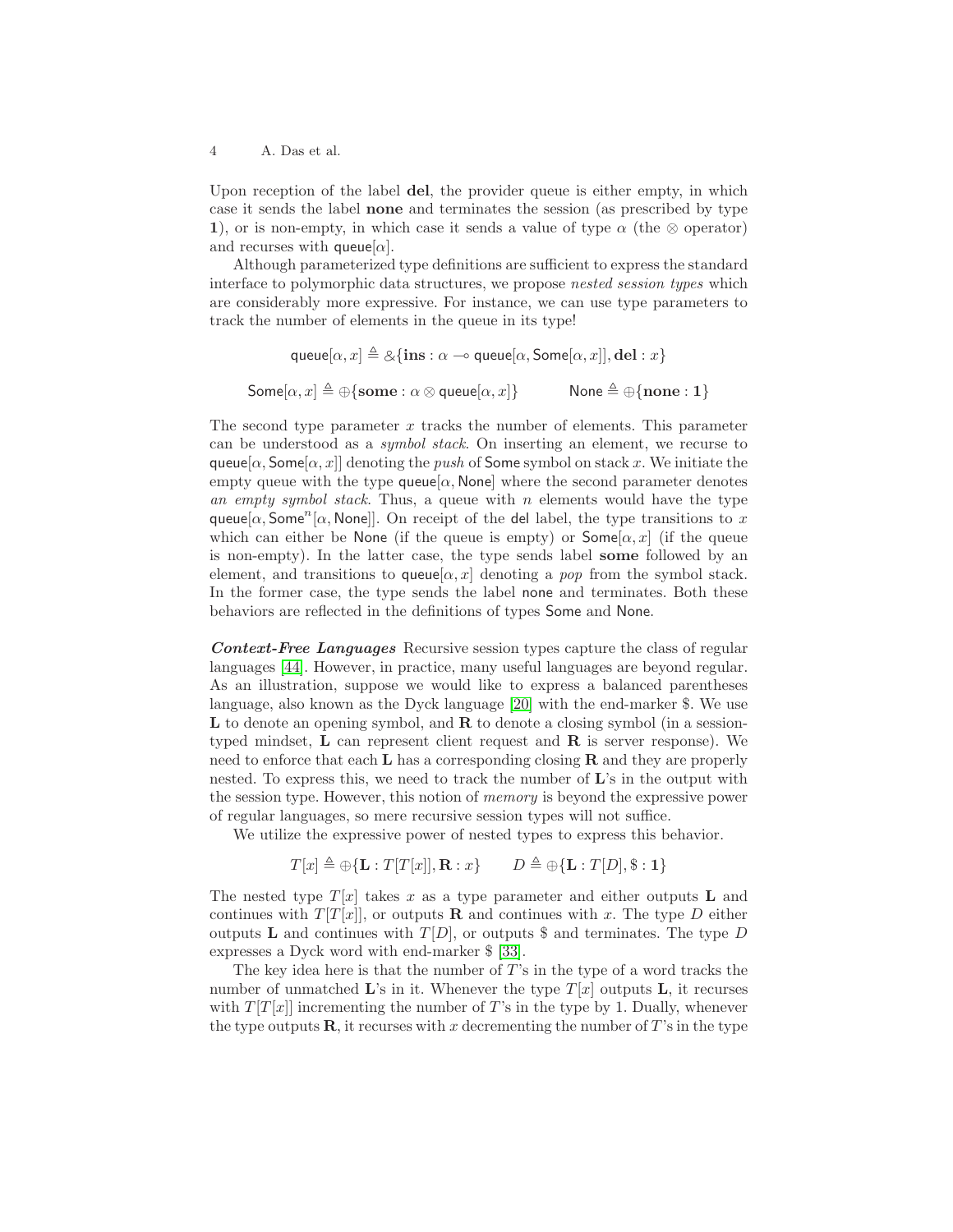by 1. The type  $D$  denotes a balanced word with no unmatched  $\mathbf{L}$ 's. Moreover, since we can only output  $\text{\$ (or L) at the type } D \text{ and not } \textbf{R},$  we obtain the invariant that any word of type  $D$  must be balanced. If we imagine the parameter x as the symbol stack, outputting an  $L$  pushes T on the stack, while outputting  $R$ pops  $T$  from the stack. The definition of  $D$  ensures that once an  $L$  is outputted, the symbol stack is initialized with  $T[D]$  indicating one unmatched **L**.

Nested session types do not restrict communication so that the words represented have to be balanced. To this end, the type  $D'$  can model the cropped Dyck language, where unbalanced words can be captured.

$$
T'[x] \triangleq \bigoplus \{\mathbf{L} : T'[T'[x]], \mathbf{R} : x, \$ : \mathbf{1}\} \qquad D' \triangleq \bigoplus \{\mathbf{L} : T'[D'], \$ : \mathbf{1}\}\
$$

The only difference between types  $T[x]$  and  $T'[x]$  is that  $T'[x]$  allows us to terminate at any point using the \$ label which immediately transitions to type 1. Nested session types can not only capture the class of deterministic context-free languages recognized by DPDAs that *accept by empty stack* (balanced words), but also the class of deterministic context-free languages recognized by DPDAs that accept by final state (cropped words).

Multiple Kinds of Parentheses We can use nested types to express more general words with different kinds of parentheses. Let  $L$  and  $L'$  denote two kinds of opening symbols, while  $\bf{R}$  and  $\bf{R}'$  denote their corresponding closing symbols respectively. We define the session types

$$
S[x] \triangleq \bigoplus \{ \mathbf{L} : S[S[x]], \mathbf{L}' : S'[S[x]], \mathbf{R} : x \}
$$
  

$$
S'[x] \triangleq \bigoplus \{ \mathbf{L} : S[S'[x]], \mathbf{L}' : S'[S'[x]], \mathbf{R}' : x \}
$$
  

$$
E \triangleq \bigoplus \{ \mathbf{L} : S[E], \mathbf{L}' : S'[E], \$ : 1 \}
$$

We push symbols  $S$  and  $S'$  to the stack on outputting  $L$  and  $L'$  respectively. Dually, we pop S and S' from the stack on outputting  $\bf{R}$  and  $\bf{R}'$  respectively. Then, the type E defines an *empty stack*, thereby representing a balanced Dyck word. This technique can be generalized to any number of kinds of brackets.

Multiple States as Multiple Parameters Using defined type names with multiple type parameters, we enable types to capture the language of DPDAs with several states. Consider the language  $L_3 = \{ \mathbf{L}^n \mathbf{a} \mathbf{R}^n \mathbf{a} \cup \mathbf{L}^n \mathbf{b} \mathbf{R}^n \mathbf{b} \mid n > 0 \},\$ proposed by Korenjak and Hopcroft [\[33\]](#page-33-10). A word in this language starts with a sequence of opening symbols L, followed by an intermediate symbol, either a or **b**. Then, the word contains as many closing symbols  $\bf{R}$  as there were  $\bf{L}$ s and terminates with the symbol a or b matching the intermediate symbol.

$$
U \triangleq \bigoplus \{ \mathbf{L} : O[C[A], C[B]] \} \qquad O[x, y] \triangleq \bigoplus \{ \mathbf{L} : O[C[x], C[y]], \mathbf{a} : x, \mathbf{b} : y \}
$$

$$
C[x] \triangleq \bigoplus \{ \mathbf{R} : x \} \qquad A \triangleq \bigoplus \{ \mathbf{a} : \mathbf{1} \} \qquad B \triangleq \bigoplus \{ \mathbf{b} : \mathbf{1} \}
$$

The  $L_3$  language is characterized by session type U. Since the type U is unaware of which intermediate symbol among a or b would eventually be chosen, it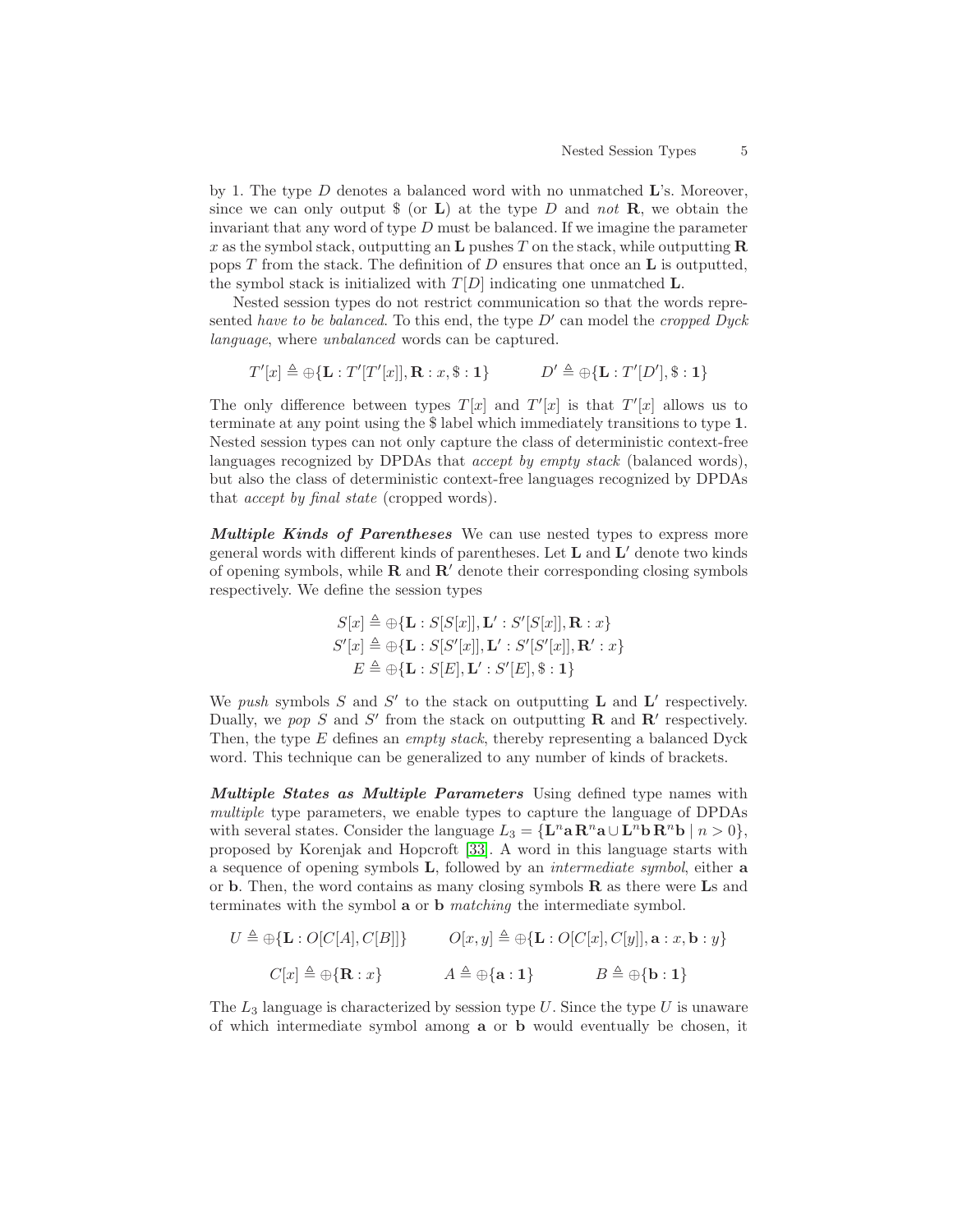cleverly maintains two symbol stacks in the two type parameters x and y of  $O$ . We initiate type U with outputting **L** and transitioning to  $O[C[A], C[B]]$  where the symbol C tracks that we have outputted one L. The types  $A$  and  $B$  represent the intermediate symbols that might be used in the future. The type  $O[x, y]$  can either output an **L** and transition to  $O[C[x], C[y]]$  *pushing* the symbol C onto both stacks; or it can output  $\bf{a}$  (or  $\bf{b}$ ) and transition to the first (resp. second) type parameter x (resp. y). Intuitively, the type parameter x would have the form  $C^n[A]$  for  $n > 0$  (resp. y would be  $C^n[B]$ ). Then, the type  $C[x]$  would output an **R** and pop the symbol C from the stack by transitioning to x. Once all the closing symbols have been outputted (note that you cannot terminate preemptively), we transition to type  $A$  or  $B$  depending on the intermediate symbol chosen. Type  $A$  outputs **a** and terminates, and similarly, type  $B$  outputs **b** and terminates. Thus, we simulate the  $L_3$  language (not possible with context-free session types [\[44\]](#page-34-2)) using two type parameters.

More broadly, nested types can neatly capture complex server-client interactions. For instance, client requests can be captured using labels  $L, L'$  while server responses can be captured using labels  $\mathbf{R}, \mathbf{R}'$  expressing multiple kinds of requests. Balanced words will then represent that all requests have been handled. The types can also guarantee that responses do not exceed requests.

Concatenation of Dyck Words We conclude this section by proving some standard properties on balanced parentheses: closure under concatenation and closure under wrapping. If  $w_1$ \$ and  $w_2$ \$ are two balanced words, then so is  $w_1w_2$ \$. Similarly, if  $w\$  is a balanced word, then so is  $LwR\$ . These two properties can be proved by implementing append and wrap processes capturing the former and latter properties.

 $append: (w_1 : D), (w_2 : D) \vdash (w : D)$  $\prime$ : D)

The above declarations describe the type for the two processes. The append process uses two channels  $w_1$  and  $w_2$  of type D and provides  $w : D$ , whereas *wrap* uses  $w : D$  and provides  $w' : D$ .

```
decl fmap'[a][b] : (f : a \neg o b) |- (g : T[a] \neg o T[b])proc g \leftarrow \text{fmap'}[a][b] f =w \leq recv g \; ; \; \% (f : a -o b) (w \; : \; T[a]) |- (g \; : \; T[b])
  case w (
    L => \frac{1}{6} (f : a -o b) (w : T[T[a]]) |- (g : T[b])
      g.L; % (f : a -o b) (w : T[T[a]]) |- (g : T[T[b]])
      h0 <- fmap'[a][b] f ;
      h1 <- fmap'[T[a]][T[b]] h0 ;
      send h1 w ; g <-> h1
  | R => \% (f : a -o b) (w : a) |- (g : T[b])
      g.R; % (f : a -o b) (w : a) |- (g : b)
      send f w; g \iff f)
```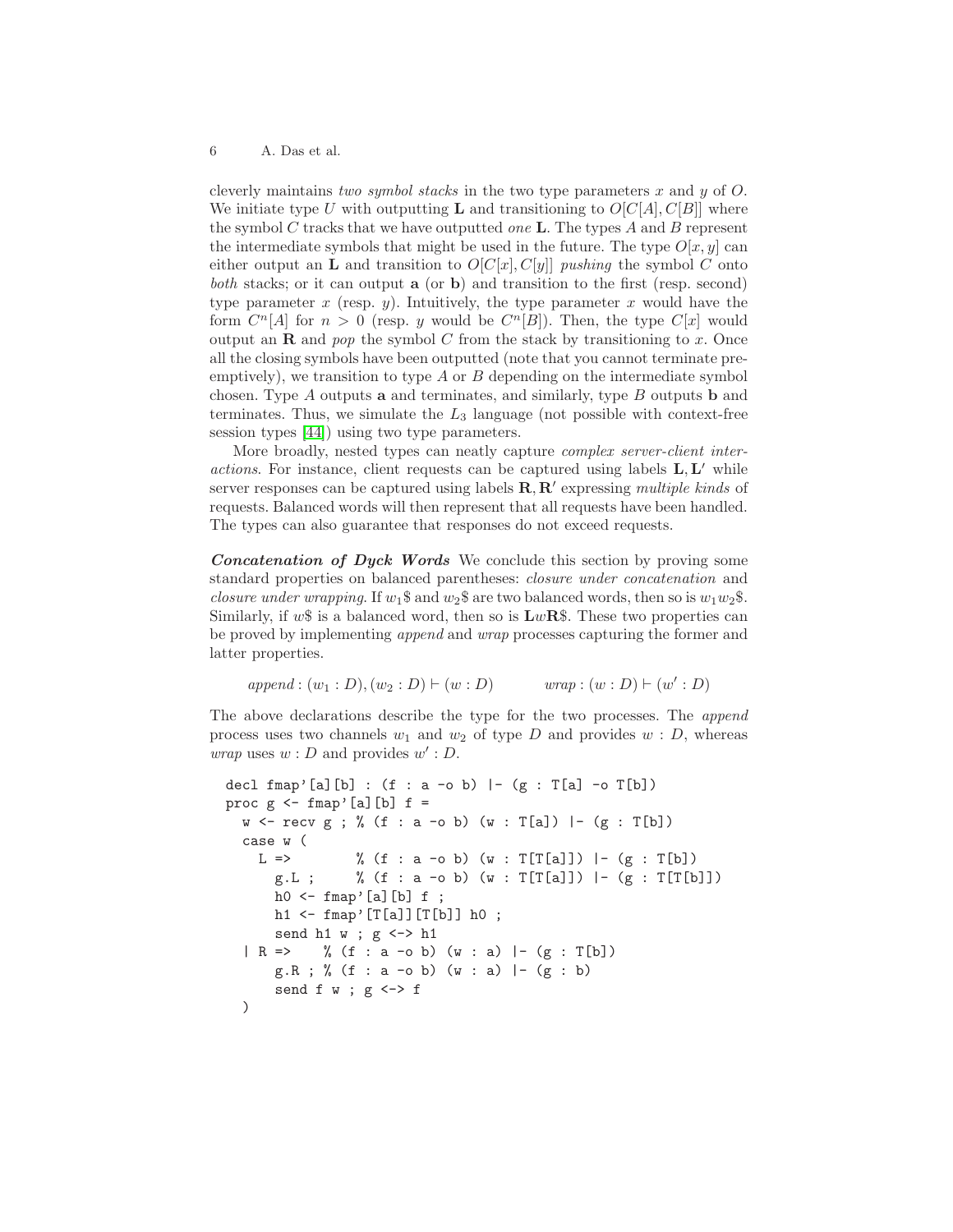```
decl fmap[a][b] : (f : a -o b) (w : T[a]) | - (w' : T[b])proc w' \leq f \text{map}[a][b] f w =f' <- fmap'[a][b] f ; % (f' : T[a] -o T[b]) (w : T[a]) |- (w' : T[b])
  send f' w; w' \iff f'decl append' : (w2 : D) |- (f : D - o D)proc f \leftarrow append' w2 =w1 \leftarrow \text{recv } f ; % (w1 : D) (w2 : D) |- (f : D)case w1 (
    L \Rightarrow \% (w1 : T[D]) (w2 : D) |- (f : D)
      f.L ; \% (w1 : T[D]) (w2 : D) |- (f : T[D])
      g \leq - append' w2 ; % (w1 : T[D]) (g : D - o D) |- (f : T[D])
      f \leftarrow fmap[D][D] g w1
  |\$ => % (w1 : 1) (w2 : D) |- (f : D)
      wait w1 ; f <-> w2
  )
proc w \leq - append w1 w2 =f \leq - append' w2 ; % (w1 : D) (f : D - o D) |- (w : D)
  send f w1 ; w <-> f
```
# <span id="page-6-0"></span>3 Description of Types

The underlying base system of session types is derived from a Curry-Howard interpretation [\[7,](#page-32-0)[8\]](#page-32-1) of intuitionistic linear logic [\[24\]](#page-33-11). Below we describe the session types, their operational interpretation and the continuation type.

|  |                 | $A, B, C \ ::= \ \oplus \{ \ell : A_{\ell} \}_{\ell \in L} \text{ send label } k \in L$ | continue at type $A_k$ |
|--|-----------------|-----------------------------------------------------------------------------------------|------------------------|
|  |                 | $\&\{\ell : A_{\ell}\}_{{\ell \in L}}$ receive label $k \in L$ continue at type $A_k$   |                        |
|  | $A \otimes B$   | send channel $a : A$ continue at type $B$                                               |                        |
|  | $A \multimap B$ | receive channel $a : A$ continue at type B                                              |                        |
|  |                 | send close message no continuation                                                      |                        |
|  | $\alpha$        | type variable                                                                           |                        |
|  |                 | defined type name                                                                       |                        |

The basic type operators have the usual interpretation: the internal choice operator  $\bigoplus \{\ell : A_{\ell}\}_{\ell \in L}$  selects a branch with label  $k \in L$  with corresponding continuation type  $A_k$ ; the external choice operator  $\mathcal{S}\{\ell : A_\ell\}_{\ell\in\mathcal{L}}$  offers a choice with labels  $\ell \in L$  with corresponding continuation types  $A_{\ell}$ ; the tensor operator  $A \otimes B$  represents the channel passing type that consists of sending a channel of type A and proceeding with type B; dually, the *lolli* operator  $A \rightarrow B$  consists of receiving a channel of type A and continuing with type  $B$ ; the *terminated* session 1 is the operator that closes the session.

We also support *type constructors* to define new *type names*. A type name V is defined according to a type definition  $V[\overline{\alpha}] = A$  that is parameterized by a sequence of *distinct type variables*  $\overline{\alpha}$  that the type A can refer to. We can use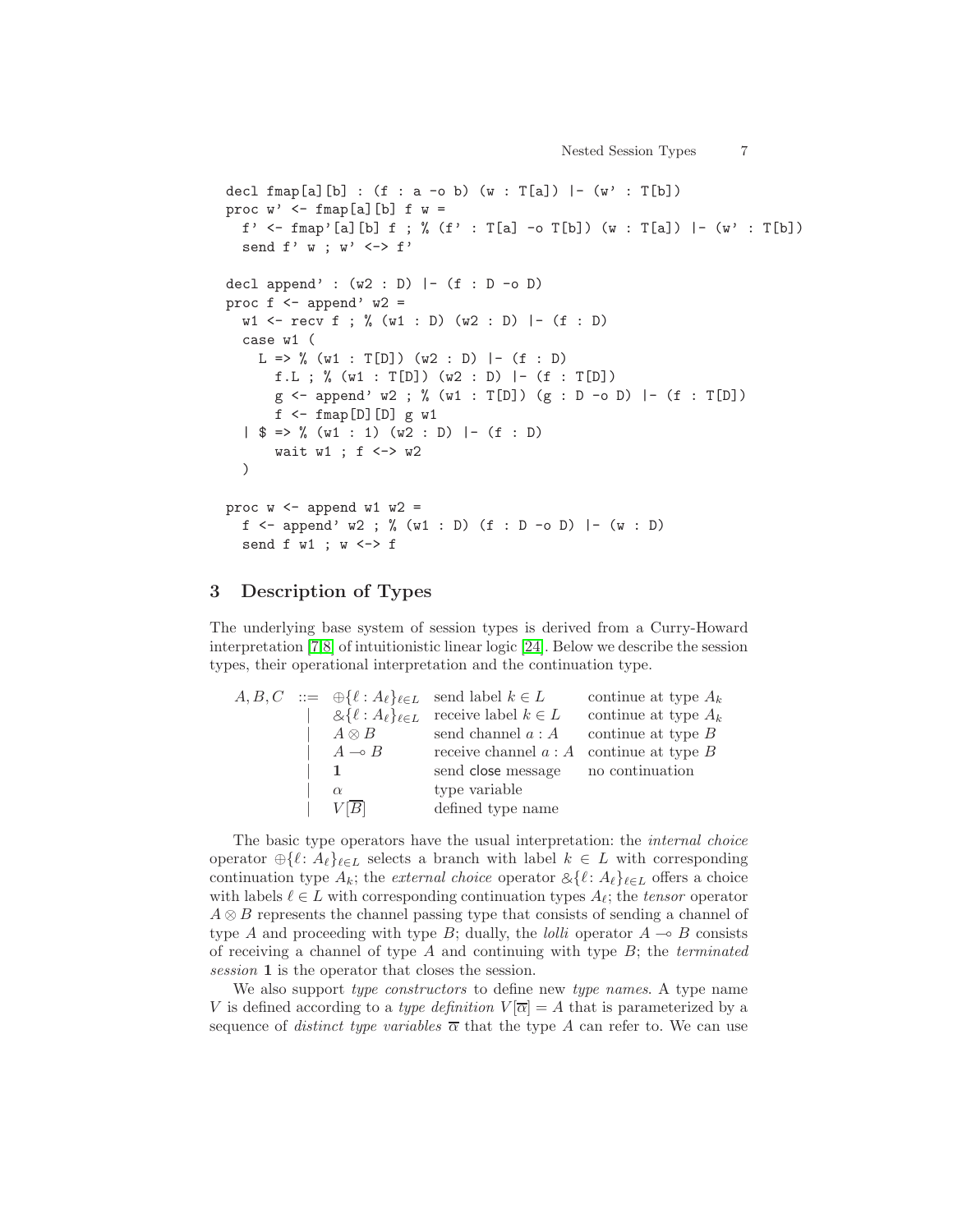type names in a type expression using  $V[\overline{B}]$ . Type expressions can also refer to parameter  $\alpha$  available in scope. The *free variables* in type A refer to the set of type variables that occur freely in A. Types without any free variables are called closed types. We call any type not of the form  $V[\overline{B}]$  to be structural.

All type definitions are stored in a finite global *signature*  $\Sigma$  defined as

$$
Signature \Sigma ::= \cdot | \Sigma, V[\overline{\alpha}] = A
$$

In a valid signature, all definitions  $V[\overline{\alpha}] = A$  are contractive, meaning that A is structural, i.e. not itself a type name. This allows us to take an equirecursive view of type definitions, which means that unfolding a type definition does not require communication. More concretely, the type  $V[\overline{B}]$  is considered equivalent to its unfolding  $A[\overline{B}/\overline{\alpha}]$ . We can easily adapt our definitions to an *isorecursive* view [\[34,](#page-33-12)[19\]](#page-33-13) with explicit unfold messages. All type names V occurring in a valid signature must be defined, and all type variables defined in a valid definition must be distinct. Furthermore, for a valid definition  $V[\overline{\alpha}] = A$ , the free variables occurring in A must be contained in  $\overline{\alpha}$ . This top-level scoping of all type variables is what we call the prenex form of polymorphism.

# <span id="page-7-0"></span>4 Type Equality

Central to any practical type checking algorithm is type equality. In our system, it is necessary for the rule of identity (forwarding) and process spawn, as well as the channel-passing constructs for types  $A\otimes B$  and  $A\multimap B$ . However, with nested polymorphic recursion, checking equality becomes challenging. We first develop the underlying theory of equality providing its definition, and then establish its reduction to checking trace equivalence of deterministic first-order grammars.

### 4.1 Type Equality Definition

Intuitively, two types are equal if they permit exactly the same communication behavior. Formally, type equality is captured using a coinductive definition following seminal work by Gay and Hole [\[22\]](#page-33-6).

**Definition 1.** We first define unfold  $\Gamma(A)$  as

<span id="page-7-1"></span>
$$
\frac{V[\overline{\alpha}] = A \in \Sigma}{\text{unfold}_{\Sigma}(V[\overline{B}]) = A[\overline{B}/\overline{\alpha}]} \text{ def } \frac{A \neq V[\overline{B}]}{\text{unfold}_{\Sigma}(A) = A} \text{ str}
$$

Unfolding a structural type simply returns A. Since type definitions are *con*tractive [\[22\]](#page-33-6), the result of unfolding is never a type name application and it always terminates in one step.

Definition 2. Let Type be the set of closed type expressions (no free variables). A relation  $\mathcal{R} \subseteq Type \times Type$  is a type bisimulation if  $(A, B) \in \mathcal{R}$  implies:

 $-$  If unfold $_{\Sigma}(A) = \bigoplus \{ \ell : A_{\ell} \}_{\ell \in L}$ , then unfold $_{\Sigma}(B) = \bigoplus \{ \ell : B_{\ell} \}_{\ell \in L}$  and also  $(A_{\ell}, B_{\ell}) \in \mathcal{R}$  for all  $\ell \in L$ .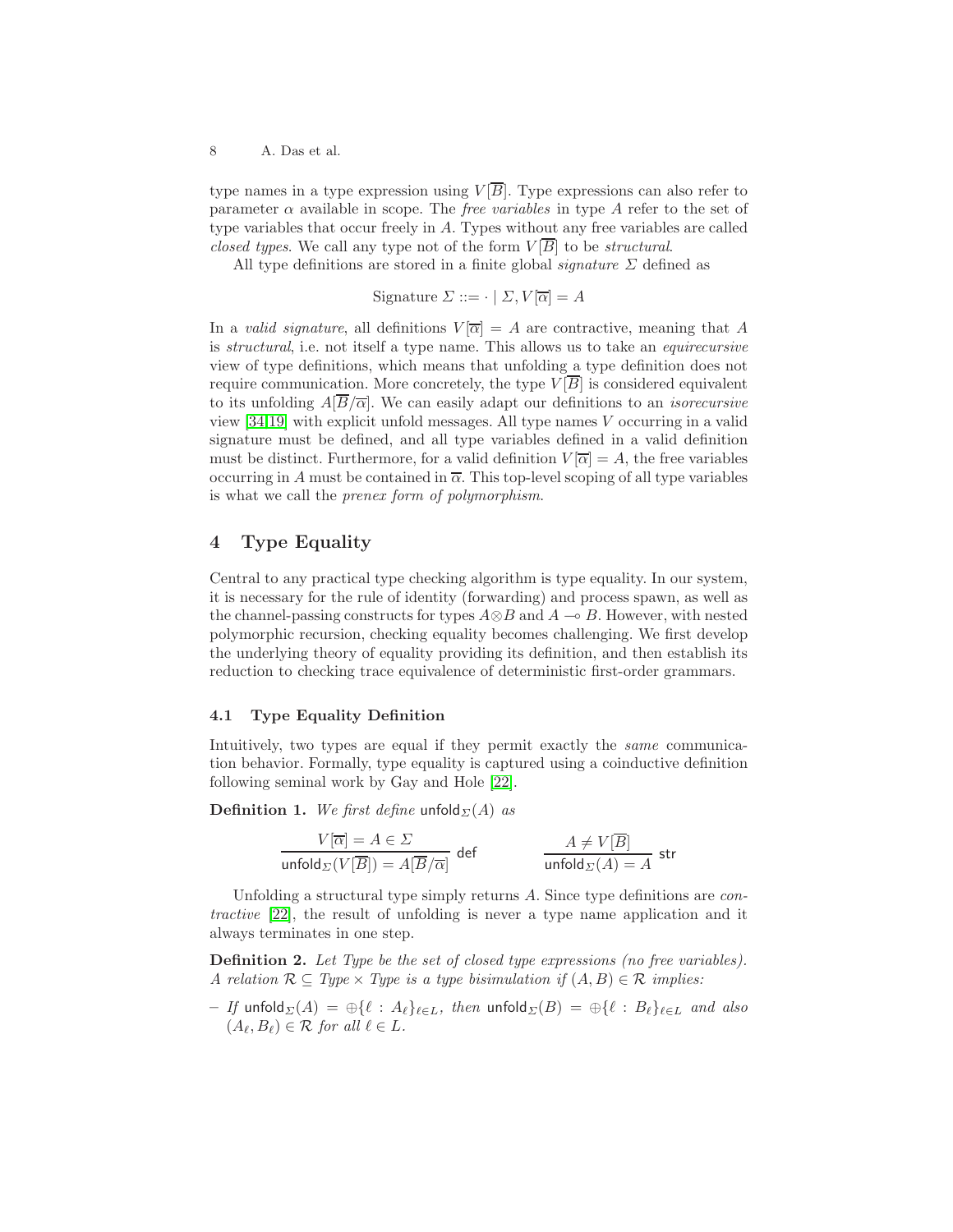- $-If$  unfold  $\Gamma(A) = \&\{\ell : A_{\ell}\}_{\ell \in L}$ , then unfold  $\Gamma(B) = \&\{\ell : B_{\ell}\}_{\ell \in L}$  and also  $(A_{\ell}, B_{\ell}) \in \mathcal{R}$  for all  $\ell \in L$ .
- $-$  If unfold<sub>Σ</sub>(A) = A<sub>1</sub> ⊗ A<sub>2</sub>, then unfold<sub>Σ</sub>(B) = B<sub>1</sub> ⊗ B<sub>2</sub> and (A<sub>1</sub>, B<sub>1</sub>) ∈ R and  $(A_2, B_2) \in \mathcal{R}$ .
- $-$  If unfold<sub>∑</sub>(A) = A<sub>1</sub> → A<sub>2</sub>, then unfold<sub>∑</sub>(B) = B<sub>1</sub> → B<sub>2</sub> and (A<sub>1</sub>, B<sub>1</sub>)  $\in \mathcal{R}$ and  $(A_2, B_2) \in \mathcal{R}$ .
- $-If$  unfold  $\Gamma(A) = 1$ , then unfold  $\Gamma(B) = 1$ .

**Definition 3.** Two closed types A and B are equal  $(A \equiv B)$  iff there exists a type bisimulation  $\mathcal R$  such that  $(A, B) \in \mathcal R$ .

When the signature  $\Sigma$  is not clear from context we add a subscript,  $A \equiv_{\Sigma} B$ . This definition only applies to types with no free type variables. Since we allow parameters in type definitions, we need to define equality in the presence of free type variables. To this end, we define the notation  $\forall V. A \equiv B$  where V is a collection of type variables and  $A$  and  $B$  are valid types w.r.t.  $V$  (i.e., free variables in  $A$  and  $B$  are contained in  $V$ ).

<span id="page-8-0"></span>**Definition 4.** We define  $\forall V$ .  $A \equiv B$  iff for all closed type substitutions  $\sigma : V$ , we have  $A[\sigma] \equiv B[\sigma]$ .

## 4.2 Decidability of Type Equality

Solomon [\[41\]](#page-34-7) proved that types defined using parametric type definitions with an inductive interpretation can be translated to DPDAs, thus reducing type equality to language equality on DPDAs. However, our type definitions have a *coinductive interpretation.* As an example, consider the types  $A = \bigoplus \{a : A\}$  and  $B = \bigoplus \{\mathbf{b} : B\}$ . With an *inductive* interpretation, types A and B are empty (because they do not have terminating symbols) and, thus, are equal. However, with a *coinductive* interpretation, type A will send an infinite number of  $\mathbf{a}^s$ , and  $B$  will send an infinite number of  $\mathbf{b}'s$ , and are thus not equal. Our reduction needs to account for this coinductive behavior.

We show that type equality of nested session types is decidable via a reduction to the trace equivalence problem of deterministic first-order grammars [\[29\]](#page-33-14). A first-order grammar is a structure  $(N, A, S)$  where N is a set of non-terminals, A is a finite set of *actions*, and S is a finite set of *production rules*. The arity of non-terminal  $X \in \mathcal{N}$  is written as  $\text{arity}(X) \in \mathbb{N}$ . Production rules rely on a countable set of variables V, and on the set  $\mathcal{T}_{\mathcal{N}}$  of regular terms over  $\mathcal{N} \cup \mathcal{V}$ . A term is regular if the set of subterms is finite (see [\[29\]](#page-33-14)).

Each production rule has the form  $X\overline{\alpha} \stackrel{a}{\rightarrow} E$  where  $X \in \mathcal{N}$  is a non-terminal,  $a \in \mathcal{A}$  is an action, and  $\overline{\alpha} \in \mathcal{V}^*$  are variables that the term  $E \in \mathcal{T}_N$  can refer to. A grammar is *deterministic* if for each pair of  $X \in \mathcal{N}$  and  $a \in \mathcal{A}$ , there is at most one rule of the form  $X\overline{\alpha} \stackrel{a}{\rightarrow} E$  in S. The substitution of terms  $\overline{B}$ for variables  $\overline{\alpha}$  in a rule  $X\overline{\alpha} \stackrel{a}{\rightarrow} E$ , denoted by  $X\overline{B} \stackrel{a}{\rightarrow} E[\overline{B}/\overline{\alpha}]$ , is the rule  $(X\overline{\alpha} \stackrel{a}{\rightarrow} E)[\overline{B}/\overline{\alpha}]$ . Given a set of rules S, the trace of a term T is defined as trace ${}_{\mathcal{S}}(T)=\{\overline{a}\in\mathcal{A}^* \mid (T\stackrel{\overline{a}}{\rightarrow} T')\in \mathcal{S}, \text{ for some } T'\in \mathcal{T}_{\mathcal{N}}\}.$  Two terms are trace *equivalent*, written as  $T \sim_S T'$ , if trace<sub>S</sub> $(T)$  = trace<sub>S</sub> $(T')$ .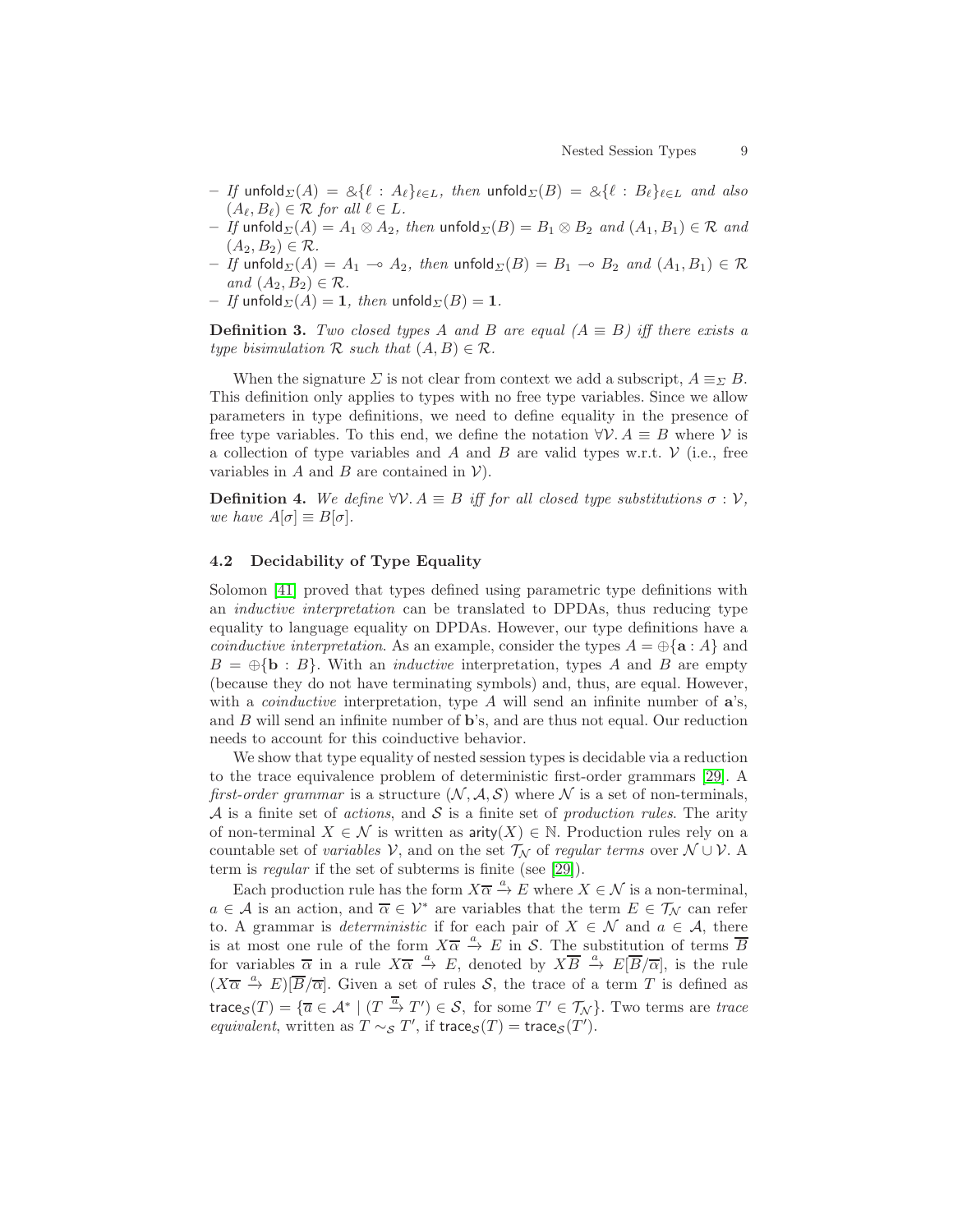<span id="page-9-0"></span>
$$
\mathcal{V} \vdash A_{\ell} \Rightarrow (B_{\ell}, \Sigma_{\ell}) \quad (\forall \ell \in L)
$$
\n
$$
\mathcal{V} \vdash \oplus \{\ell : A_{\ell}\}_{\ell \in L} \rightarrow (\oplus \{\ell : B_{\ell}\}_{\ell \in L}, \cup_{\ell \in L} \Sigma_{\ell}) \quad \oplus
$$
\n
$$
\mathcal{V} \vdash A_{\ell} \Rightarrow (B_{\ell}, \Sigma_{\ell}) \quad (\forall \ell \in L)
$$
\n
$$
\mathcal{V} \vdash \mathcal{S}_{\ell} \{\ell : A_{\ell}\}_{\ell \in L} \rightarrow (\mathcal{S}_{\ell} \{\ell : B_{\ell}\}_{\ell \in L}, \cup_{\ell \in L} \Sigma_{\ell}) \quad \mathcal{S}_{\ell}
$$
\n
$$
\mathcal{V} \vdash A_{1} \Rightarrow (B_{1}, \Sigma_{1}) \qquad \mathcal{V} \vdash A_{2} \Rightarrow (B_{2}, \Sigma_{2}) \qquad \mathcal{V} \vdash A_{1} \Rightarrow (B_{1}, \Sigma_{1}) \qquad \mathcal{V} \vdash A_{2} \Rightarrow (B_{2}, \Sigma_{2}) \qquad \mathcal{V} \vdash A_{1} \Rightarrow (B_{1}, \Sigma_{1}) \qquad \mathcal{V} \vdash A_{2} \Rightarrow (B_{2}, \Sigma_{2}) \qquad \neg \mathcal{V} \vdash A_{1} \rightarrow (B_{1}, \Sigma_{1}) \qquad \mathcal{V} \vdash A_{2} \Rightarrow (B_{2}, \Sigma_{1} \cup \Sigma_{2}) \qquad \neg \mathcal{V} \vdash A_{1} \rightarrow (1, \cdot) \qquad \mathcal{V} \vdash A \rightarrow (B, \Sigma) \qquad (V \text{ fresh}) \qquad \text{vanance} - \text{str}
$$
\n
$$
\mathcal{V} \vdash A \Rightarrow (B, \Sigma \oplus V[\mathcal{V}] = B) \qquad \text{denance} - \text{notr}
$$
\n
$$
\frac{A = 1, \alpha}{\mathcal{V} \vdash A \Rightarrow (A, \cdot) \qquad \text{rename} - \text{notr}
$$
\n
$$
\frac{\Sigma \rightarrow \Sigma' \quad \overline{\alpha} \vdash A \rightarrow (B, \Sigma_{A})}{\Sigma, V[\overline{\alpha}] = A \rightarrow \Sigma', \Sigma_{A}, V[\overline{\alpha}] = B} \text{ step}
$$

### Fig. 1: Algorithmic Rules for Internal Renaming

The crux of the reduction lies in the observation that session types can be translated to terms and type definitions can be translated to production rules of a first-order grammar. We start the translation of nested session types to grammars by first making an initial pass over the signature and introducing fresh internal names such that the new type definitions alternate between structural (except 1 and  $\alpha$ ) and non-structural types. These internal names are parameterized over their free type variables, and their definitions are added to the signature. This internal renaming simplifies the next step where we translate this extended signature to grammar production rules.

The internal renaming is defined using the judgment  $\Sigma \longrightarrow \Sigma'$  as defined in Figure [1.](#page-9-0) Each definition is taken from the signature  $\Sigma$ , and then the definition is internally renamed and added to the original signature.

Example 1. As a running example, consider the queue type from Section [2:](#page-2-0)

$$
Q[\alpha] = \& \{ \text{ins} : \alpha \multimap Q[\alpha], \text{del} : \oplus \{ \text{none} : 1, \text{some} : \alpha \otimes Q[\alpha] \} \}
$$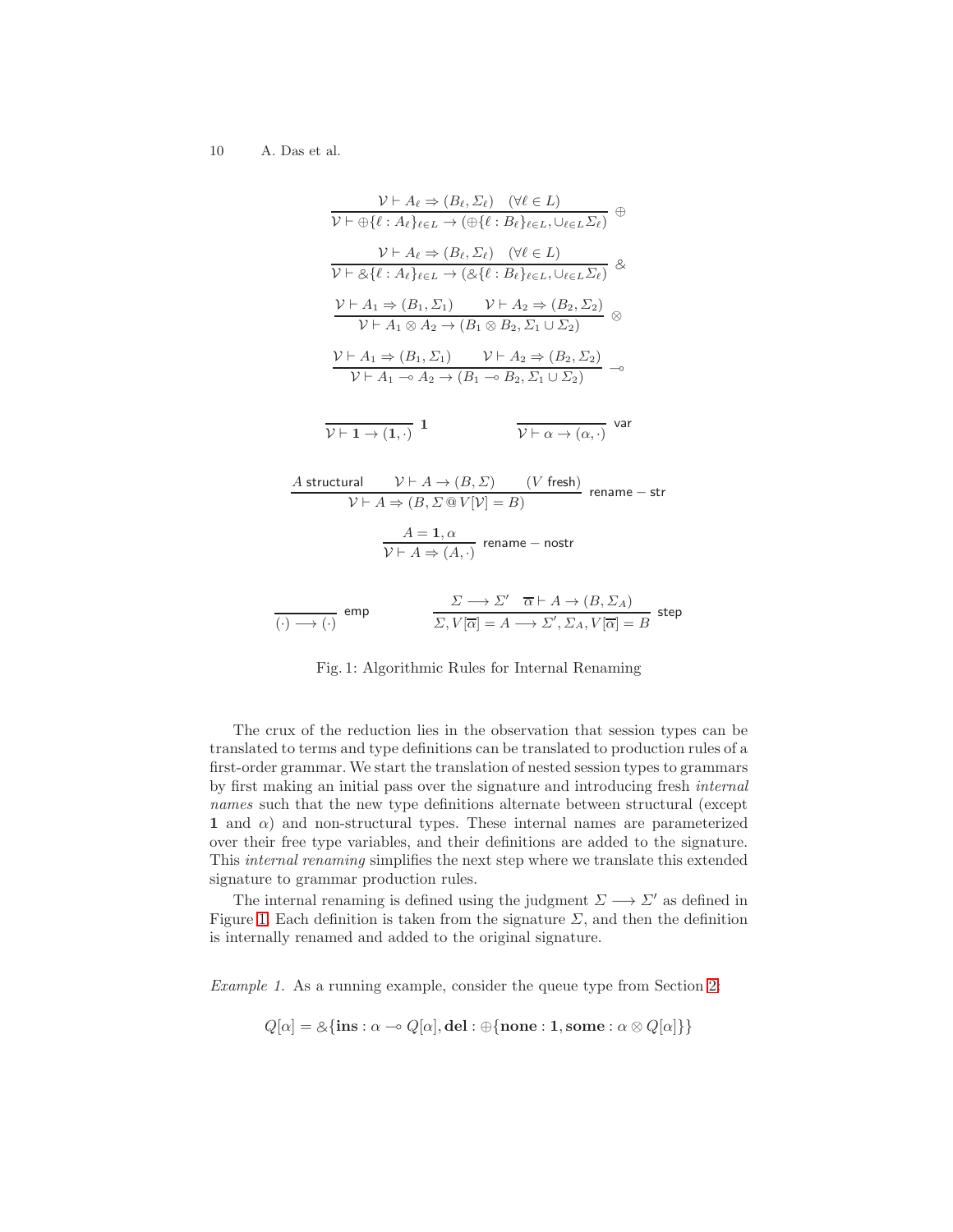After performing internal renaming for this type, we obtain the following signature:

$$
Q[\alpha] = \&{\text{{\bf{ins}}}: X_0[\alpha],\text{{\bf{del}}}: X_1[\alpha]} \qquad X_1[\alpha] = \bigoplus{\text{{\bf{none}}}: \text{{\bf{1}},\text{{\bf some}}}: X_2[\alpha]} \nonumber \ X_0[\alpha] = \alpha \multimap Q[\alpha] \qquad X_2[\alpha] = \alpha \otimes Q[\alpha]
$$

We introduce the fresh internal names  $X_0$ ,  $X_1$  and  $X_2$  (parameterized with free variable  $\alpha$ ) to represent the continuation type in each case. Note the alternation between structural and non-structural types (of the form  $V[\overline{B}])$ .

Next, we translate this extended signature to the grammar  $\mathcal{G} = (\mathcal{N}, \mathcal{A}, \mathcal{S})$ aimed at reproducing the behavior prescribed by the types as grammar actions.

$$
\mathcal{N} = \{Q, X_0, X_1, X_2, \perp\}
$$
\n
$$
\mathcal{A} = \{\&\text{ins, }\&\text{del}, -\circ_1, -\circ_2 \oplus \text{none}, \oplus \text{some}, \otimes_1, \otimes_2, \}
$$
\n
$$
\mathcal{S} = \{Q\alpha \xrightarrow{\&\text{ins}} X_0\alpha, \ Q\alpha \xrightarrow{\&\text{del}} X_1\alpha, \ X_0\alpha \xrightarrow{-\circ_1} \alpha, \ X_0\alpha \xrightarrow{-\circ_2} Q\alpha, \ X_1\alpha \xrightarrow{\oplus \text{none}} \perp, \ X_1\alpha \xrightarrow{\oplus \text{some}} X_2\alpha, \ X_2\alpha \xrightarrow{\otimes_1} \alpha, \ X_2\alpha \xrightarrow{\otimes_2} Q\alpha\}
$$

Essentially, each defined type name is translated to a fresh non-terminal. Each type definition then corresponds a sequence of rules: one for each possible continuation type with the appropriate label that leads to that continuation. For instance, the type  $Q[\alpha]$  has two possible continuations: transition to  $X_0[\alpha]$  with action &ins or to  $X_1[\alpha]$  with action &del. The rules for all other type names is analogous. When the continuation is 1, we transition to the nullary non-terminal  $\perp$  disabling any further action. When the continuation is  $\alpha$ , we transition to  $\alpha$ . Since each type name is defined once, the produced grammar is deterministic.

Formally, the translation from an (extended) signature to a grammar is handled by two simultaneous tasks: translating type definitions into production rules (function  $\tau$  below), and converting type names, variables and the terminated session into grammar terms (function  $\langle \cdot \rangle$ ). The function  $\langle \cdot \rangle$  :  $OType \rightarrow \mathcal{T}_N$  from open session types to grammar terms is defined by:

| $(1) = \perp$       | type 1 translates to $\perp$                                                                                   |
|---------------------|----------------------------------------------------------------------------------------------------------------|
| $\alpha$ = $\alpha$ | type variables translate to themselves                                                                         |
|                     | $\langle V B_1,\ldots,B_n \rangle = V(B_1 \cdots(B_n \mathcal{F}_n)$ type names translate to first-order terms |

Due to this mapping, throughout this section we will use type names indistinctly as type names or as non-terminal first-order symbols.

The function  $\tau$  converts a type definition  $V[\overline{\alpha}] = A$  into a set of production rules and is defined according to the structure of A as follows:

$$
\tau(V[\overline{\alpha}] = \bigoplus \{\ell \colon A_{\ell}\}_{\ell \in L}\} = \{ [V[\overline{\alpha}]) \xrightarrow{\oplus \ell} \{A_{\ell}\} | \ell \in L \}
$$

$$
\tau(V[\overline{\alpha}] = \bigotimes \{\ell \colon A_{\ell}\}_{\ell \in L}\} = \{ [V[\overline{\alpha}]) \xrightarrow{\bigotimes \ell} \{A_{\ell}\} | \ell \in L \}
$$

$$
\tau(V[\overline{\alpha}] = A_{1} \otimes A_{2}) = \{ [V[\overline{\alpha}]) \xrightarrow{\bigotimes_{i}} \{A_{i}\} | i = 1, 2 \}
$$

$$
\tau(V[\overline{\alpha}] = A_{1} \rightarrow A_{2}) = \{ [V[\overline{\alpha}]] \xrightarrow{\neg \circ i} \{A_{i}\} | i = 1, 2 \}
$$

The function  $\tau$  identifies the actions and continuation types corresponding to A and translates them to grammar rules. Internal and external choices lead to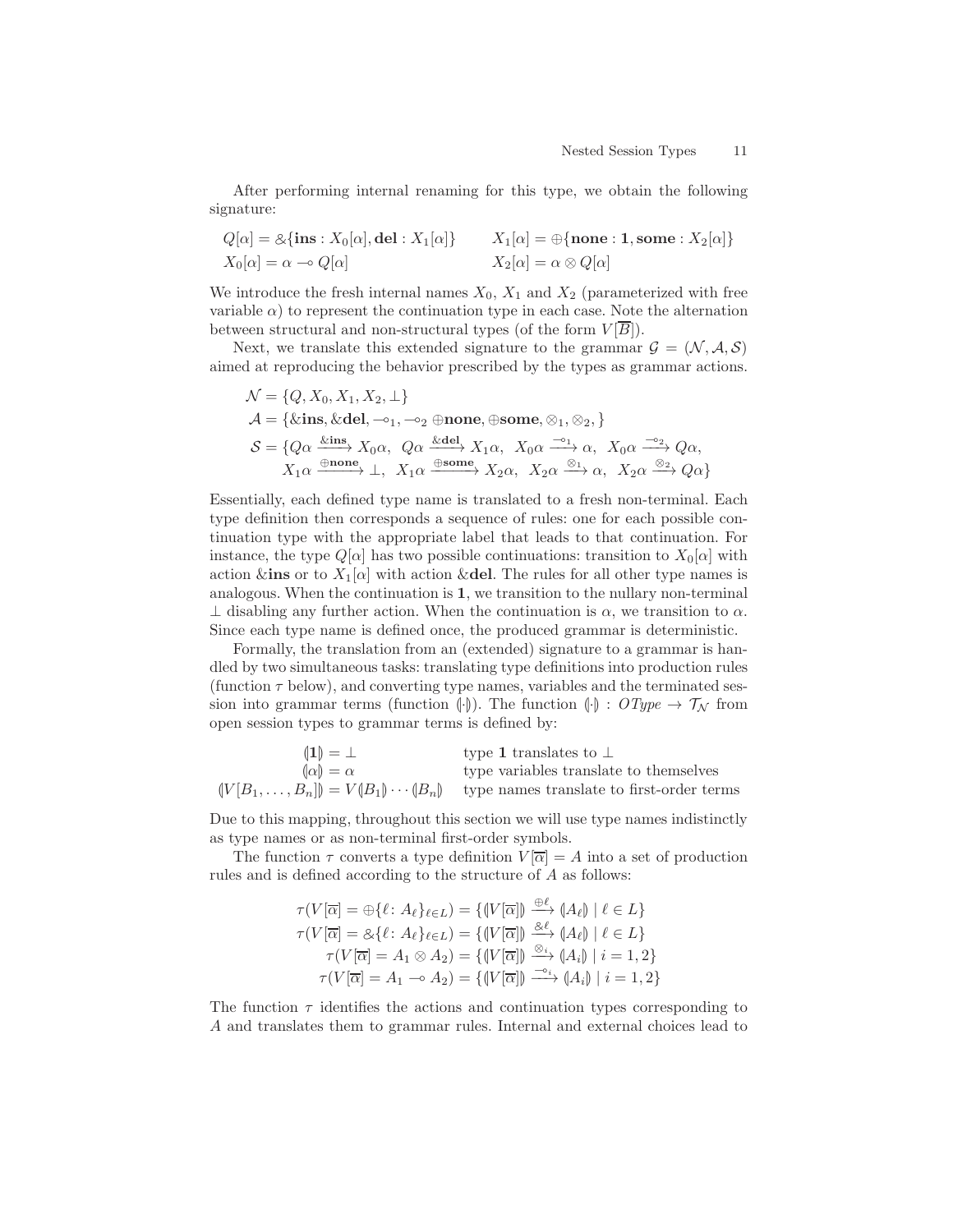actions  $\oplus \ell$  and  $\ℓ$ , for each  $\ell \in L$ , with  $A_{\ell}$  as the continuation type. The type  $A_1 \otimes A_2$  enables two possible actions,  $\otimes_1$  and  $\otimes_2$ , with continuation  $A_1$  and  $A_2$  respectively. Similarly  $A_1 \multimap A_2$  produces the actions  $\multimap_1$  and  $\multimap_2$  with  $A_1$ and  $A_2$  as respective continuations. Contractiveness ensures that there are no definitions of the form  $V[\overline{\alpha}] = V'[\overline{B}]$ . Our internal renaming ensures that we do not encounter cases of the form  $V[\overline{\alpha}] = 1$  or  $V[\overline{\alpha}] = \alpha$  because we do not generate internal names for them. For the same reason, the  $\left\|\cdot\right\|$  function is only defined on the complement types 1,  $\alpha$  and  $V[B]$ .

The  $\tau$  function is extended to translate a signature by being applied pointwise. Formally,  $\tau(\Sigma) = \bigcup_{(V[\overline{\alpha}] = A) \in \Sigma} \tau(V[\overline{\alpha}] = A)$ . Connecting all pieces, we define the fog function that translates a signature to a grammar as:

$$
\begin{aligned} \text{fog}(\Sigma) &= (\mathcal{N}, \mathcal{A}, \mathcal{S}), \text{ where:} \qquad \mathcal{S} = \tau(\Sigma) \\ \mathcal{N} &= \{ X \mid (\bar{X}\overline{\alpha} \xrightarrow{a} E) \in \tau(\Sigma) \} \qquad \mathcal{A} = \{ a \mid (\bar{X}\overline{\alpha} \xrightarrow{a} E) \in \tau(\Sigma) \} \end{aligned}
$$

The grammar is constructed by first computing  $\tau(\Sigma)$  to obtain all the production rules.  $N$  and  $\mathcal A$  are constructed by collecting the set of non-terminals and actions from these rules. The finite representation of session types and uniqueness of definitions ensure that  $f \circ g(\Sigma)$  is a deterministic first-order grammar.

Checking equality of types A and B given signature  $\Sigma$  finally reduces to (i) internal renaming of  $\Sigma$  to produce  $\Sigma'$ , and (ii) checking trace-equivalence of terms (A) and (B) given grammar fog( $\Sigma'$ ). If A and B are themselves structural, we generate internal names for them also during the internal renaming process. Since we assume an *equirecursive* and *non-generative* view of types, it is easy to show that internal renaming does not alter the communication behavior of types and preserves type equality. Formally,  $A \equiv_{\Sigma} B$  iff  $A \equiv_{\Sigma'} B$ .

<span id="page-11-0"></span>**Theorem 1.**  $A \equiv_{\Sigma} B$  if and only if  $\{A\} \sim_{\mathcal{S}} \{B\}$ , where  $(\mathcal{N}, \mathcal{A}, \mathcal{S}) = \text{fog}(\Sigma')$ and  $\Sigma'$  is the extended signature for  $\Sigma$ .

*Proof.* For the direct implication, assume that  $\Lambda \downarrow \mathcal{S}$   $\mathcal{B}$ . Pick a sequence of actions in the difference of the traces and let  $w_0$  be its greatest prefix occurring in both traces. Either  $w_0$  is a maximal trace for one of the terms, or we have  $(A) \stackrel{w_0}{\longrightarrow} (A')$  and  $(B) \stackrel{w_0}{\longrightarrow} (B')$ , with  $(A') \stackrel{a_1}{\longrightarrow} (A'')$  and  $(B') \stackrel{a_2}{\longrightarrow} (B'')$ , where  $a_1 \neq a_2$ . In both cases, we have  $A' \neq B'$ . To show that, let us proceed by case analysis on  $A'$  assuming that  $A' \equiv B'$ .

Case unfold  $\chi(A') = \bigoplus \{ \ell : A_{\ell} \}_{\ell \in L}$ . In this case, we would have unfold  $\chi(B') =$  $\bigoplus \{\ell : B_{\ell}\}_{{\ell \in L}}$ . Hence, we would have  $a_1 = \bigoplus \ell$  for some  $\ell \in L$  and  $w = w_0 \cdot a_1$ would occur in both traces and would be greater than  $w_0$ , which is a contradiction.

Case unfold  $\mathcal{L}(A') = \mathcal{L}\{\ell : A_{\ell}\}_{\ell \in L}$ . Similar to the previous case.

Case unfold  $\Gamma(A') = A_1 \otimes A_2$ . In this case we would have unfold  $\Gamma(B') =$  $B_1 \otimes B_2$ . Hence,  $a_1 \in \{ \otimes_1, \otimes_2 \}$  and we would have  $w = w_0 \cdot a_1$  occurring in both traces, which contradicts the assumption that  $w_0$  is the greatest prefix occurring in both traces.

Case unfold  $\mathcal{L}(A') = A_1 \multimap A_2$ . Similar to the previous case.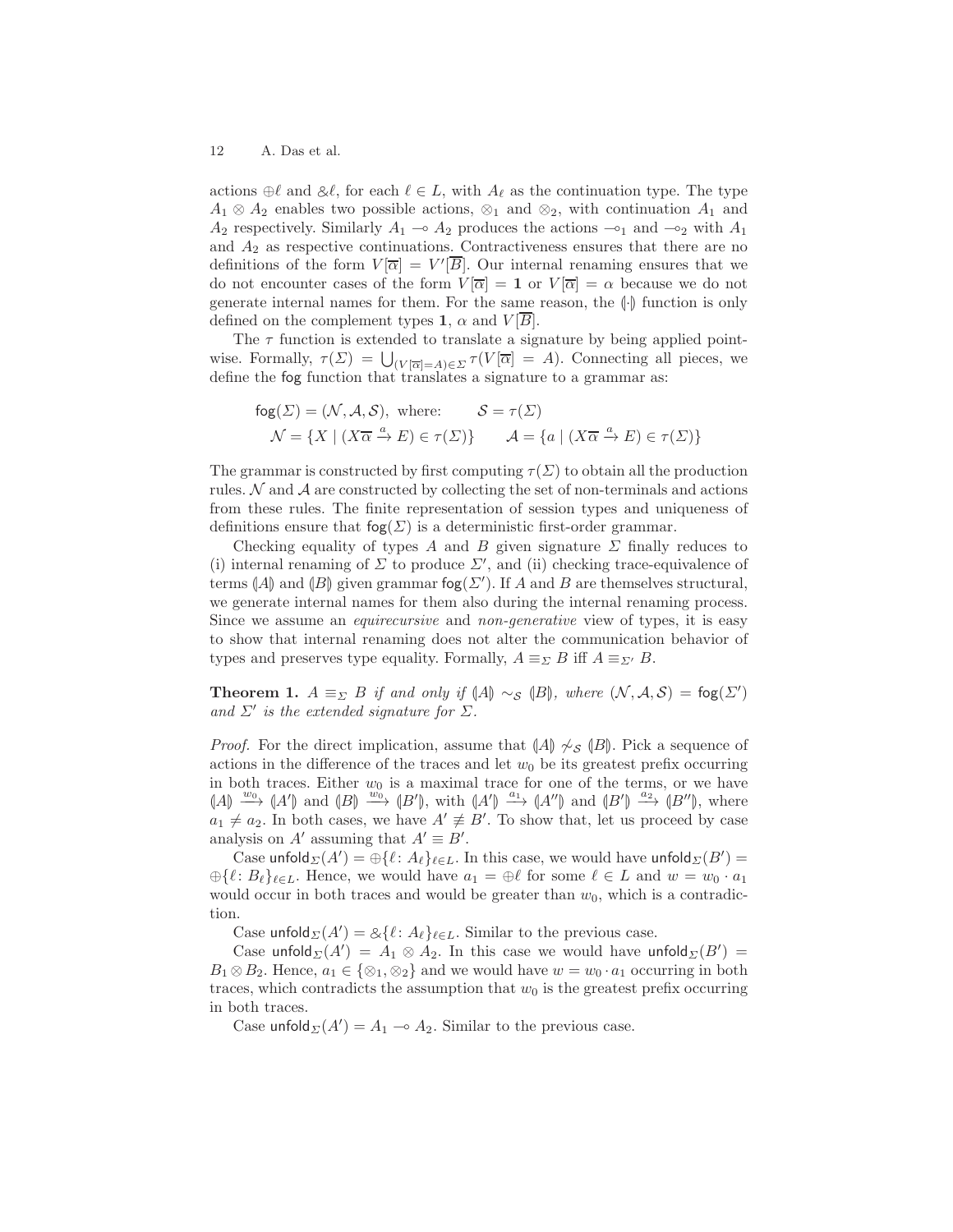Case unfold $_{\Sigma}(A') = 1$ . In this case, we would have unfold $_{\Sigma}(B') = 1$ . Hence,  $w_0$  would be the maximal trace for both terms, which is a contradiction with the fact that  $w_0$  is a prefix of a sequence of actions in the difference of the traces.

Since all cases led to contradictions, we have  $A' \neq B'$ . The conclusion that  $A \not\equiv B$ , follows immediately from the property: if  $(A_0 \mid \stackrel{w}{\to} (A_1) \mid$  and  $(B_0 \mid \stackrel{w}{\to} (B_1) \mid$ and  $A_1 \not\equiv B_1$ , then  $A_0 \not\equiv B_0$ . We prove this property by induction on the length of w. If  $|w| = 0$ , then  $A_1$  coincides with  $A_0$  and  $B_1$  coincides with  $B_0$ , so  $A_0 \neq B_0$ . Now, let  $n > 0$  and assume the property holds for any trace of length *n*. Consider  $w = w' \cdot a$  with  $|w'| = n$  and let  $A_2$ ,  $B_2$  be s.t.  $(A_0) \stackrel{w'}{\longrightarrow} (A_2) \stackrel{a}{\longrightarrow} (A_1)$ and  $(B_0) \stackrel{w'}{\longrightarrow} (B_2) \stackrel{a}{\rightarrow} (B_1)$ . With a case analysis on  $A_2$ , similar to the analysis above, since  $A_1 \neq B_1$ , we conclude that  $A_2 \neq B_2$ . By induction hypothesis we have  $A_0 \not\equiv B_o$ .

For the reciprocal implication, assume that  $\mathbb{A} \to \mathbb{B}$ . Consider the relation

$$
\mathcal{R} = \{(A_0, B_0) \mid \text{trace}_{\mathcal{S}}(\langle A_0 \rangle) = \text{trace}_{\mathcal{S}}(\langle B_0 \rangle) \} \subseteq \text{Type} \times \text{Type}.
$$

Obviously,  $(A, B) \in \mathcal{R}$ . To prove that  $\mathcal{R}$  is a type bisimulation, let  $(A_0, B_0) \in \mathcal{R}$ and proceed by case analysis on  $A_0$  and  $B_0$ . We sketch a couple of cases for  $A_0$ . The other cases are analogous.

Case unfold  $\Gamma(A_0) = \bigoplus \{ \ell : A_{\ell} \}_{\ell \in L}$ . In this case we have  $(A_0) \stackrel{\oplus \ell}{\longrightarrow} (A_{\ell}).$ Since, by hypothesis, the traces coincide,  $trace_S(\Vert A_0 \Vert) = trace_S(\Vert B_0 \Vert)$ , we have  $(B_0) \stackrel{\oplus \ell}{\longrightarrow} (B_\ell)$  and, thus, unfold  $_{\Sigma}(B_0) = \bigoplus \{ \ell : B_\ell \}_{\ell \in L}$ . Moreover, using Observa-tion 3 of Jančar [\[29\]](#page-33-14), we have trace $_{\mathcal{S}}(\Lambda_{\ell})$  = trace $_{\mathcal{S}}(\Lambda_{\ell})$ ). Hence,  $(A_{\ell}, B_{\ell}) \in \mathcal{R}$ .

Case unfold  $\overline{\Sigma}(A_0) = 1$ . In this case, trace  $\overline{\Sigma}(A_0|) = \text{trace}_{\Sigma}(\bot) = \emptyset$ . Since  $B_0$ is a closed type and traces  $(\vert A_0 \vert)$  = traces  $(\vert B_0 \vert)$  and the types are contractive, we have  $\text{unfold}_{\Sigma}(B_0) = 1$ .

However, type equality is not only restricted to closed types (see [Definition 4\)](#page-8-0). To decide equality for open types, i.e.  $\forall V. A \equiv B$  given signature  $\Sigma$ , we introduce a fresh label  $\ell_{\alpha}$  and type  $A_{\alpha}$  for each  $\alpha \in \mathcal{V}$ . We extend the signature with type definitions:  $\Sigma^* = \Sigma \cup_{\alpha \in \mathcal{V}} \{A_\alpha = \bigoplus \{\ell_\alpha : A_\alpha\}\}\.$  We then replace all occurrences of  $\alpha$  in A and B with  $A_{\alpha}$  and check their equality with signature  $\Sigma^*$ . We prove that this substitution preserves equality.

# <span id="page-12-0"></span>**Theorem 2.**  $\forall V. A \equiv_{\Sigma} B \text{ iff } A[\sigma^*] \equiv_{\Sigma^*} B[\sigma^*]$  where  $\sigma^*(\alpha) = A_{\alpha}$  for all  $\alpha \in V$ .

*Proof.* The direct implication is immediate because  $\sigma^*$  is a closed substitution. For the reciprocal implication, assume that  $\forall V. A \not\equiv_{\Sigma} B$ . Either for any closed substitution  $\sigma : \mathcal{V}, A[\sigma] \neq B[\sigma],$  in which case  $A[\sigma^*] \neq B[\sigma^*]$ ; or there exists  $\sigma' : \mathcal{V}$  s.t.  $A[\sigma'] \not\equiv B[\sigma']$ . In the latter, there is a distinct trace for  $A[\sigma']$  and  $B[\sigma']$ , resulting from the substitution. Thus, a maximal trace  $w_1$  belonging to both trace( $A[\sigma']$ ) and trace( $B[\sigma']$ ) leads to a subterm C of  $\sigma'(\beta)$  and to a subterm D of  $\sigma'(\gamma)$ , respectively:  $A[\sigma'] \stackrel{w_1}{\longrightarrow} C$  and  $B[\sigma'] \stackrel{w_1}{\longrightarrow} D$ , where  $\beta \neq \gamma$ . In that case, there is a *subtrace*  $w_0$  of  $w_1$  such that  $A \xrightarrow{w_0} \beta$  and  $B \xrightarrow{w_0} \gamma$ . Hence, we conclude that  $A[\sigma^*] \stackrel{w_0}{\longrightarrow} A_\beta$  and  $B[\sigma^*] \stackrel{w_0}{\longrightarrow} A_\gamma$  and  $A_\beta \not\equiv_{\Sigma^*} A_\gamma$ , because  $\ell_\beta$  and  $\ell_{\gamma}$  are distinct labels.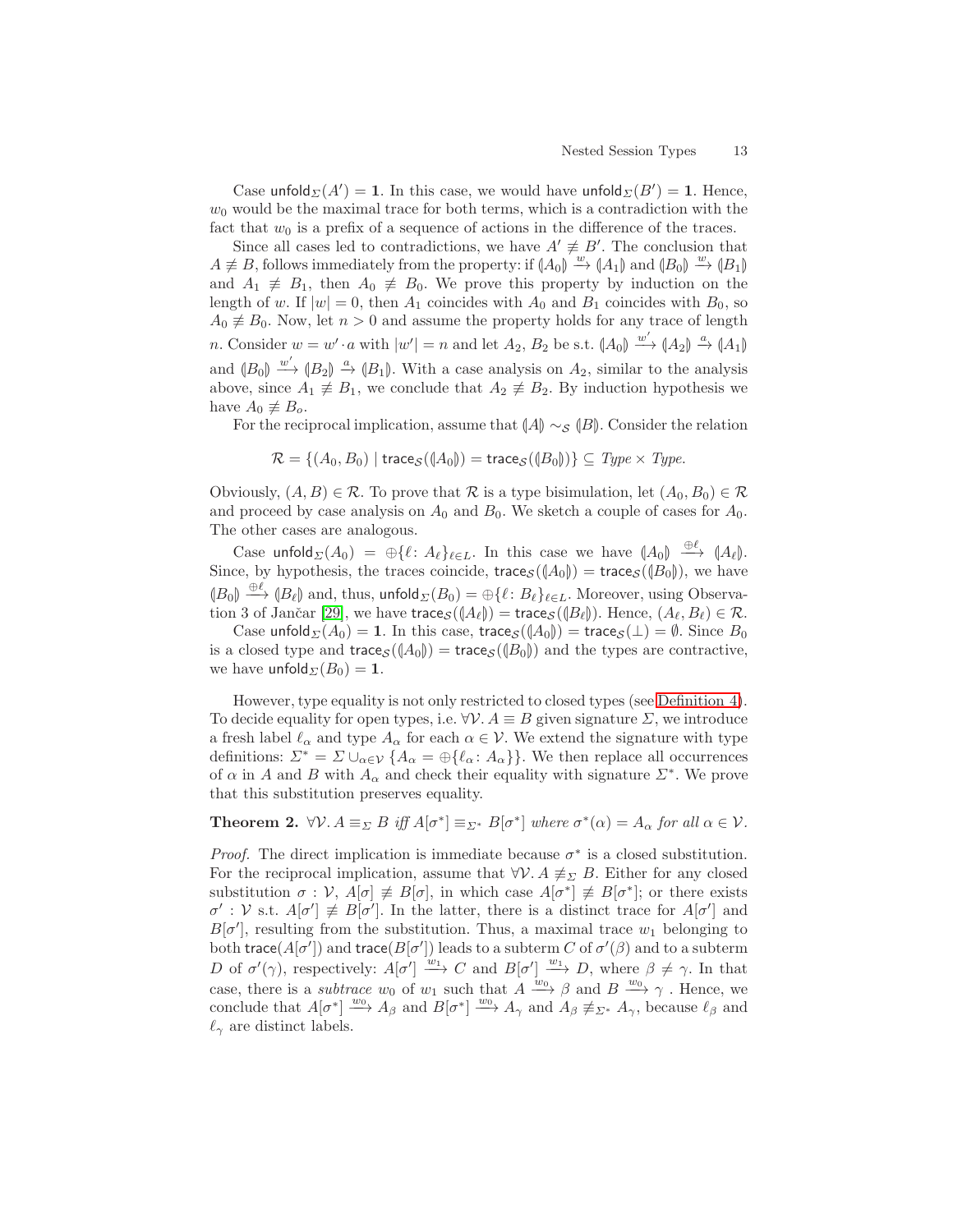**Theorem 3.** Checking  $\forall V. A \equiv B$  is decidable.

Proof. [Theorem 2](#page-12-0) reduces equality of open types to equality of closed types. [Theorem 1](#page-11-0) reduces equality of closed nested session types to trace equivalence of first-order grammars. Jančar [\[29\]](#page-33-14) proved that trace equivalence for first-order grammars is decidable, hence establishing the decidability of equality for nested session types.

## <span id="page-13-0"></span>5 Practical Algorithm for Type Equality

Although type equality can be reduced to trace equivalence for first-order grammars [\(Theorem 1\)](#page-11-0), the latter problem has a very high theoretical complexity with no known practical algorithm [\[29\]](#page-33-14). In response, we have designed a coinductive algorithm for approximating type equality. Taking inspiration from Gay and Hole [\[22\]](#page-33-6), we attempt to construct a bisimulation. Our proposed algorithm is sound but incomplete and can terminate in three states:  $(i)$  types are proved equal by constructing a bisimulation,  $(ii)$  counterexample detected by identifying the position where types differ, or *(iii)* terminated without a conclusive answer due to incompleteness. We interpret both  $(ii)$  and  $(iii)$  as a failure of type-checking (but there is a recourse; see Section [5.1\)](#page-17-0). The algorithm is deterministic (no backtracking) and the implementation is quite efficient in practice. For all our examples, type checking is instantaneous (see Section [8\)](#page-25-0).

The fundamental operation in the equality algorithm is *loop detection* where we determine if we have already added an equation  $A \equiv B$  to the bisimulation we are constructing. Due to the presence open types with free type variables, determining if we have considered an equation already becomes a difficult operation. To that purpose, we make an initial pass over the given types and introduce fresh internal names abstracted over their free type variables. In the resulting signature defined type names and type operators alternate and we can perform loop detection entirely on defined type names (whether internal or external).

Example 2 (Queues). After creating internal names  $\%i$  for the type queue[ $\alpha$ ] =  $\&\{\mathbf{ins} : \alpha \multimap \mathsf{queue}[\alpha], \mathbf{del} : \oplus\{\mathbf{none} : \mathbf{1}, \mathbf{some} : \alpha \otimes \mathsf{queue}[\alpha]\}\}\$ we obtain the following signature (note the alternation between type names and operators).

queue $[\alpha] = \&\{\mathbf{ins} : \%0[\alpha], \mathbf{del} : \%2[\alpha]\}$   $\%0[\alpha] = \%1[\alpha] \rightarrow \mathbf{queue}[\alpha]$  $\%1[\alpha] = \alpha$   $\%2[\alpha] = \bigoplus \{\textbf{none} : \%3, \textbf{some} : \%4[\alpha] \}$   $\%3 = 1$  $\%4[\alpha] = \%5[\alpha] \otimes \text{queue}[\alpha] \quad \%5[\alpha] = \alpha$ 

Based on the invariants established by internal names, the algorithm only needs to alternately compare two type names or two structural types, i.e., types with an operator on the head. The rules are shown in [Figure 2.](#page-14-0) The judgment has the form  $V$ ;  $\Gamma \vdash_{\Sigma} A \equiv B$  where V contains the free type variables in the types A and B,  $\Sigma$  is a fixed *valid* signature containing type definitions of the form  $V[\overline{\alpha}] = C$ , and  $\Gamma$  is a collection of *closures*  $\langle V ; V_1[\overline{A_1}] \equiv V_2[\overline{A_2}] \rangle$ . If a derivation can be constructed, all *closed instances* of all closures are included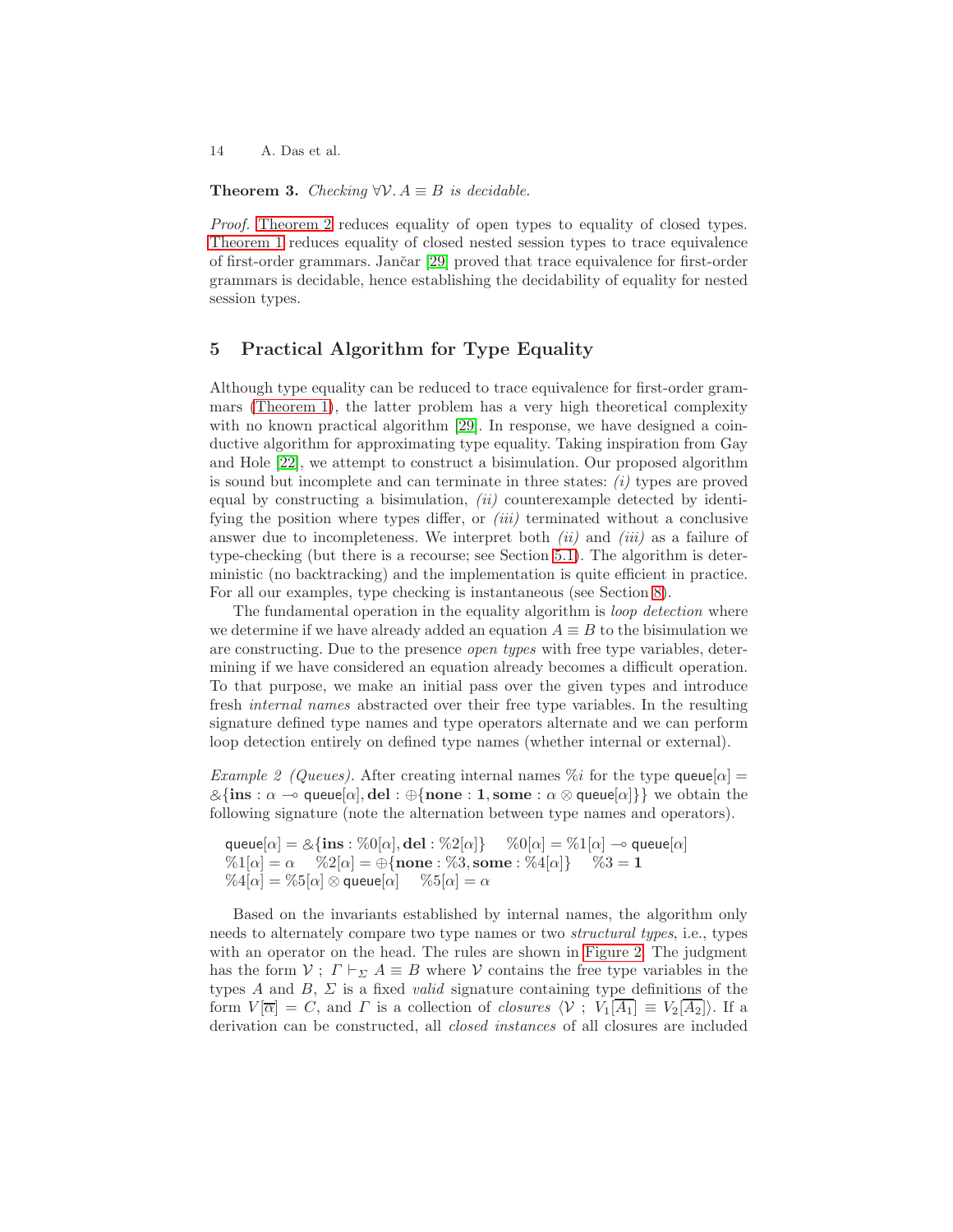<span id="page-14-0"></span>

| $V: \Gamma \vdash A_{\ell} \equiv B_{\ell} \quad (\forall \ell \in L)$<br>$V: \Gamma \vdash \bigoplus \{ \ell : A_{\ell} \}_{\ell \in L} \equiv \bigoplus \{ \ell : B_{\ell} \}_{\ell \in L} \oplus$                                                                                                                                                                                                                      | $V: \Gamma \vdash A_{\ell} \equiv B_{\ell} \quad (\forall \ell \in L)$<br>$V: \Gamma \vdash \& \{\ell : A_{\ell}\}_{\ell \in L} \equiv \& \{\ell : B_{\ell}\}_{\ell \in L}$                         |
|---------------------------------------------------------------------------------------------------------------------------------------------------------------------------------------------------------------------------------------------------------------------------------------------------------------------------------------------------------------------------------------------------------------------------|-----------------------------------------------------------------------------------------------------------------------------------------------------------------------------------------------------|
| $\frac{\mathcal{V}}{\mathcal{V}}$ ; $\Gamma \vdash A_1 \equiv B_1 \quad \mathcal{V}$ ; $\Gamma \vdash A_2 \equiv B_2 \ \mathcal{V}$ ; $\Gamma \vdash A_1 \otimes A_2 \equiv B_1 \otimes B_2$                                                                                                                                                                                                                              | $\frac{\mathcal{V}}{\mathcal{V}}$ ; $\Gamma \vdash A_1 \equiv B_1 \quad \mathcal{V}$ ; $\Gamma \vdash A_2 \equiv B_2$<br>$\mathcal{V}$ ; $\Gamma \vdash A_1 \multimap A_2 \equiv B_1 \multimap B_2$ |
| $\frac{\alpha\in\mathcal{V}}{\mathcal{V}\ ;\ \varGamma\vdash\mathbf{1}\equiv\mathbf{1}}\quad\text{1}\qquad\qquad \frac{\alpha\in\mathcal{V}}{\mathcal{V}\ ;\ \varGamma\vdash\alpha\equiv\alpha}\ \ \text{var}\qquad\qquad \frac{\mathcal{V}\ ;\ \varGamma\vdash\overline{A}\equiv\overline{A'}}{\mathcal{V}\ ;\ \varGamma\vdash V[\overline{A}]\equiv V[\overline{A'}]}\ \ \text{refl}$                                   |                                                                                                                                                                                                     |
| $V_1[\overline{\alpha_1}] = A \in \Sigma$ $V_2[\overline{\alpha_2}] = B \in \Sigma$ $\mathcal{C} = \langle \mathcal{V}; V_1[\overline{A_1}] \equiv V_2[\overline{A_2}] \rangle$<br>$\mathcal{V}$ ; $\Gamma, \mathcal{C} \vdash_{\Sigma} A[\overline{A_1}/\overline{\alpha_1}] \equiv B[\overline{A_2}/\overline{\alpha_2}]$<br>$\overline{\mathcal{V}: F \vdash_{\Sigma} V_1[\overline{A_1}]} \equiv V_2[\overline{A_2}]$ | – expd                                                                                                                                                                                              |
| $\langle \mathcal{V}', V_1   \overline{A'_1} \rangle \equiv V_2   \overline{A'_2} \rangle \rangle \in \Gamma$<br>$\exists \sigma': \mathcal{V}'.\left(\mathcal{V} \; ; \; \Gamma \vdash V_1[\overline{A'_1[\sigma']}] \equiv V_1[\overline{A_1}] \land \mathcal{V} \; ; \; \Gamma \vdash V_2[\overline{A'_2[\sigma']}] \equiv V_2[\overline{A_2}] \right)$ def                                                            |                                                                                                                                                                                                     |
| $V: \Gamma \vdash V_1[\overline{A_1}] \equiv V_2[\overline{A_2}]$                                                                                                                                                                                                                                                                                                                                                         |                                                                                                                                                                                                     |



in the resulting bisimulation (see the proof of [Theorem 5\)](#page-18-1). A closed instance of closure  $\langle V ; V_1[\overline{A_1}] \equiv V_2[\overline{A_2}] \rangle$  is obtained by applying a closed substitution  $\sigma$ over variables in  $V$ , i.e.,  $V_1\overline{A_1[\sigma]} \equiv V_2\overline{A_2[\sigma]}$  such that the types  $V_1\overline{A_1[\sigma]}$  and  $V_2[A_2[\sigma]]$  have no free type variables. Because the signature  $\Sigma$  is fixed, we elide it from the rules in [Figure 2.](#page-14-0)

In the type equality algorithm, the rules for type operators simply compare the components. If the type constructors (or the label sets in the  $\oplus$  and  $\otimes$  rules) do not match, then type equality fails having constructed a counterexample to bisimulation. Similarly, two type variables are considered equal iff they have the same name, as exemplified by the var rule. Finally, to account for  $\alpha$ -renaming, when comparing explicitly quantified types (rule  $\exists^{\gamma}, \forall^{\gamma}$ ), we substitute  $\alpha$  and  $\beta$ by the same fresh variable  $\gamma$ .

The rule of reflexivity is needed explicitly here (but not in the version of Gay and Hole) due to the incompleteness of the algorithm: we may otherwise fail to recognize type names parameterized with equal types as equal. Note that the refl rule checks a sequence of types.

Now we come to the key rules, expd and def. In the expd rule we expand the definitions of  $V_1\overline{A_1}$  and  $V_2\overline{A_2}$ , and add the closure  $\langle V ; V_1\overline{A_1} \rvert \equiv V_2\overline{A_2}$  to Γ. Since the equality of  $V_1\overline{A_1}$  and  $V_2\overline{A_2}$  must hold for all its closed instances, the extension of  $\Gamma$  with the corresponding closure remembers exactly that.

The def rule only applies when there already exists a closure in  $\Gamma$  with the same type names  $V_1$  and  $V_2$ . In that case, we try to find a substitution  $\sigma'$  over  $\mathcal{V}'$ such that  $V_1[\overline{A_1}]$  is equal to  $V_1[\overline{A'_1[\sigma']}]$  and  $V_2[\overline{A_2}]$  is equal to  $V_2[\overline{A'_2[\sigma']}]$ . Immediately after, the refl rule applies and recursively calls the equality algorithm on both type parameters. Existence of such a substitution ensures that any closed instance of  $\langle \mathcal{V} : V_1[\overline{A_1}] \equiv V_2[\overline{A_2}] \rangle$  is also a closed instance of  $\langle \mathcal{V}' : V_1[\overline{A'_1}] \equiv V_2[\overline{A'_2}] \rangle$ ,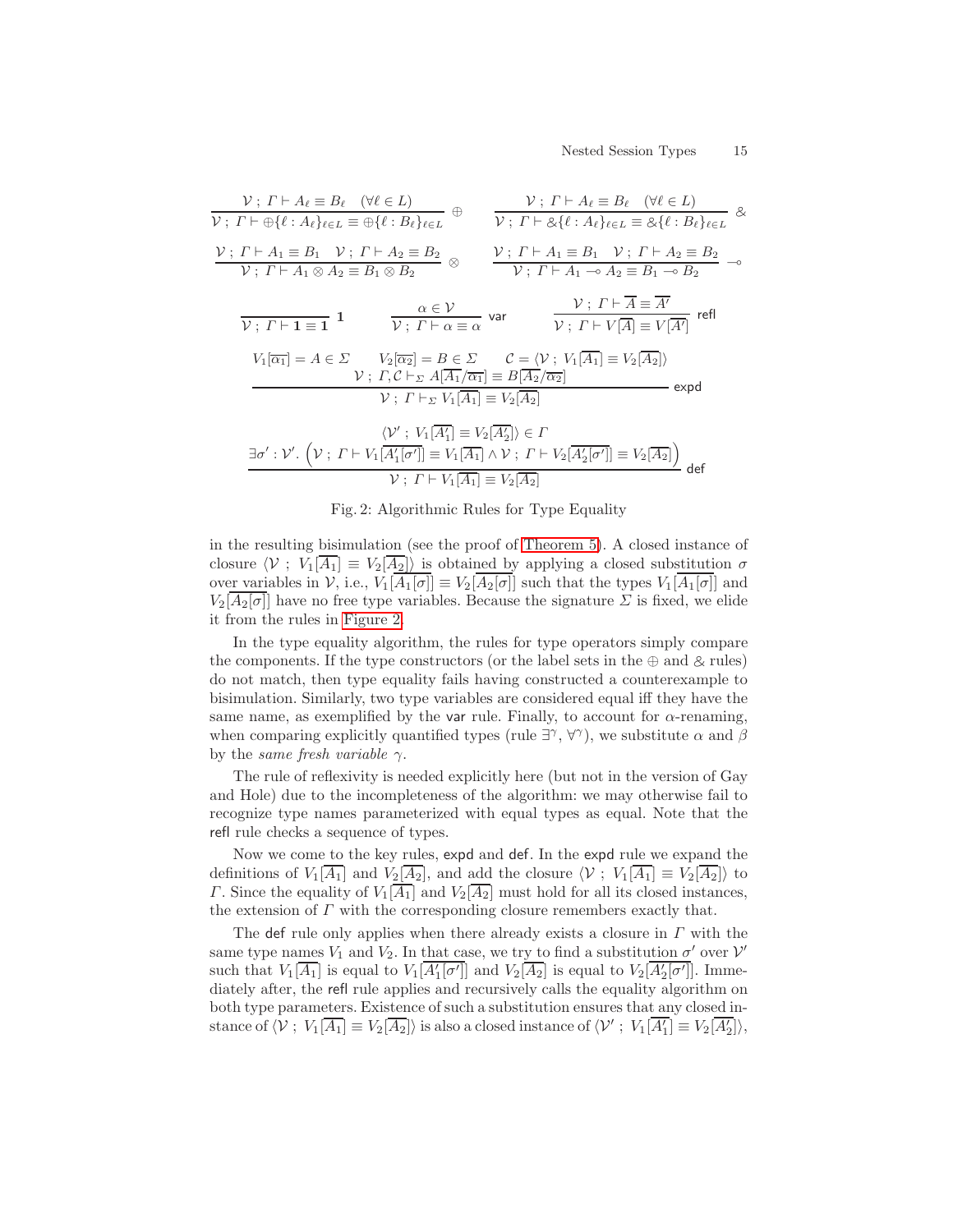which are already present in the constructed type bisimulation, and we can terminate our equality check, having successfully *detected a loop*.

The algorithm so far is sound, but potentially non-terminating. There are two points of non-termination:  $(i)$  when encountering name/name equations, we can use the expd rule indefinitely, and  $(ii)$  we call the type equality recursively in the def rule. To ensure termination in the former case, we restrict the expd rule so that for any pair of type names  $V_1$  and  $V_2$  there is an upper bound on the number of closures of the form  $\langle -; V_1[-] \equiv V_2[-] \rangle$  allowed in  $\Gamma$ . We define this upper bound as the depth bound of the algorithm and allow the programmer to specify this depth bound. Surprisingly, a depth bound of 1 suffices for all of our examples. In the latter case, instead of calling the general type equality algorithm, we introduce the notion of *rigid equality*, denoted by  $\mathcal{V}$ ;  $\Gamma \Vdash A \equiv B$ . The only difference between general and rigid equality is that we cannot employ the expd rule for rigid equality. Since the size of the types reduce in all equality rules except for expd, this algorithm terminates. When comparing two instantiated type names, our algorithm first tries reflexivity, then tries to close a loop with def, and only if neither of these is applicable or fails do we expand the definitions with the expd rule. Note that if type names have no parameters, our algorithm specializes to Gay and Hole's (with the small optimizations of reflexivity and internal naming), which means our algorithm is sound and complete on monomorphic types.

Soundness. We establish the soundness of the equality algorithm by constructing a type bisimulation from a derivation of  $\mathcal{V}$ :  $\Gamma \vdash A \equiv B$  by (i) collecting the conclusions of all the sequents, and  $(ii)$  forming all closed instances from them.

**Definition 5.** Given a derivation D of V ;  $\Gamma \vdash A \equiv B$ , we define the set  $S(\mathcal{D})$ of closures. For each sequent (regular or rigid) of the form  $V: \Gamma \vdash A \equiv B$  in  $D$ , we include the closure  $\langle V : A \equiv B \rangle$  in  $\mathcal{S}(\mathcal{D})$ .

<span id="page-15-0"></span>**Lemma 1 (Closure Invariants).** For any valid derivation  $\mathcal{D}$  with the set of closures  $\mathcal{S}(\mathcal{D}),$ 

- $-If(V; \bigoplus \{\ell : A_{\ell}\}_{\ell \in L} \equiv \bigoplus \{\ell : B_{\ell}\}_{\ell \in L} \rangle \in \mathcal{S}(\mathcal{D})$  from  $\bigoplus$  rule, then  $\langle V; A_{\ell} \equiv$  $B_{\ell} \rangle \in \mathcal{S}(\mathcal{D})$  for all  $\ell \in L$ .
- $-If \langle V ; \&\{\ell : A_{\ell}\}_{\ell \in L} \equiv \&\{\ell : B_{\ell}\}_{\ell \in L} \rangle \in \mathcal{S}(\mathcal{D})$  from & rule, then  $\langle V ; A_{\ell} \equiv$  $B_{\ell}$   $\in$   $S(D)$  for all  $\ell \in L$ .
- $-If(V; A_1 \otimes A_2 \equiv B_1 \otimes B_2 \in S(\mathcal{D})$  from  $\otimes$  rule, then  $\langle V; A_1 \equiv B_1 \rangle \in S(\mathcal{D})$ and  $\langle V : A_2 \equiv B_2 \rangle \in \mathcal{S}(\mathcal{D}).$
- $-If(V; A_1 \rightharpoonup A_2 \equiv B_1 \rightharpoonup B_2 \rangle \in \mathcal{S}(\mathcal{D})$  from  $-\circ$  rule, then  $\langle V; A_1 \equiv B_1 \rangle \in$  $\mathcal{S}(\mathcal{D})$  and  $\langle \mathcal{V} : A_2 \equiv B_2 \rangle \in \mathcal{S}(\mathcal{D})$ .
- $-$  If  $\langle \mathcal{V} \, ; \, V[\overline{A_1}] \equiv V[\overline{A_2}] \rangle \in \mathcal{S}(\mathcal{D})$  from refl rule, then for each  $\langle \mathcal{V} \, ; \, A_1^i \equiv A_2^i \rangle \in \mathcal{S}(\mathcal{D})$  $\mathcal{S}(\mathcal{D})$  for each i in 1... $|\overline{A}|$ .
- $-$  If  $\langle {\cal V} \; ; \; V_1[A_1] \equiv V_2[A_2] \rangle \in {\cal S}({\cal D})$  from  $\exp$ d rule and  $V_1[\overline{\alpha_1}] = B_1 \in \Sigma$  and  $V_2[\overline{\alpha_2}] = B_2 \in \Sigma$ , then  $\langle V : B_1[A_1/\alpha_1] \equiv B_2[A_2/\alpha_2] \rangle \in \mathcal{S}(\mathcal{D})$ .

Proof. By induction on the type equality judgment.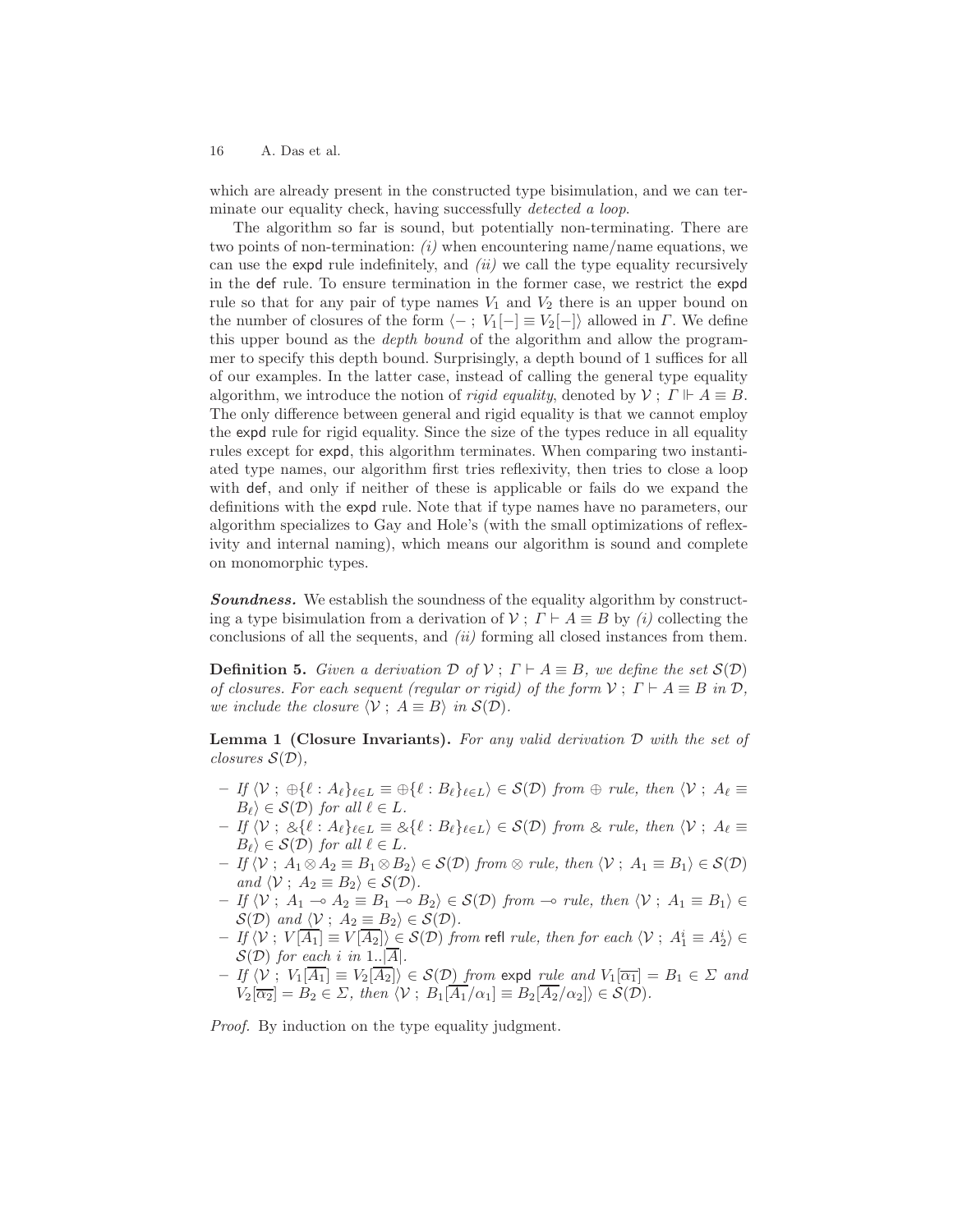**Theorem 4 (Soundness).** If  $V$ ;  $\cdot \vdash A \equiv B$ , then  $\forall V$ .  $A \equiv B$ . Consequently, if  $V$  is empty, we get  $A \equiv B$ .

*Proof.* Given a derivation  $\mathcal{D}_0$  of  $\mathcal{V}_0$ ;  $\cdot \vdash A_0 \equiv B_0$ , construct  $\mathcal{S}(\mathcal{D}_0)$  and define relation  $\mathcal{R}_0$  as follows:

$$
\mathcal{R}_0 = \{ (A[\sigma], B[\sigma]) \mid \langle \mathcal{V} \, ; \, A \equiv B \rangle \in \mathcal{S}(\mathcal{D}_0) \text{ and } \sigma \text{ over } \mathcal{V} \}
$$

Then, construct  $\mathcal{R}_1$  as follows:

$$
\mathcal{R}_1 = \{ (V[\overline{A}], V[\overline{B}]) \mid V[\overline{\alpha}] = C \in \Sigma \text{ and } (A^i, B^i) \in \mathcal{R}_0 \ \forall i \in 1..|A| \}
$$

Consider R to be the reflexive transitive closure of  $\mathcal{R}_0 \cup \mathcal{R}_1$ . Note that extending a relation by its reflexive transitive closure preserves its bisimulation properties since the bisimulation is strong. We prove that  $R$  is a type bisimulation. Then our theorem follows since the closure  $\langle V_0 ; A_0 \equiv B_0 \rangle \in \mathcal{S}(\mathcal{D}_0)$ , and hence, for any closed substitution  $\sigma$ ,  $(A_0[\sigma], B_0[\sigma]) \in \mathcal{R}$ .

To prove R is a bisimulation, we consider  $(A[\sigma], B[\sigma]) \in \mathcal{R}$  where  $\langle \mathcal{V} : A \equiv$  $B \in \mathcal{S}(\mathcal{D}_0)$  for some  $\sigma$  over V. We case analyze on the rule in the derivation which added the above closure to  $\mathcal R.$ 

Consider the case where  $\oplus$  rule is applied. The rule dictates that  $A = \oplus \{ \ell :$  $A_{\ell}$ <sub>} $\ell \in L$ </sub> and  $B = \bigoplus \{ \ell : B_{\ell} \}_{\ell \in L}$ . Since  $\langle \mathcal{V} : A \equiv B \rangle \in \mathcal{S}(\mathcal{D}_0)$ , by Lemma [1,](#page-15-0) we obtain  $\langle V : A_{\ell} \equiv B_{\ell} \rangle \in \mathcal{S}(\mathcal{D}_0)$  for all  $\ell \in L$ . By the definition of R, we get that  $(A_{\ell}[\sigma], B_{\ell}[\sigma]) \in \mathcal{R}$ . Also,  $A[\sigma] = \bigoplus \{ \ell : A_{\ell}[\sigma] \}_{\ell \in L}$  and similarly,  $B[\sigma] = \bigoplus \{ \ell : A_{\ell}[\sigma] \}_{\ell \in L}$  $B_{\ell}[\sigma]\}_{\ell \in L}$ . Hence,  $\mathcal R$  satisfies the closure condition (case 1) from Definition [2.](#page-7-1) The cases for  $\&$ ,  $\&$ ,  $\rightarrow$  and 1 are analogous.

If the applied rule is var, then  $A = \alpha$  and  $B = \alpha$ . In this case, the relation  $\mathcal R$ contains any  $(\sigma, \sigma)$  for a ground session type  $\sigma$ . To prove  $\mathcal R$  is a type bisimulation, we need to subcase on the form of  $\sigma$ . For instance, if  $\sigma$  is of the form  $\bigoplus \{ \ell : A_{\ell} \},\$ then we need to prove that  $(A_{\ell}, A_{\ell}) \in \mathcal{R}$ . But since  $A_{\ell}$  is a ground session type, the definition of  $\mathcal R$  implies that it contains  $(A_\ell, A_\ell)$ . The remaining subcases are analogous.

Consider the case where expd rule is applied. In this case,  $A = V_1[A_1]$  and  $B = V_2[\overline{A_2}]$  and  $(A[\sigma], B[\sigma]) \in \mathcal{R}$ . Suppose the definitions are  $V_1[\overline{\alpha_1}] = B_1$ and  $V_2[\overline{\alpha_2}] = B_2$ . Next, we have unfold  $\Gamma(A) = B_1[\overline{A_1}/\overline{\alpha_1}]$  and unfold  $\Gamma(B) =$  $B_2[\overline{A_2}/\overline{\alpha_2}]$ . From Lemma [1,](#page-15-0) we conclude that  $\langle V; B_1[\overline{A_1}/\overline{\alpha_1}] \equiv B_2[\overline{A_2}/\overline{\alpha_2}] \rangle \in$  $S(\mathcal{D}_0)$ . Since the next applied rule has to be one of  $\oplus, \otimes, \otimes, \neg \circ, \mathbf{1}$ , var, we can use Lemma [1](#page-15-0) again to obtain the closure conditions of a type bisimulation.

The most crucial case is when the applied rule is def as we attempt to close off the loop here. In this case, the second premise of the def rule ensures that there exists a substituion  $\sigma'$  over  $\mathcal{V}'$  which entails  $\langle \mathcal{V} : V_1[\overline{A'_1[\sigma']}], V_1[\overline{A_1}] \rangle \in \mathcal{S}(\mathcal{D}_0)$ and  $\langle V ; V_2[\overline{A'_2[\sigma']}], V_2[\overline{A_2}] \rangle \in S(\mathcal{D}_0)$ . To satisfy the closure condition, we need to prove  $(V_1[\overline{A_1[\sigma]}], V_2[\overline{A_2[\sigma]}]) \in \mathcal{R}$  for any closed substitution  $\sigma$  over V. The key lies in composing the closed substitution  $\sigma$  with the substitution  $\sigma'$ :  $\mathcal{V}' \to \mathcal{V}$  to obtain the closed substitution  $\sigma \circ \sigma'$  over  $\mathcal{V}'$ . The closure  $\langle V, V_1[\overline{A'_1[\sigma']}], V_1[\overline{A_1}] \rangle \in \mathcal{S}(\mathcal{D}_0)$  implies that  $(V_1[\overline{A'_1[\sigma \circ \sigma']}], V_1[\overline{A_1[\sigma]}]) \in \mathcal{R}$ . The closure  $\langle V, V_2[\overline{A'_2[\sigma']}], V_2[\overline{A_2}] \rangle \in \mathcal{S}(\mathcal{D}_0)$  implies  $(V_2[\overline{A'_2[\sigma \circ \sigma']}], V_2[\overline{A_2[\sigma]}]) \in \mathcal{R}$ .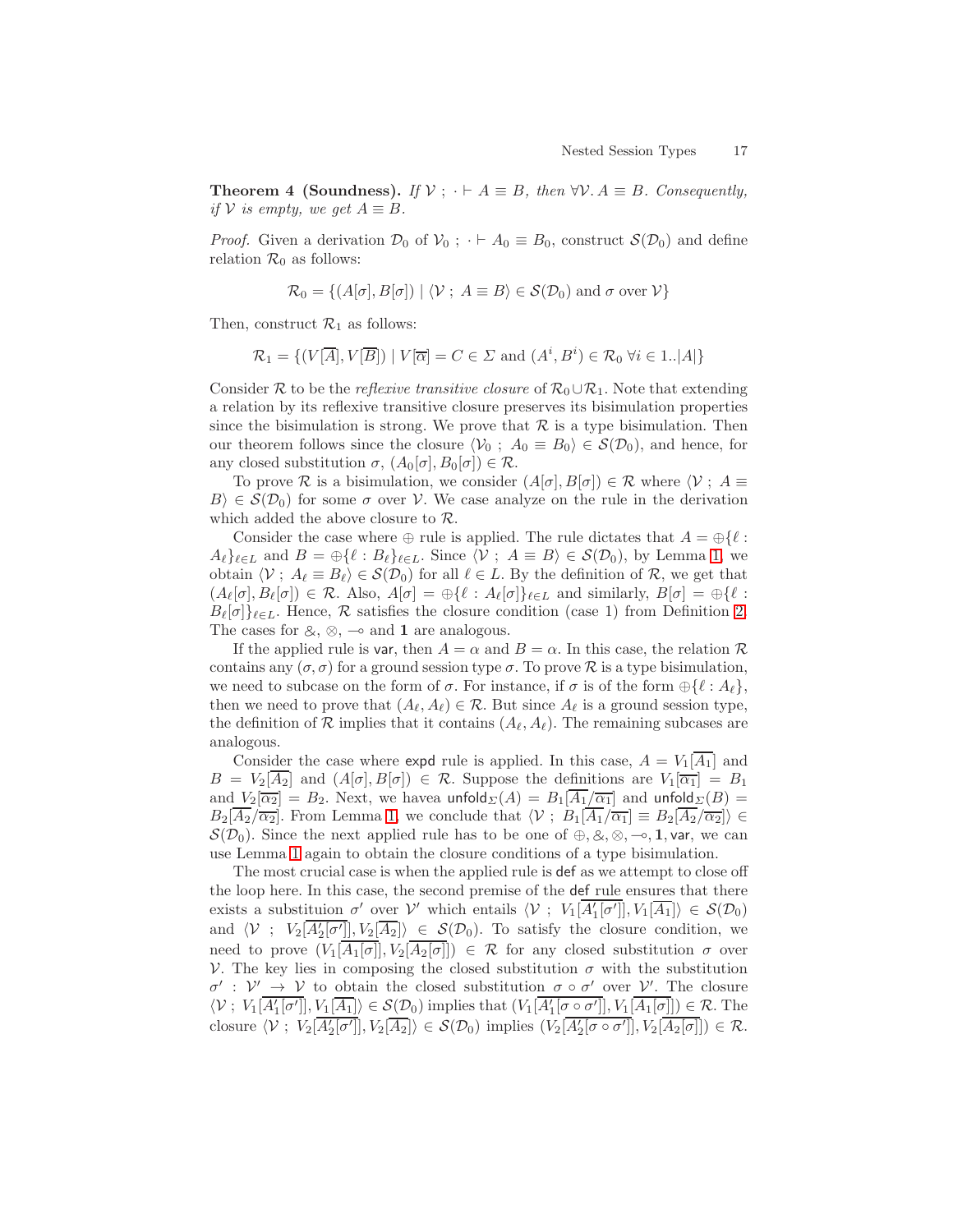The first premise states that  $\langle V' : V_1 \overline{A'_1} \equiv V_2 \overline{A'_2} \rangle \in \mathcal{S}(\mathcal{D}_0)$ . This entails that  $(V_1[\overline{A'_1[\sigma_0]}], V_2[\overline{A'_2[\sigma_0]}]) \in \mathcal{R}$  for any substituion  $\sigma_0$  over  $\mathcal{V}'$ . Setting  $\sigma_0 = \sigma \circ \sigma'$ entails  $(V_1[\overline{A'_1[\sigma\circ\sigma']}], V_2[\overline{A'_2[\sigma\circ\sigma']}]$   $\in \mathcal{R}$ . The transitive property of  $\mathcal R$  then ensures that  $(V_1[\overline{A_1}], V_2[\overline{A_2}]) \in \mathcal{R}$ .

The last two cases concern reflexivity, one that comes from directly the closure obtained from applying the refl rule, and the other comes from the relation  $\mathcal{R}_1$ . First, consider the case  $(V[\overline{A_1[\sigma]}], V[\overline{A_2[\sigma]}]) \in \mathcal{R}$  which is added due to the closure  $\langle V ; V[\overline{A_1}] \equiv V[\overline{A_2}] \rangle \in \mathcal{S}(\mathcal{D}_0)$ . Lemma [1](#page-15-0) ensures that  $\langle V, A_1^i \equiv A_2^i \rangle \in \mathcal{S}(\mathcal{D}_0)$  for each i, implying  $(A_1^i[\sigma], A_2^i[\sigma]) \in \mathcal{R}_0$ . And suppose  $V[\overline{\alpha}] = B \in \Sigma$ . We subcase on the form of B. Consider the representative subcase where  $B = \bigoplus \{ \ell : B_{\ell} \}_{\ell \in L}$ . To prove  $\mathcal R$  is a bisimulation, we need to prove  $(B_{\ell}[A_1[\sigma]/\overline{\alpha}], B_{\ell}[A_2[\sigma]/\overline{\alpha}]) \in \mathcal{R}$ . Note however the internal renaming condition ensures that  $B_{\ell} = V_B[\overline{\alpha}]$  for some (possibly internal) type name  $V_B$ . But then the definition of  $\mathcal{R}_1$  coupled with the consequence of Lemma [1](#page-15-0) ensures that  $(V_B[\overline{A_1[\sigma]}], V_B[\overline{A_2[\sigma]}]) \in \mathcal{R}$ , satisfying the closure condition. The other structural subcases are analogous. Consider the subcase where  $B = \alpha$ . Thus,  $V[\overline{A_1}] = A_1^i$  and  $V[\overline{A_2}] = A_2^i$ , and since  $(A_1^i[\sigma], A_2^i[\sigma]) \in \mathcal{R}_0$ , they are contained in  $R$  as well.

A similar argument covers the latter case where  $(V[\overline{A_1[\sigma]}], V[\overline{A_2[\sigma]}]) \in \mathcal{R}$ due to  $\mathcal{R}_1$ .

Thus,  $R$  is a bisimulation.

## <span id="page-17-0"></span>5.1 Type Equality Declarations

One of the primary sources of incompleteness in our algorithm is its inability to generalize the coinductive hypothesis. As an illustration, consider the following two types  $D$  and  $D'$ , which only differ in the names, but have the same structure.

| $T[x] \triangleq \bigoplus {\bf \{L} : T[T[x]], R:x}$     | $D \triangleq \bigoplus \{ \mathbf{L} : T[D], \$ : \mathbf{1} \}$    |
|-----------------------------------------------------------|----------------------------------------------------------------------|
| $T'[x] \triangleq \bigoplus {\bf \{L}: T'[T'[x]], R:x\}}$ | $D' \triangleq \bigoplus \{ \mathbf{L} : T'[D'], \$ : \mathbf{1} \}$ |

To establish  $D \equiv D'$ , our algorithm explores the **L** branch and checks  $T[D] \equiv$  $T'[D']$ . A corresponding closure  $\langle \cdot ; T[D] \equiv T'[D'] \rangle$  is added to  $\Gamma$ , and our algorithm then checks  $T[T[D]] \equiv T'[T'[D']]$ . This process repeats until it exceeds the depth bound and terminates with an inconclusive answer. What the algorithm never realizes is that  $T[x] \equiv T'[x]$  for all  $x \in Type$ ; it fails to generalize to this hypothesis and is always inserting closed equality constraints to Γ.

To allow a recourse, we permit the programmer to declare (concrete syntax)

eqtype  $T[x] = T'[x]$ 

an equality constraint easily verified by our algorithm. We then seed the  $\Gamma$  in the equality algorithm with the corresponding closure from the eqtype constraint which can then be used to establish  $D \equiv D'$ 

$$
\cdot \; ; \; \langle x \; ; \; T[x] \equiv T'[x] \rangle \vdash D \equiv D'
$$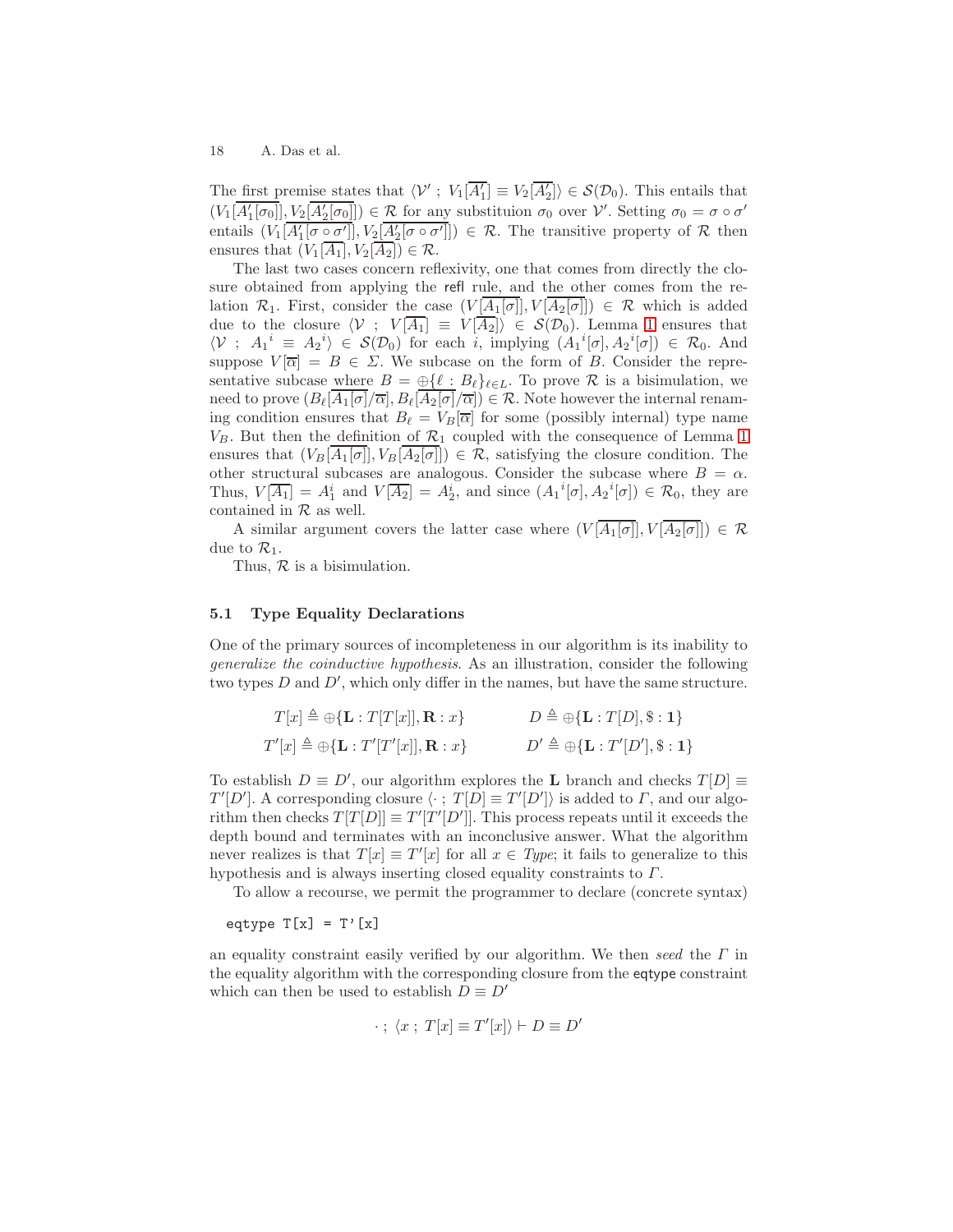which, upon exploring the **L** branch reduces to

<span id="page-18-1"></span>
$$
\cdot \; ; \; \langle x \; ; \; T[x] \equiv T'[x] \rangle, \langle \cdot \; ; \; D \equiv D' \rangle \vdash T[D] \equiv T'[D']
$$

which holds because under the substitution  $[D/x]$  as required by the def rule.

In the implementation, we first collect all the eqtype declarations in the program into a global set of closures  $\Gamma_0$ . We then validate every eqtype declaration by checking  $V$ ;  $\Gamma_0 \vdash A \equiv B$  for every pair  $(A, B)$  (with free variables  $V$ ) in the eqtype declarations. Essentially, this ensures that all equality declarations are valid w.r.t. each other. Finally, all equality checks are then performed under this more general  $\Gamma_0$ . The soundness of this approach can be proved with the following more general theorem.

**Theorem 5 (Seeded Soundness).** For a valid set of eqtype declarations  $\Gamma_0$ , if  $V$ ;  $\Gamma_0 \vdash A \equiv B$ , then  $\forall V$ .  $A \equiv B$ .

Our soundness proof can easily be modified to accommodate this requirement. Intuitively, since  $\Gamma_0$  is valid, all closed instances of  $\Gamma_0$  are already proven to be bisimilar. Thus, all properties of a type bisimulation are still preserved if all closed instances of  $\Gamma_0$  are added to it.

One final note on the rule of reflexivity: a type name may not actually depend on its parameter. As a simple example, we have  $V[\alpha] = 1$ ; a more complicated one would be  $V[\alpha] = \bigoplus \{a : V[V[\alpha]], b : \mathbf{1}\}\)$ . When applying reflexivity, we would like to conclude that  $V[A] \equiv V[B]$  regardless of A and B. This could be easily established with an equality type declaration eqtype  $V[\alpha] = V[\beta]$ . In order to avoid this syntactic overhead for the programmer, we determine for each parameter  $\alpha$  of each type name V whether its definition is nonvariant in  $\alpha$ . This information is recorded in the signature and used when applying the reflexivity rule by ignoring nonvariant arguments.

### <span id="page-18-0"></span>6 Formal Language Description

In this section, we present the program constructs we have designed to realize nested polymorphism which have also been integrated with the Rast language [\[16](#page-32-2)[,17](#page-33-7)[,18\]](#page-33-8) to support general-purpose programming. The underlying base system of session types is derived from a Curry-Howard interpretation [\[7](#page-32-0)[,8\]](#page-32-1) of intuitionistic linear logic [\[24\]](#page-33-11). The key idea is that an intuitionistic linear sequent  $A_1 \ A_2 \ \ldots \ A_n \vdash A$  is interpreted as the interface to a process P. We label each of the antecedents with a channel name  $x_i$  and the succedent with channel name z. The  $x_i$ 's are channels used by P and z is the channel provided by P.

$$
(x_1 : A_1) (x_2 : A_2) \dots (x_n : A_n) \vdash P :: (z : C)
$$

The resulting judgment formally states that process  $P$  provides a service of session type C along channel z, while using the services of session types  $A_1, \ldots, A_n$ provided along channels  $x_1, \ldots, x_n$  respectively. All these channels must be distinct. We abbreviate the antecedent of the sequent by  $\Delta$ .

Due to the presence of type variables, the formal typing judgment is extended with  $V$  and written as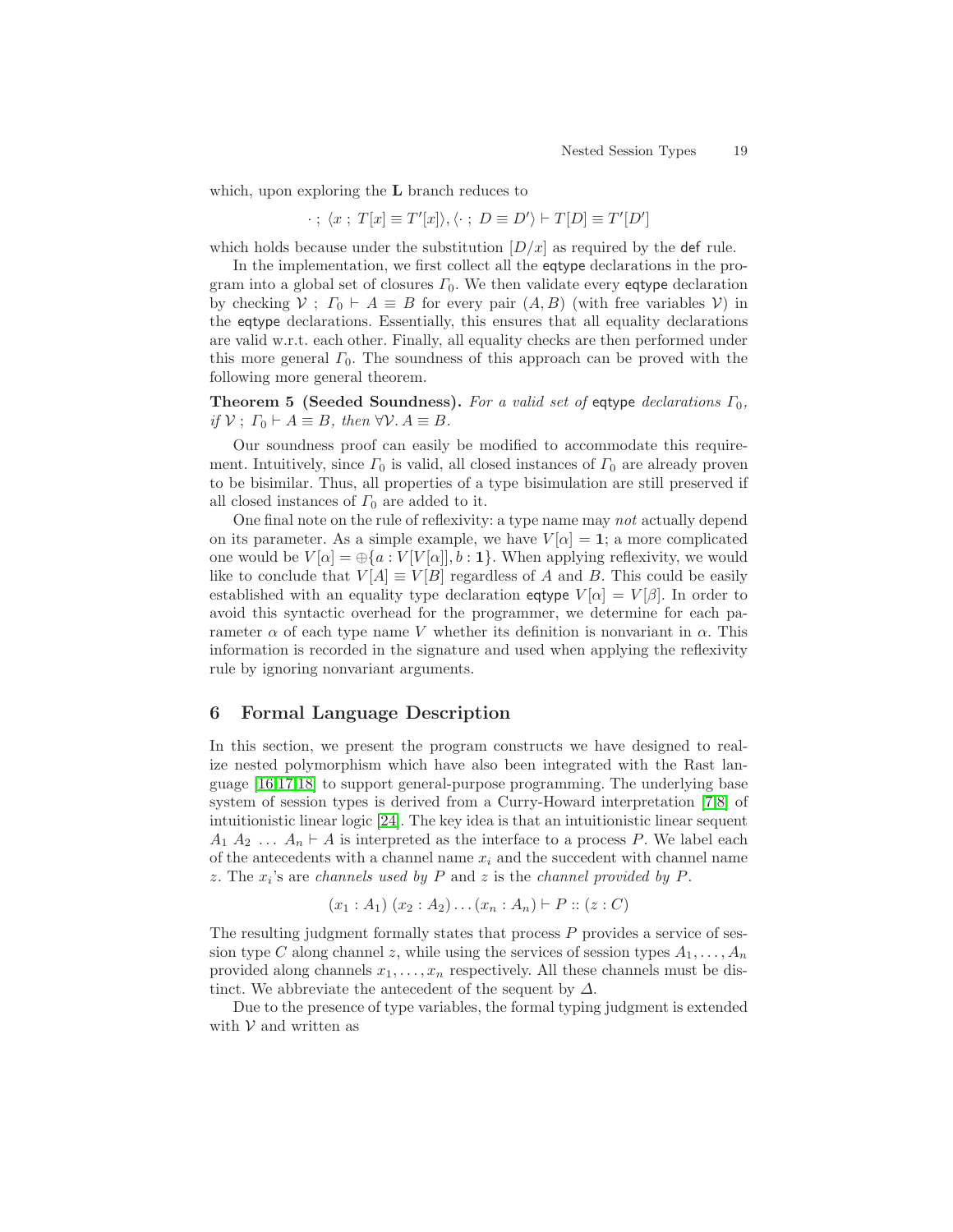<span id="page-19-0"></span>

| Type                                                      | Cont. | <b>Process Term</b>                                                               | Cont.                          | Description                                                        |
|-----------------------------------------------------------|-------|-----------------------------------------------------------------------------------|--------------------------------|--------------------------------------------------------------------|
| $c: \bigoplus \{\ell : A_{\ell}\}_{\ell \in L} c : A_{k}$ |       | $c.k$ ; $P$<br>case $c$ $(\ell \Rightarrow Q_{\ell})_{\ell \in L} Q_k$            | $\boldsymbol{P}$               | send label $k$ on $c$<br>receive label $k$ on $c$                  |
| $c: \mathcal{L}\{\ell : A_{\ell}\}_{\ell \in L} c: A_{k}$ |       | case $c$ $(\ell \Rightarrow P_{\ell})_{\ell \in L}$ $P_{k}$<br>c.k:Q              | Q                              | receive label $k$ on $c$<br>send label $k$ on $c$                  |
| $c: A \otimes B$                                          | c: B  | send $c w : P$<br>$y \leftarrow$ recv $c : Q_y$                                   | $\boldsymbol{P}$<br>$Q_y w/y $ | send channel $w : A$ on c<br>receive channel $w : A$ on c          |
| $c: A \rightarrow B$                                      | c:B   | $y \leftarrow$ recv $c$ ; $P_u$<br>send $c w : Q$                                 | Q                              | $P_y[w/y]$ receive channel w : A on c<br>send channel $w : A$ on c |
| $c: \exists \alpha. A$                                    |       | $c: A[B/\alpha]$ send $c[B]$ ; P<br>$[\alpha] \leftarrow$ recv $c$ ; $Q_{\alpha}$ | P                              | send type $B$ on $c$<br>$Q_{\alpha}[B/\alpha]$ receive type B on c |
| $c: \forall \alpha$ . A                                   | c:A   | $ \alpha  \leftarrow$ recv $c$ ; $P_{\alpha}$<br>send $c [B]$ ; Q                 | Q                              | $P_{\alpha} B/\alpha $ receive type B on c<br>send type $B$ on $c$ |
| c:1                                                       |       | close $c$<br>wait $c: Q$                                                          | Q                              | send <i>close</i> on c<br>receive <i>close</i> on c                |

Table 1: Session types with operational description

 $\mathcal{V}$ ;  $\Delta \vdash_{\Sigma} P :: (x : A)$ 

where V stores the type variables  $\alpha$ ,  $\Delta$  represents the linear antecedents  $x_i : A_i$ ,  $P$  is the process expression and  $x : A$  is the linear succedent. We propose and maintain that all free type variables in  $\Delta$ , P, and A are contained in V. Finally,  $\Sigma$  is a fixed valid signature containing type and process definitions. Table [1](#page-19-0) overviews the session types, their associated process terms, their continuation (both in types and terms) and operational description. For each type, the first line describes the provider's viewpoint, while the second line describes the client's matching but dual viewpoint.

We formalize the operational semantics as a system of multiset rewriting *rules* [\[9\]](#page-32-6). We introduce semantic objects  $\text{proc}(c, P)$  and  $\text{msg}(c, M)$  which mean that process  $P$  or message  $M$  provide along channel  $c$ . A process configuration is a multiset of such objects, where any two provided channels are distinct.

### 6.1 Basic Session Types

We briefly review the structural types already existing in the Rast language, focusing on explicit quantifier operators that we introduce.

**Structural Types** The internal choice type constructor  $\bigoplus \{\ell : A_{\ell}\}_{\ell \in L}$  is an n-ary labeled generalization of the additive disjunction  $A \oplus B$ . Operationally, it requires the provider of  $x : \bigoplus \{ \ell : A_{\ell} \}_{\ell \in L}$  to send a label label  $k \in L$  on channel x and continue to provide type  $A_k$ . The corresponding process term is written as  $(x.k ; P)$  where the continuation P provides type  $x : A_k$ . Dually, the client must branch based on the label received on  $x$  using the process term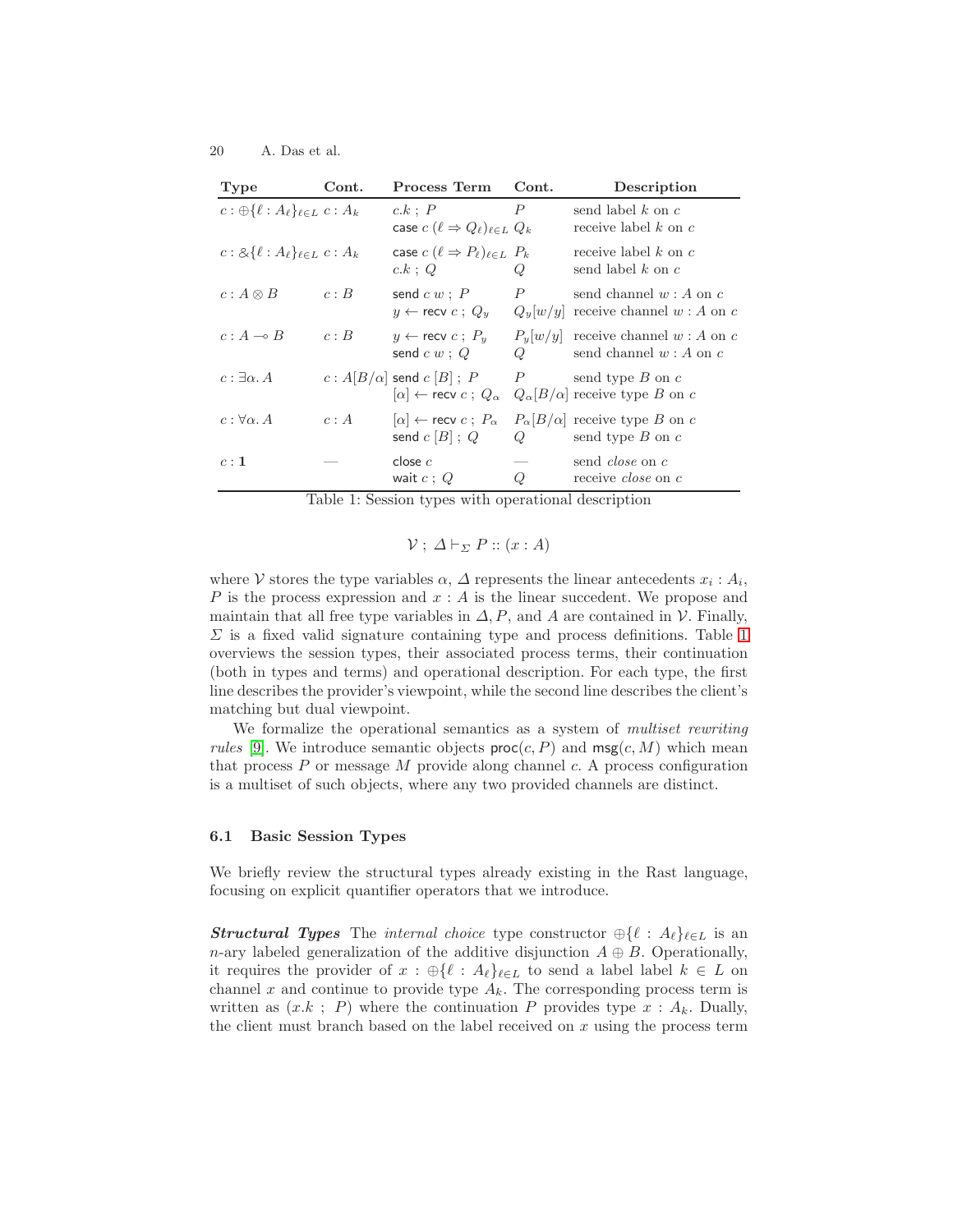case  $x$  ( $\ell \Rightarrow Q_{\ell}$ )<sub> $\ell \in L$ </sub> where  $Q_{\ell}$  is the continuation in the  $\ell$ -th branch.

$$
(k \in L) \quad \mathcal{V} \; ; \; \Delta \vdash P :: (x : A_k)
$$
\n
$$
\mathcal{V} \; ; \; \Delta \vdash (x.k \; ; \; P) :: (x : \oplus \{\ell : A_{\ell}\}_{\ell \in L}) \; \oplus R
$$
\n
$$
\frac{(\forall \ell \in L) \quad \mathcal{V} \; ; \; \Delta, (x : A_{\ell}) \vdash Q_{\ell} :: (z : C)}{\mathcal{V} \; ; \; \Delta, (x : \oplus \{\ell : A_{\ell}\}_{\ell \in L}) \vdash \text{case } x \; (\ell \Rightarrow Q_{\ell})_{\ell \in L} :: (z : C)} \; \oplus L
$$

Communication is asynchronous, so that the client  $(c.k; Q)$  sends a message  $k$  along c and continues as  $Q$  without waiting for it to be received. As a technical device to ensure that consecutive messages on a channel arrive in order, the sender also creates a fresh continuation channel  $c'$  so that the message k is actually represented as  $(c.k ; c \leftrightarrow c')$  (read: send k along c and continue along  $c'$ ). When the message k is received along c, we select branch k and also substitute the continuation channel  $c'$  for  $c$ .

$$
\begin{array}{l} (\oplus S) : \mathsf{proc}(c,c.k \; ; \; P) \; \mapsto \; \mathsf{proc}(c',P[c'/c]), \mathsf{msg}(c,c.k \; ; \; c \leftrightarrow c') \\ (\oplus C) : \mathsf{msg}(c,c.k \; ; \; c \leftrightarrow c'), \mathsf{proc}(d, \mathsf{case} \; c \; (\ell \Rightarrow Q_\ell)_{\ell \in L}) \; \mapsto \; \mathsf{proc}(d,Q_k[c'/c]) \end{array}
$$

The *external choice* constructor  $\&\{\ell : A_{\ell}\}_{\ell \in L}$  generalizes additive conjunction and is the dual of internal choice reversing the role of the provider and client. Thus, the provider branches on the label  $k \in L$  sent by the client.

$$
\frac{(\forall \ell \in L) \quad \mathcal{V} \; ; \; \Delta \vdash P_{\ell} :: (x : A_{\ell})}{\mathcal{V} \; ; \; \Delta \vdash \mathsf{case} \; x \; (\ell \Rightarrow P_{\ell})_{\ell \in L} :: (x : \mathcal{A}\{\ell : A_{\ell}\}_{\ell \in L})} \; \mathcal{B}R
$$
\n
$$
\frac{(k \in L) \quad \mathcal{V} \; ; \; \Delta, (x : A_k) \vdash Q :: (z : C)}{\mathcal{V} \; ; \; \Delta, (x : \mathcal{B}\{\ell : A_{\ell}\}_{\ell \in L}) \vdash (x.k \; ; \; Q) :: (z : C)} \; \mathcal{B}L
$$

Rules  $\&S$  and  $\&C$  below describe the operational behavior of the provider and client respectively  $(c'$  fresh).

 $(S(S) : \text{proc}(d, c.k ; Q) \rightarrow \text{msg}(c', c.k ; c' \leftrightarrow c), \text{proc}(d, Q[c'/c])$  $(\& C)$  : proc $(c, \text{case } c \ (\ell \Rightarrow P_{\ell})_{\ell \in L}), \text{msg}(c', c.k ;\ c' \leftrightarrow c) \ \mapsto \ \text{proc}(c', P_{k}[c'/c])$ 

The tensor operator  $A \otimes B$  prescribes that the provider of  $x : A \otimes B$  sends a channel, say  $w$  of type  $A$  and continues to provide type  $B$ . The corresponding process term is send  $x \, w$ ;  $P$  where  $P$  is the continuation. Correspondingly, its client must receive a channel on x using the term  $y \leftarrow$  recv x; Q, binding it to variable  $y$  and continuing to execute  $Q$ .

$$
\mathcal{V}: \Delta \vdash P :: (x : B)
$$
\n
$$
\mathcal{V}: \Delta, (y : A) \vdash (\text{send } x y ; P) :: (x : A \otimes B) \otimes R
$$
\n
$$
\mathcal{V}: \Delta, (y : A), (x : B) \vdash Q :: (z : C)
$$
\n
$$
\mathcal{V}: \Delta, (x : A \otimes B) \vdash (y \leftarrow \text{recv } x ; Q) :: (z : C) \otimes L
$$

Operationally, the provider (send  $c d$ ;  $P$ ) sends the channel  $d$  and the continuation channel  $c'$  along c as a message and continues with executing  $P$ . The client receives the channel  $d$  and continuation channel  $c'$  and substitutes  $d$  for  $x$  and  $c'$  for  $c$ .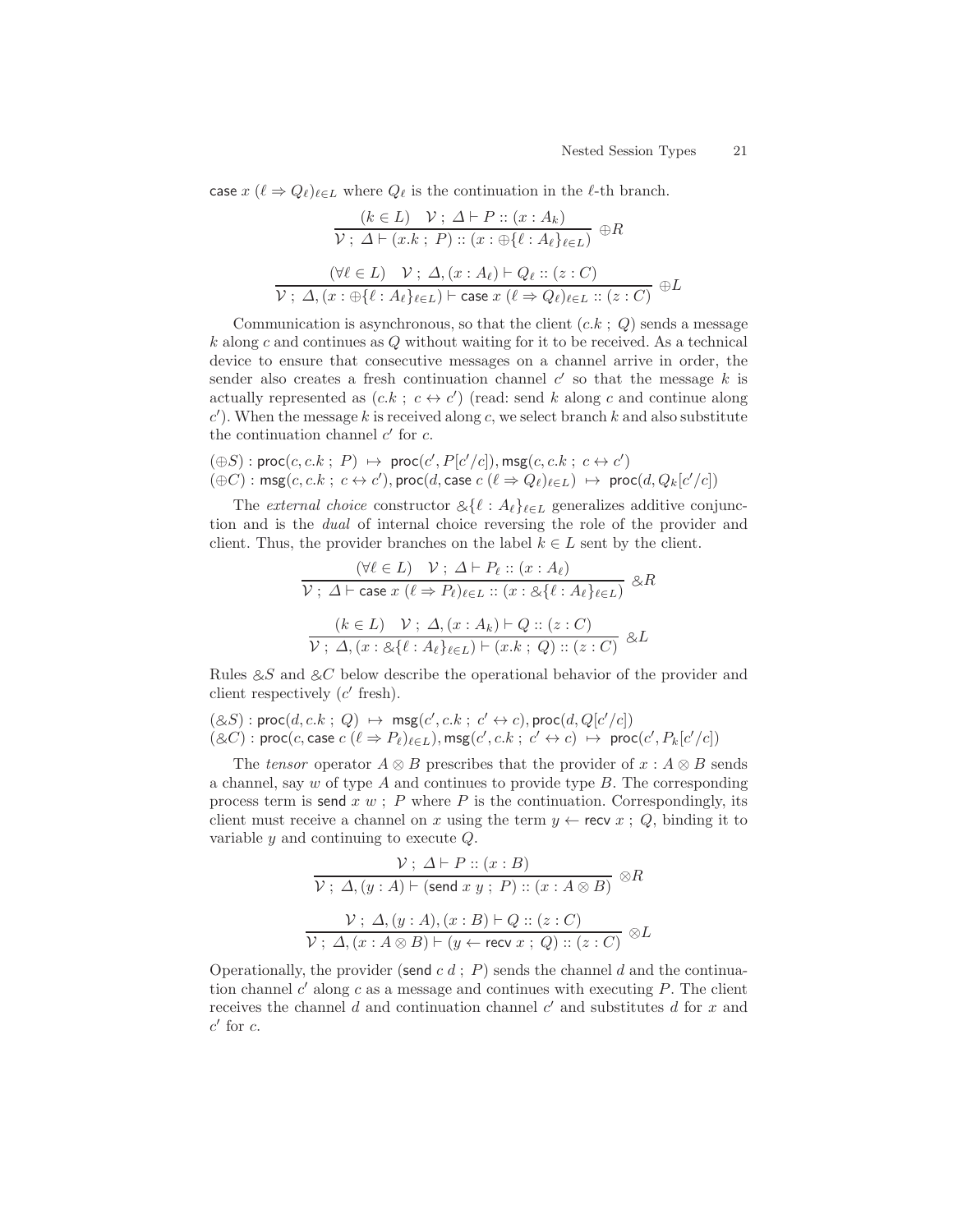$$
(\otimes S) : \text{proc}(c, \text{send } c \ d \ ; \ P) \mapsto \text{proc}(c', P[c'/c]), \text{msg}(c, \text{send } c \ d \ ; \ c \leftrightarrow c')
$$
  

$$
(\otimes C) : \text{msg}(c, \text{send } c \ d \ ; \ c \leftrightarrow c'), \text{proc}(e, x \leftarrow \text{recv } c \ ; \ Q) \mapsto \text{proc}(e, Q[c', d/c, x])
$$

The dual operator  $A \to B$  allows the provider to receive a channel of type A and continue to provide type B. The client of  $A \rightarrow B$ , on the other hand, sends the channel of type A and continues to use B using dual process terms as  $\otimes$ .

$$
\frac{\mathcal{V}: \Delta, (y:A) \vdash P :: (x:B)}{\mathcal{V}: \Delta \vdash (y \leftarrow \text{recv } x; P) :: (x:A \multimap B)} \neg R
$$
\n
$$
\frac{\mathcal{V}: \Delta, (x:B) \vdash Q :: (z:C)}{\mathcal{V}: \Delta, (x:A \multimap B), (y:A) \vdash (\text{send } x y; Q) :: (z:C)} \neg D
$$

 $(-\circ S)$  : proc $(e, \textsf{send } c \ d \ ; \ Q) \ \mapsto \mathsf{msg}(c', \textsf{send } c \ d \ ; \ c' \leftrightarrow c), \mathsf{proc}(e, Q[c'/c])$  $(¬oC)$  : proc $(c, x \leftarrow$  recv  $c$  ;  $P$ ), msg $(c',$  send  $c d$  ;  $c' \leftrightarrow c)$   $\mapsto$  proc $(c', P[c', d/c, x])$ 

The type 1 indicates *termination* requiring that the provider of  $x: 1$  send a *close* message, formally written as close  $x$  followed by terminating the communication. Correspondingly, the client of  $x: 1$  uses the term wait  $x: Q$  to wait for x to terminate before continuing with executing  $Q$ . Linearity enforces that the provider does not use any channels.

$$
\frac{\mathcal{V}\,;\,\mathcal{\Delta}\vdash Q::(z:C)}{\mathcal{V}\,;\,\mathcal{\div}\,(\mathsf{close}\;x)::(x:1)}\;1R\qquad \frac{\mathcal{V}\,;\,\mathcal{\Delta}\vdash Q::(z:C)}{\mathcal{V}\,;\,\mathcal{\Delta},(x:1)\vdash(\textsf{wait}\;x\;;\,Q)::(z:C)}\;1L
$$

Operationally, the provider waits for the closing message, which has no continuation channel since the provider terminates.

$$
(1S) : \text{proc}(c, \text{close } c) \rightarrow \text{msg}(c, \text{close } c)
$$
  

$$
(1C) : \text{msg}(c, \text{close } c), \text{proc}(d, \text{wait } c \, ; \, Q) \rightarrow \text{proc}(d, Q)
$$

A forwarding process  $x \leftrightarrow y$  identifies the channels x and y so that any further communication along either  $x$  or  $y$  will be along the unified channel. Its typing rule corresponds to the logical rule of identity.

$$
\overline{\mathcal{V}}\,;\,y:A\vdash (x\leftrightarrow y)\ ::\ (x:A)\quad\text{id}
$$

id

Operationally, a process  $c \leftrightarrow d$  forwards any message M that arrives on d to c and vice-versa. Since channels are used linearly, the forwarding process can then terminate, ensuring proper renaming, as exemplified in the rules below.

$$
(\mathsf{id}^+C) : \mathsf{msg}(d',M), \mathsf{proc}(c,c \leftrightarrow d) \mapsto \mathsf{msg}(c,M[c/d])
$$
  

$$
(\mathsf{id}^-C) : \mathsf{proc}(c,c \leftrightarrow d), \mathsf{msg}(e,M(c)) \mapsto \mathsf{msg}(e,M(c)[d/c])
$$

We write  $M(c)$  to indicate that c must occur in message M ensuring that M is the sole client of c.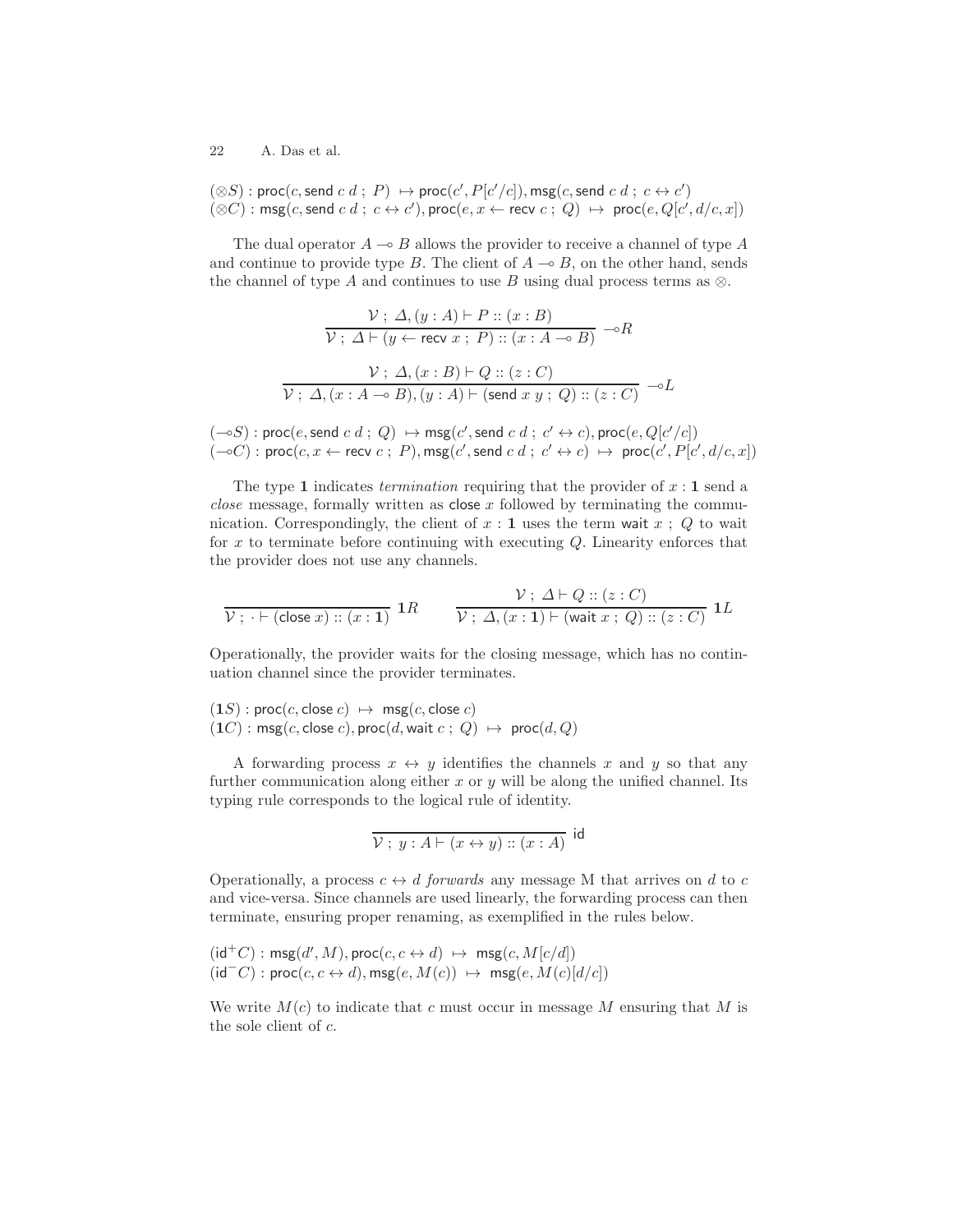**Process Definitions** Process definitions have the form  $\Delta \vdash f[\overline{\alpha}] = P :: (x : A)$ where f is the name of the process and P its definition, with  $\Delta$  being the channels used by f and  $x : A$  being the offered channel. In addition,  $\overline{\alpha}$  is a sequence of type variables that  $\Delta$ , P and A can refer to. All definitions are collected in the fixed global signature  $\Sigma$ . For a *valid signature*, we require that  $\overline{\alpha}$ ;  $\Delta \vdash P$  ::  $(x : A)$  for every definition, thereby allowing definitions to be mutually recursive. A new instance of a defined process  $f$  can be spawned with the expression  $x \leftarrow f[\overline{A}] \overline{y}$ ; Q where  $\overline{y}$  is a sequence of channels matching the antecedents  $\Delta$  and  $\overline{A}$  is a sequence of types matching the type variables  $\overline{\alpha}$ . The newly spawned process will use all variables in  $\overline{y}$  and provide x to the continuation Q.

$$
\frac{\overline{y'} : B' \vdash f[\overline{\alpha}] = P_f :: (x' : B) \in \Sigma \quad \Delta' = \overline{(y : B')}[\overline{A}/\overline{\alpha}] \mathcal{V} : \Delta, (x : B[\overline{A}/\overline{\alpha}]) \vdash Q :: (z : C) \mathcal{V} : \Delta, \Delta' \vdash (x \leftarrow f[\overline{A}] \ \overline{y} ; Q) :: (z : C)
$$
def

The declaration of f is looked up in the signature  $\Sigma$  (first premise), and  $\overline{A}$ is substituted for  $\overline{\alpha}$  while matching the types in  $\Delta'$  and  $\overline{y}$  (second premise). Similarly, the freshly created channel x has type  $A$  from the signature with  $\overline{A}$  substituted for  $\overline{\alpha}$ . The corresponding semantics rule also performs a similar substitution (a fresh).

$$
(\text{def } C): \text{proc}(c, x \leftarrow f[\overline{A}] \ \overline{d} \ ; \ Q) \ \mapsto \ \text{proc}(a, P_f[a/x, \overline{d}/\overline{y'}, \overline{A}/\overline{\alpha}]), \ \text{proc}(c, Q[a/x])
$$

where  $\overline{y' : B'} \vdash f = P_f :: (x' : B) \in \Sigma$ .

Sometimes a process invocation is a tail call, written without a continuation as  $x \leftarrow f[\overline{A}] \overline{y}$ . This is a short-hand for  $x' \leftarrow f[\overline{A}] \overline{y}$ ;  $x \leftrightarrow x'$  for a fresh variable  $x'$ , that is, we create a fresh channel and immediately identify it with x.

### 6.2 Type Safety

The extension of session types with nested polymorphism is proved type safe by the standard theorems of *preservation* and *progress*, also known as *session fidelity* and deadlock freedom. At runtime, a program is represented using a multiset of semantic objects denoting processes and messages defined as a configuration.

$$
\mathcal{S} ::= \cdot \mid \mathcal{S}, \mathcal{S}' \mid \text{proc}(c, P) \mid \text{msg}(c, M)
$$

We say that  $\textsf{proc}(c, P)$  (or  $\textsf{msg}(c, M)$ ) provide channel c. We stipulate that no two distinct semantic objects in a configuration provide the same channel.

**Type Preservation** The key to preservation is defining the rules to type a configuration. We define a well-typed configuration using the judgment  $\Delta_1 \Vdash_{\Sigma}$  $S$  ::  $\Delta_2$  denoting that configuration S uses channels  $\Delta_1$  and provides channels  $\Delta_2$ . A configuration is always typed w.r.t. a valid signature  $\Sigma$ . Since the signature  $\Sigma$  is fixed, we elide it from the presentation.

The rules for typing a configuration are defined in Figure [3.](#page-23-1) The emp rule states that an empty configuration does not consume any channels provides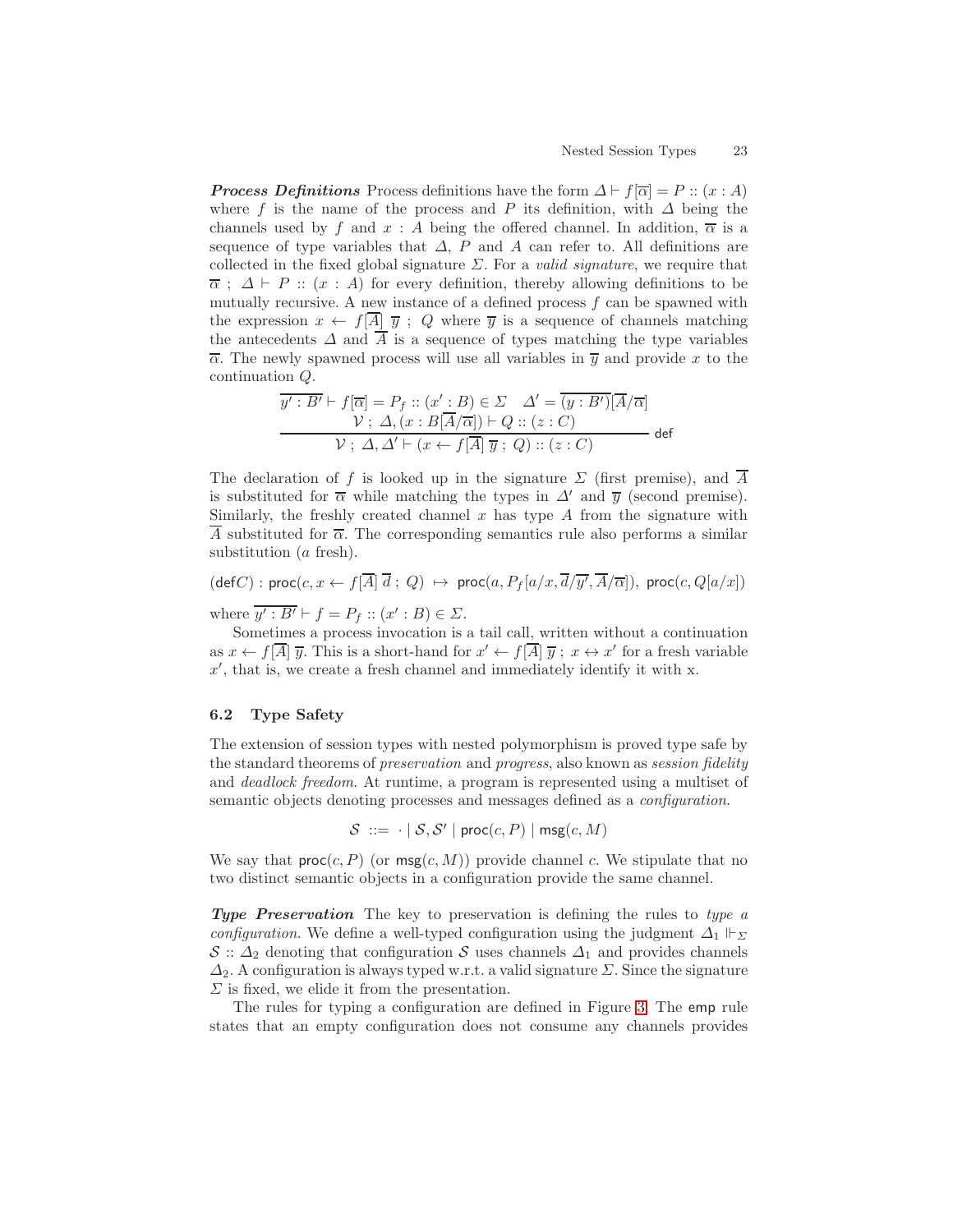<span id="page-23-1"></span>
$$
\begin{array}{c}\n\hline\n\hline\n\Delta \Vdash (\cdot) :: \Delta \quad \text{emp} \qquad \qquad \frac{\Delta_1 \Vdash \mathcal{S}_1 :: \Delta_2 \qquad \Delta_2 \Vdash \mathcal{S}_2 :: \Delta_3}{\Delta_1 \Vdash (\mathcal{S}_1, \mathcal{S}_2) :: \Delta_3} \, \text{comp} \\
\hline\n\hline\n\cdot \, ; \, \Delta \vdash P :: (x : A) \\
\hline\n\Delta \Vdash \text{proc}(x, P) :: (x : A) \, \text{proc} \qquad \qquad \frac{\cdot}{\Delta \Vdash \text{msg}(x, M) :: (x : A)} \, \text{msg}\n\end{array}
$$

Fig. 3: Typing rules for a configuration

all channels it uses. The comp rule composes two configurations  $S_1$  and  $S_2$ ;  $S_1$ provides channels  $\Delta_2$  while  $\mathcal{S}_2$  uses channels  $\Delta_2$ . The rule proc creates a singleton configuration out of a process. Since configurations are runtime objects, they do not refer to any free variables and  $V$  is empty. The msg rule is analogous.

Global Progress To state progress, we need to define a poised process [\[38\]](#page-34-8). A process  $proc(c, P)$  is poised if it is trying to receive a message on c. Dually, a message  $\mathsf{msg}(c, M)$  is poised if it is sending along c. A configuration is poised if every message or process in the configuration is poised. Intuitively, this represents that the configuration is trying to communicate externally along one of the channels it uses or provides.

**Theorem 6 (Type Safety).** For a well-typed configuration  $\Delta_1 \Vdash_{\Sigma} S :: \Delta_2$ ,

- (i) (Preservation) If  $S \mapsto S'$ , then  $\Delta_1 \Vdash_{\Sigma} S' :: \Delta_2$
- (ii) (Progress) Either S is poised, or  $S \mapsto S'$ .

Proof. Preservation is proved by case analysis on the rules of operational semantics. First, we invert the derivation of the current configuration  $S$  and use the premises to assemble a new derivation for  $\mathcal{S}'$ . Progress is proved by induction on the right-to-left typing of S so that either S is empty (and therefore poised) or  $S = (\mathcal{D}, \text{proc}(c, P))$  or  $S = (\mathcal{D}, \text{msg}(c, M))$ . By the induction hypothesis, either  $\mathcal{D} \mapsto \mathcal{D}'$  or  $\mathcal D$  is poised. In the former case, S takes a step (since  $\mathcal D$  does). In the latter case, we analyze the cases for  $P$  and  $M$ , applying multiple steps of inversion to show that in each case either  $S$  can take a step or is poised.

# <span id="page-23-0"></span>7 Relationship to Context-Free Session Types

As ordinarily formulated, session types express communication protocols that can be described by regular languages [\[44\]](#page-34-2). In particular, the type structure is necessarily tail recursive. Context-free session types (CFSTs) were introduced by Thiemann and Vascoconcelos [\[44\]](#page-34-2) as a way to express a class of communication protocols that are not limited to tail recursion. CFSTs express protocols that can be described by single-state, real-time DPDAs that use the empty stack acceptance criterion [\[1,](#page-31-0)[33\]](#page-33-10).

Despite their name, the essence of CFSTs is not their connection to a particular subset of the (deterministic) context-free languages. Rather, the essence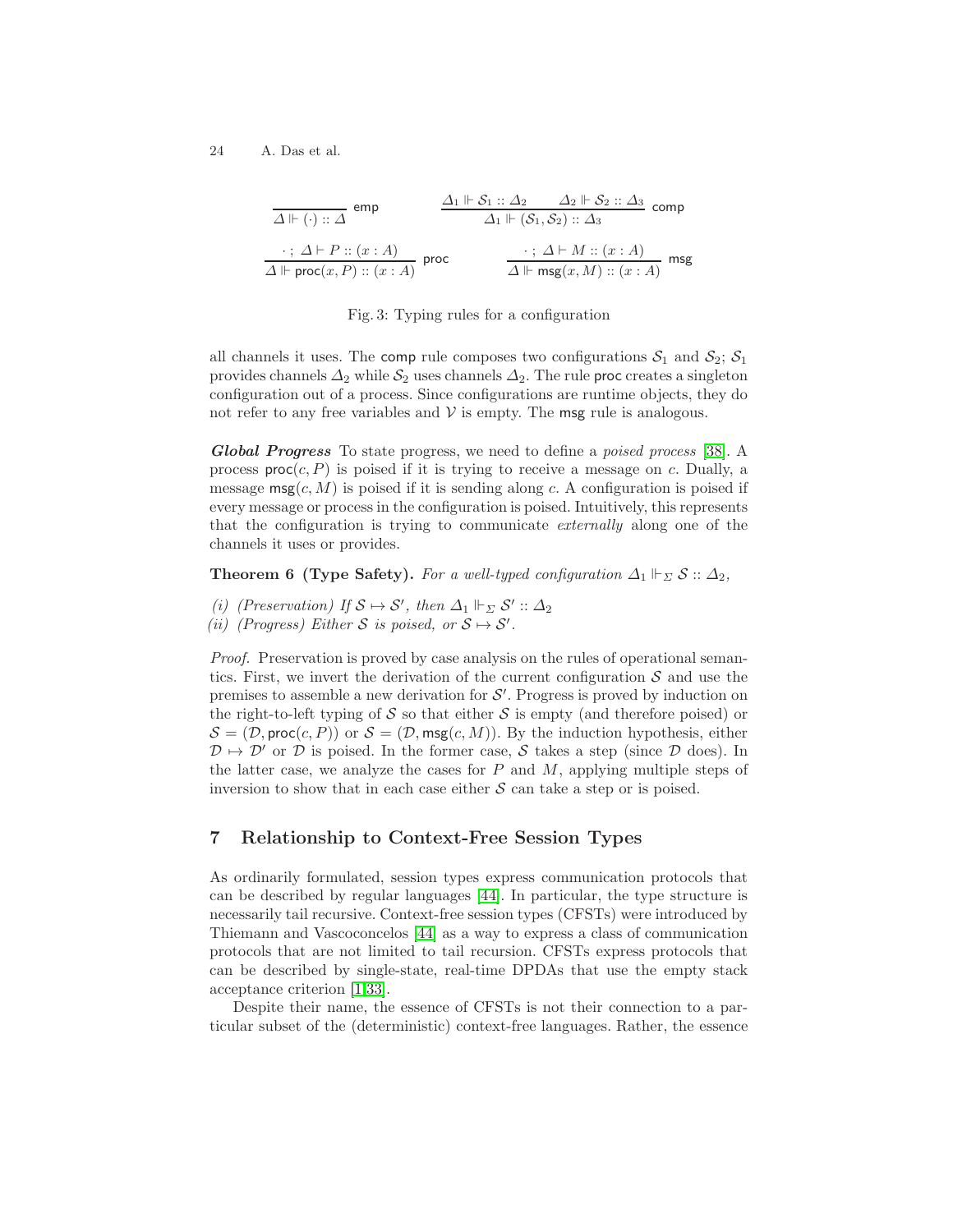of CFSTs is that session types are enriched to admit a notion of sequential composition. Nested session types are strictly more expressive than CFSTs, in the sense that there exists a proper fragment of nested session types that is closed under a notion of sequential composition. (In keeping with process algebras like ACP [\[2\]](#page-32-7), we define a sequential composition to be an operation that satisfies the laws of a right-distributive monoid.)

Consider (up to  $\alpha, \beta, \eta$ -equivalence) the linear, tail functions from types to types with unary type constructors only:

$$
S, T ::= \hat{\lambda} \alpha. \alpha \mid \hat{\lambda} \alpha. V[S \alpha] \mid \hat{\lambda} \alpha. \oplus \{\ell : S_{\ell} \alpha\}_{\ell \in L} \mid \hat{\lambda} \alpha. \& \{\ell : S_{\ell} \alpha\}_{\ell \in L} \mid \hat{\lambda} \alpha. A \otimes (S \alpha) \mid \hat{\lambda} \alpha. A \rightarrow (S \alpha)
$$

The linear, tail nature of these functions allows the type  $\alpha$  to be thought of as a continuation type for the session. The functions  $S$  are closed under function composition, and the identity function,  $\lambda \alpha$ .  $\alpha$ , is included in this class of functions. Moreover, because these functions are tail functions, composition rightdistributes over the various logical connectives in the following sense:

$$
(\hat{\lambda}\alpha. V[S \alpha]) \circ T = \hat{\lambda}\alpha. V[(S \circ T) \alpha]
$$

$$
(\hat{\lambda}\alpha. \oplus \{\ell : S_{\ell} \alpha\}_{\ell \in L}) \circ T = \hat{\lambda}\alpha. \oplus \{\ell : (S_{\ell} \circ T) \alpha\}_{\ell \in L}
$$

$$
(\hat{\lambda}\alpha. A \otimes (S \alpha)) \circ T = \hat{\lambda}\alpha. A \otimes ((S \circ T) \alpha)
$$

and similarly for  $\&$  and  $\rightarrow$ . Together with the monoid laws of function composition, these distributive properties justify defining sequential composition as  $S: T = S \circ T$ .

This suggests that although many details distinguish our work from CF-STs, nested session types cover the essence of sequential composition underlying context-free session types. However, even stating a theorem that every CFST process can be translated into a well-typed process in our system of nested session types is difficult because the two type systems differ in many details: we include ⊗ and ⊸ as session types, but CFSTs do not; CFSTs use a complex kinding system to incorporate unrestricted session types and combine session types with ordinary function types; the CFST system uses classical typing for session types and a procedure of type normalization, whereas our types are intuitionistic and do not rely on normalization; and the CFST typing rules are based on natural deduction, rather than the sequent calculus. With all of these differences, a formal translation, theorem, and proof would not be very illuminating beyond the essence already described here. Empirically, we can also give analogues of the published examples for CFSTs (see, e.g., the first two examples of Section [9\)](#page-26-0).

Finally, nested session types are strictly more expressive than CFSTs. Recall from Section [2](#page-2-0) the language  $L_3 = {\mathbf{L}^n \mathbf{a} \mathbf{R}^n \mathbf{a} \cup \mathbf{L}^n \mathbf{b} \mathbf{R}^n \mathbf{b} \mid n > 0}$ , which can be expressed using nested session types with two type parameters used in an essential way. Moreover, Korenjak and Hopcroft [\[33\]](#page-33-10) observe that this language cannot be recognized by a single-state, real-time DPDA that uses empty stack acceptance, and thus, CFSTs cannot express the language  $L_3$ . More broadly,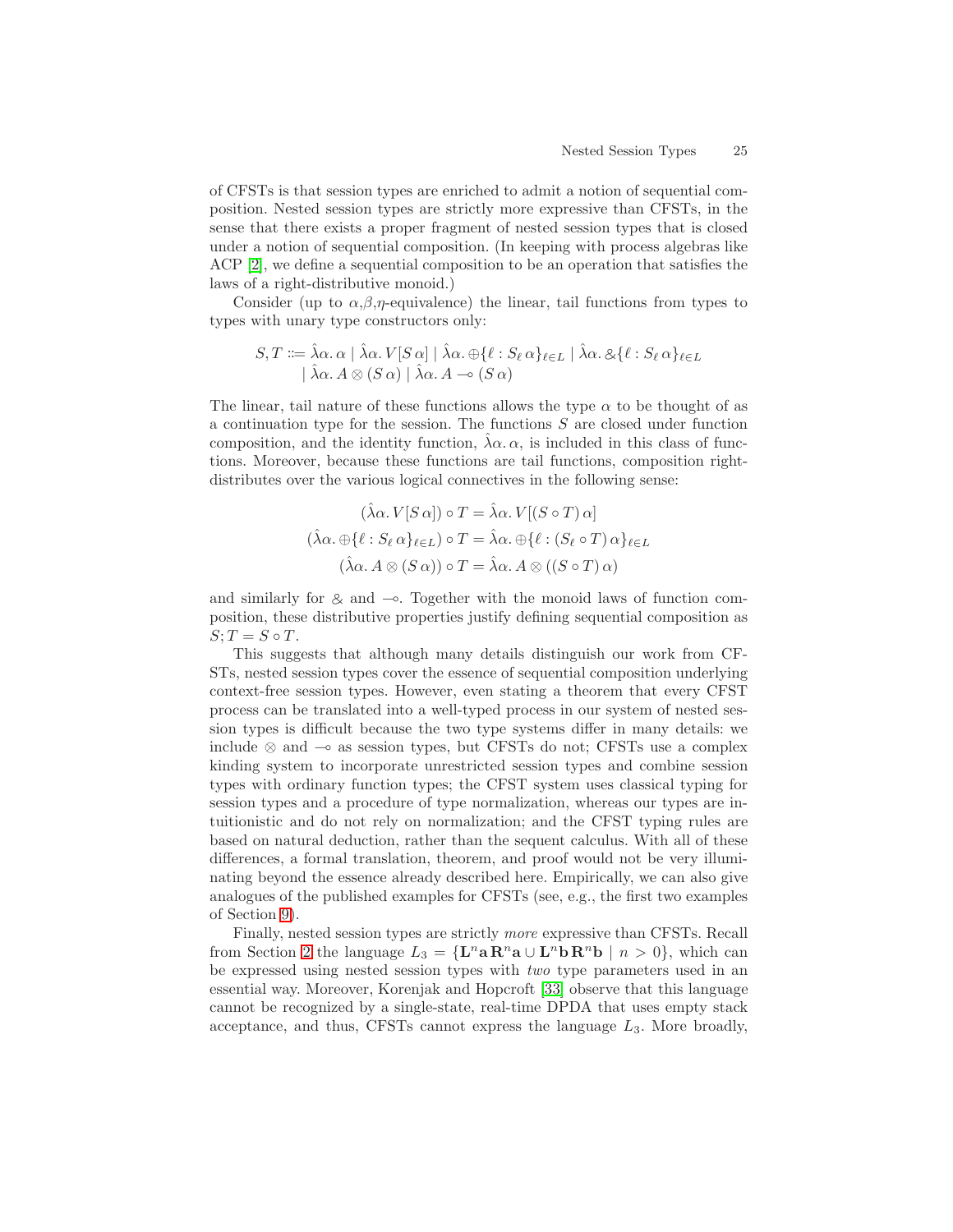nested types allow for finitely many states and acceptance by empty stack or final state, while CFSTs only allow a single state and empty stack acceptance.

## <span id="page-25-0"></span>8 Implementation

We have implemented a prototype for nested session types and integrated it with the open-source Rast system [\[16\]](#page-32-2). Rast (Resource-aware session types) is a programming language which implements the intuitionistic version of session types [\[7\]](#page-32-0) with support for arithmetic refinements [\[17\]](#page-33-7), ergometric [\[15\]](#page-32-8) and temporal [\[14\]](#page-32-9) types for complexity analysis. Our prototype extension is implemented in Standard ML (8011 lines of code) containing a lexer and parser (1214 lines), a type checker (3001 lines) and an interpreter (201 lines) and is well-documented. The prototype is available in the Rast repository [\[13\]](#page-32-10).

Syntax A program contains a series of mutually recursive type and process declarations and definitions, concretely written as

```
type V[x1] \ldots [xk] = Adecl f[x1]...[xk] : (c1 : A1) ... (cn : An) |- (c : A)
proc c \leftarrow f[x] c1 \ldots cn = P
```
Type  $V[\overline{x}]$  is represented in concrete syntax as  $V[x1] \dots [xk]$ . The first line is a type definition, where  $V$  is the type name parameterized by type variables  $x_1, \ldots, x_k$  and A is its definition. The second line is a process declaration, where f is the process name (parameterized by type variables  $x_1, \ldots, x_k$ ),  $(c_1 : A_1) \dots (c_n : A_n)$  are the used channels and corresponding types, while the offered channel is  $c$  of type  $A$ . Finally, the last line is a *process definition* for the same process  $f$  defined using the process expression  $P$ . We use a hand-written lexer and shift-reduce parser to read an input file and generate the corresponding abstract syntax tree of the program. The reason to use a hand-written parser instead of a parser generator is to anticipate the most common syntax errors that programmers make and respond with the best possible error messages.

Once the program is parsed and its abstract syntax tree is extracted, we perform a validity check on it. This includes checking that type definitions, and process declarations and definitions are closed w.r.t. the type variables in scope. To simplify and improve the efficiency of the type equality algorithm, we also assign internal names to type subexpressions parameterized over their free index variables. These internal names are not visible to the programmer.

Type Checking and Error Messages The implementation is carefully designed to produce precise error messages. To that end, we store the extent (source location) information with the abstract syntax tree, and use it to highlight the source of the error. We also follow a bi-directional type checking [\[39\]](#page-34-9) algorithm reconstructing intermediate types starting with the initial types provided in the declaration. This helps us precisely identify the source of the error. Another particularly helpful technique has been type compression. Whenever the type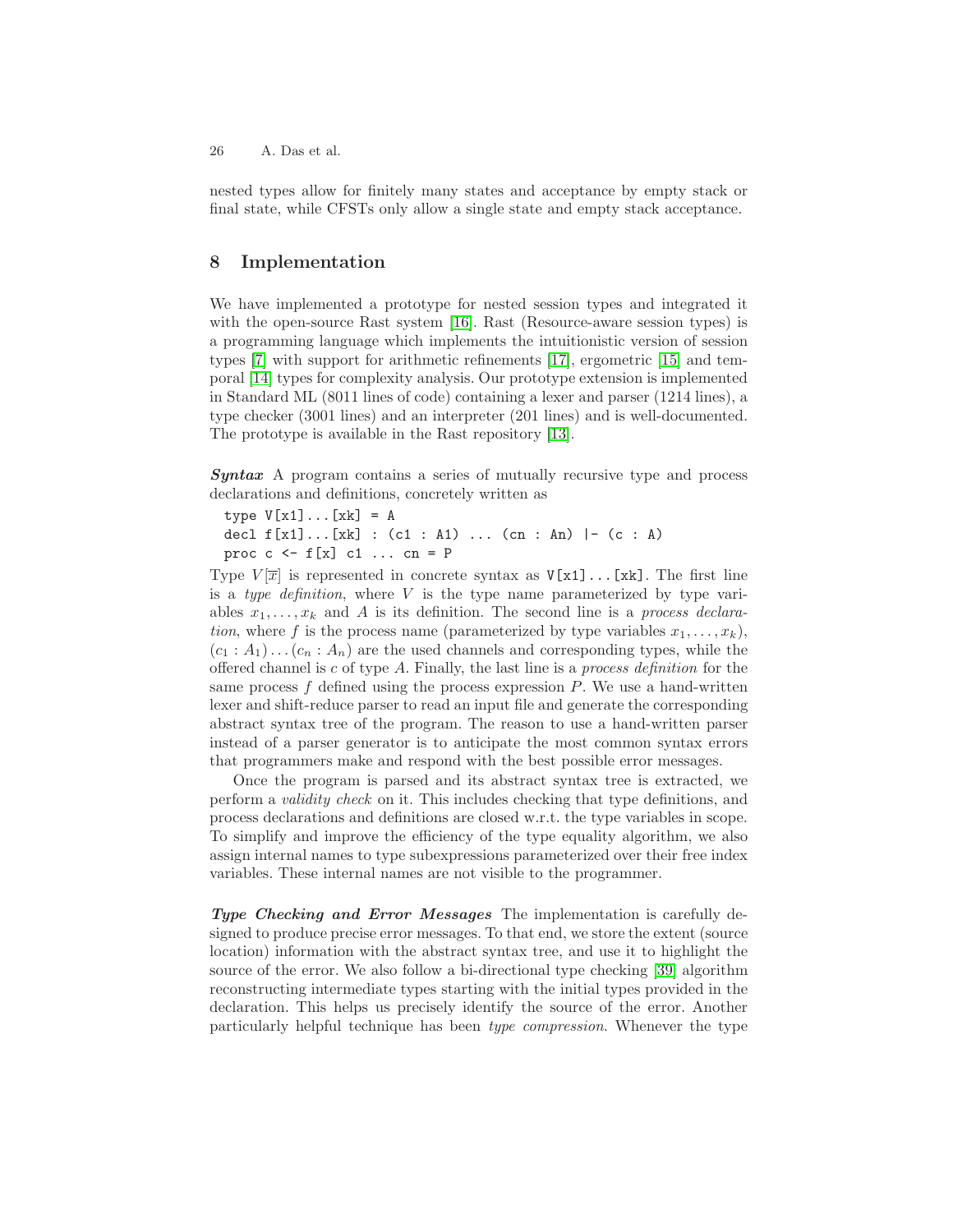checker expands a type  $V[\overline{A}]$  defined as  $V[\overline{\alpha}] = B$  to  $B[\overline{A}/\overline{\alpha}]$  we record a reverse mapping from  $B[A/\overline{\alpha}]$  to  $V[\overline{\alpha}]$ . When printing types for error messages this mapping is consulted, and complex types may be compressed to much simpler forms, greatly aiding readability of error messages.

# <span id="page-26-0"></span>9 More Examples

Expression Server We adapt the example of an arithmetic expression from prior work on context-free session types [\[44\]](#page-34-2). The type of the server is defined as

```
type bin = +{ b0 : bin, b1 : bin, $ : 1 }
type tm[K] = +\{ const : bin * K,add : tm[tm[K]],
                double : tm[K] }
```
The type bin represents a constant binary natural number. A process providing a binary number sends a stream of bits, b0 and b1, starting with the least significant bit and eventually terminated by \$.

An arithmetic term, parameterized by continuation type K can have one of three forms: a constant, the sum of two terms, or the double of a term. Consequently, the type  $\tan[K]$  ensures that a process providing  $\tan[K]$  is a well-formed term: it either sends the const label followed by sending a constant binary number of type bin and continues with type K; or it sends the add label and continues with  $\tan{\lfloor \tan{\lfloor K \rfloor}\rfloor}$ , where the two terms denote the two summands; or it sends the double label and continues with tm[K]. In particular, the continuation type tm[tm[K]] in the add branch enforces that the process must send exactly two summands for sums.

As a first illustration, consider two binary constants a and b, and suppose that we want to create the expression  $a + 2b$ . We can issue commands to the expression server in a *prefix notation* to obtain  $a + 2b$ , as shown in the following exp[K] process, which is parameterized by a continuation type K.

```
decl exp[K] : (a : bin) (b : bin) (k : K) | - (e : tm[K])proc e \leftarrow exp[K] a b k =e.add ; e.const ; send e a ; % (b:bin) (k:K) |- (e : tm[K])
  e.double ; e.const ; send e b ; \% (k:K) \vdash (e : K)
  e <-> k
```
In prefix notation,  $a+2b$  would be written  $+(a)(2 b)$ , which is exactly the form followed by the exp process: The process sends add, followed by const and the number a, followed by double, const, and b. Finally, the process continues at type K by forwarding k to e (intermediate typing contexts on the right).

To evaluate a term, we can define an eval process, parameterized by type K:

decl eval[K] :  $(t : tm[K])$   $|- (v : bin * K)$ 

The eval process uses channel  $t : tm[K]$  as argument, and offers  $v : bin * K$ . The process evaluates term t and sends its binary value along v.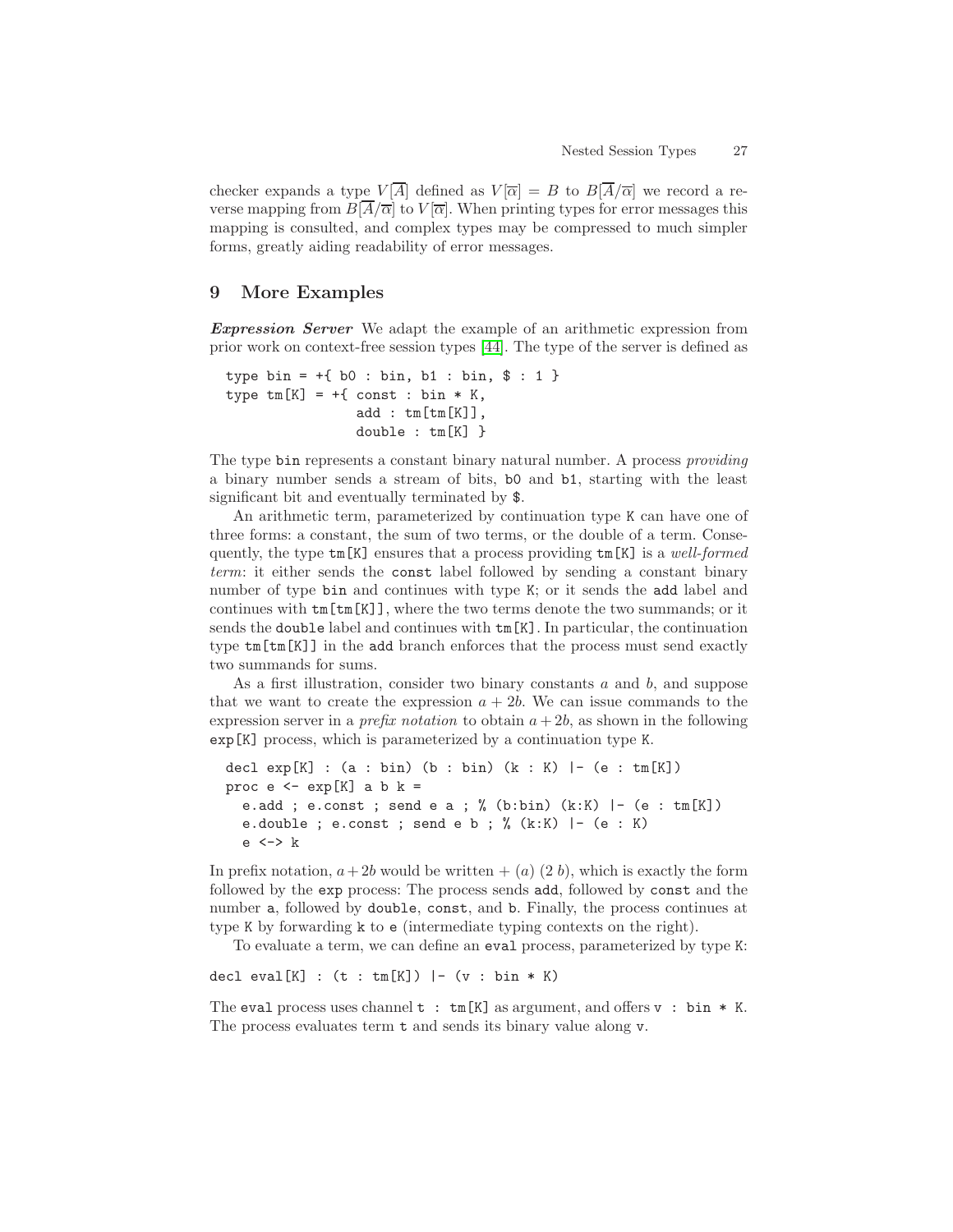```
decl eval[K] : (t : tm[K]) | - (v : bin * K)proc v \le -\text{eval}[K] t =
  case t (
    const => \frac{1}{2} (t : bin * K) |- (v : bin * K)
      n \leq recv t; \% (n : bin) (t : K) | - (v : bin * K)
      send v n ; v \leftarrow \rightarrow t| add => \frac{1}{2} (t : tm[tm[K]]) |- (v : bin * K)
      v1 <- eval[tm[K]] t ; % (v1 : bin * tm[K]) |- (v : bin * K)
      n1 <- recv v1 ; \frac{1}{2} (n1 : bin) (v1 : tm[K]) |- (v : bin * K)
      v2 \le - eval[K] v1; % (n1 : bin) (v2 : bin * K) - (v : bin * K)
      n2 <- recv v2 ; \% (n1 : bin) (n2 : bin) (v2 : K) |- (v : bin * K)
      n \leq plus n1 n2 ; % (n : bin) (v2 : K) | - (v : bin * K)
      send v n ; v <-> v2
  | double => % (t : tm[K]) |- (v : bin * K)
      v1 \leftarrow eval[K] t ; % (v1 : bin * K) |- (v : bin * K)n1 <- recv v1 ; \frac{1}{2} (n1 : bin) (v1 : K) |- (v : bin * K)
      n \le double n1 ; % (n : bin) (v1 : K) | - (v : bin * K)
      send v n ; v <-> v1
  )
```
Intuitively, the process evaluates term t and sends its binary value along v. If t is a constant, then eval [K] receives the constant n, sends it along v and forwards.

The interesting case is the add branch. We evaluate the first summand by spawning a new eval[K] process on t. Note that since the type of t (indicated on the right) is tm[tm[K]] and hence, the recursive call to eval is at parameter  $tm[K]$ . This is in contrast with *nominal polymorphism* in functional programming languages, where the recursive call must also be at parameter K. We store the value of the first summand at channel n1 : bin. Then, we continue to evaluate the second summand by calling  $eval[K]$  on t again and storing its value in n2 : bin. Finally, we add n1 and n2 by calling the plus process, and send the result bin along v. We follow a similar approach for the double branch.

Serializing binary trees Another example from [\[44\]](#page-34-2) is serializing binary trees. Here we adapt that example to our system. Binary trees can be described by:

type Tree[a] =  $+$ { node : Tree[a] \* a \* Tree[a], leaf : 1 }

These trees are polymorphic in the type of data stored at each internal node. A tree is either an internal node or a leaf, with the internal nodes storing channels that emit the left subtree, data, and right subtree. To help in creating trees, we can define the following processes.

```
decl leaf[a] : | - (t : Tree[a])proc t \leq -\operatorname{leaf}[a] =
  t.leaf ; close t
```
28 A. Das et al.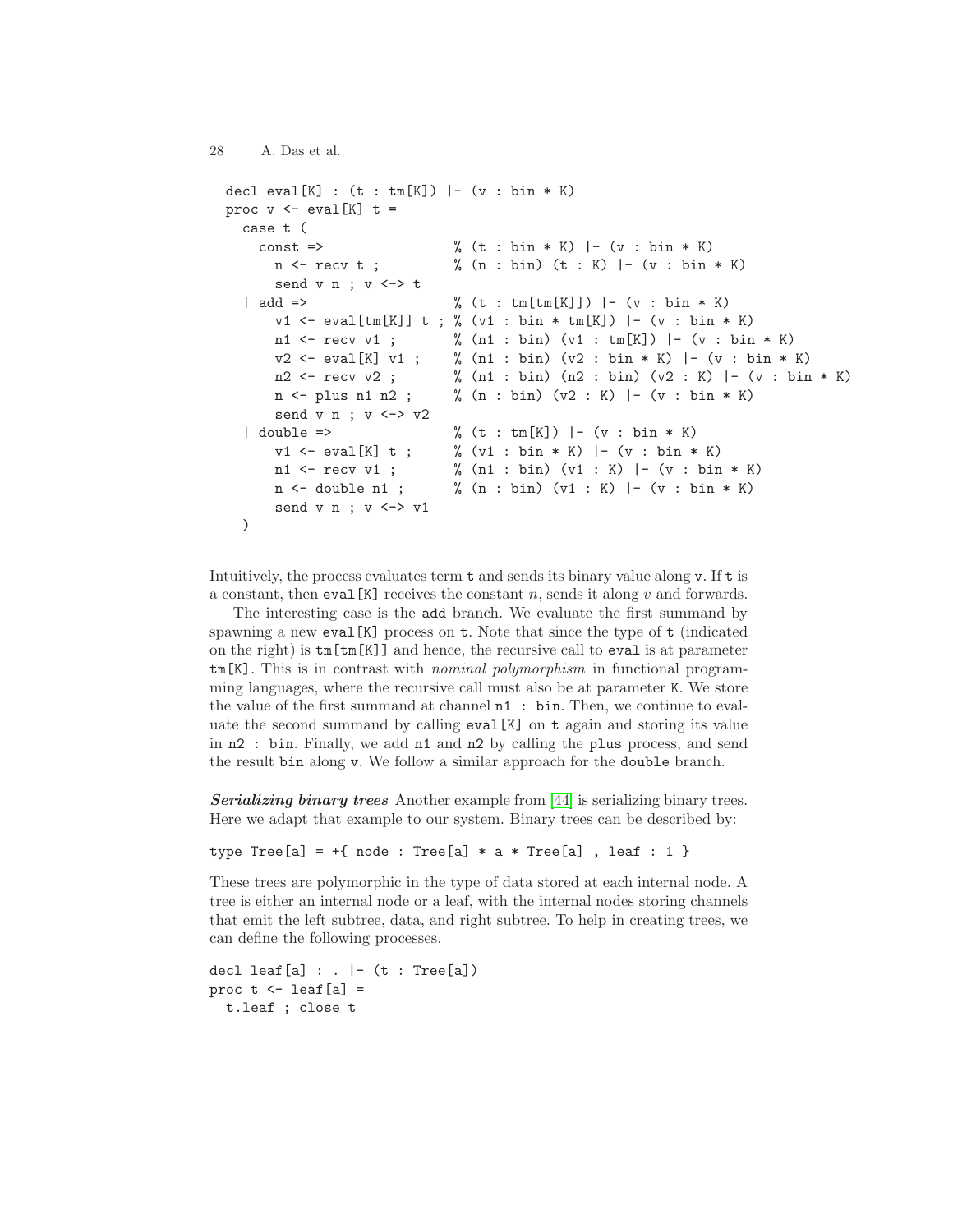decl node[a] :  $(1 : Tree[a]) (x : a) (r : Tree[a]) | - (t : Tree[a])$ proc  $t \le$  node[a]  $l \times r =$ t.node ; send  $t$  l ; send  $t$  x ;  $t$   $\leftarrow$   $\rightarrow$   $r$ 

Owing to the multiple channels stored at each node, these trees do not exist in a serial form. We can, however, use a different type to represent serialized trees:

```
type STree[a][K] = +{ nd : STree[a][a * STree[a][K]], lf : K }
```
A serialized tree is a stream of node and leaf labels, nd and lf, parameterized by a continuation type K. Like add in the expression server, the label nd continues with type  $STree[a]$  [a  $*$   $STree[K]$ ]: the label nd is followed by the serialized left subtree, which itself continues by sending the data stored at the internal node and then the serialized right subtree, which continues with type K.<sup>[3](#page-28-0)</sup>

Using these types, it is relatively straightforward to implement processes that serialize and deserialize such trees. The process serialize can be declared with:

```
decl serialize[a][K] : (t : Tree[a]) (k : K) |- (s : Street[a][K])
```
This process uses channels t and k that hold the tree and continuation, and offers that tree's serialization along channel s. The complete code for serialize (and a helper process) is:

```
decl output[a][b] : (y : a) (x' : b) |- (x : a * b)proc x \leftarrow output [a] [b] y x' =send x y; x \leftrightarrow x'decl serialize[a][K] : (t : Tree[a]) (k : K) |- (s : Street[a][K])proc s \leftarrow serialize[a][K] t k =
  case t (
    leaf \Rightarrow % (t:1) (k:K) | - (s:STree[a][K])
      s. 1f ; \% (t:1) (k:K) | - (s:K)wait t; s \leftarrow \gt k| node =>
        % (t : Tree[a]*a*Tree[a]) (k:K) | - (s:STree[a][K])
      1 \leftarrow \text{recv } t ;
        % (1:Tree[a]) (t : a*Tree[a]) (k:K) |- (s:STree[a][K])x \leftarrow recv t;
        % (1:Tree[a]) (x:a) (t:Tree[a]) (k:K) |- (s:STree[a][K])sr \leftarrow serialize[a][K] t k ;
        % (1:Tree[a]) (x:a) (sr:STree[a][K]) | - (s:STree[a][K])sx <- output[a][STree[a][K]] x sr ;
```
<span id="page-28-0"></span><sup>3</sup> The presence of a \* means that this is not a true serialization because it sends a separate channel along which the data of type a is emitted. But there is no uniform mechanism for serializing polymorphic data, so this is as close to a true serialization as possible. Concrete instances of type Tree with, say, data of base type int could be given a true serialization by "inlining" the data of type int in the serialization.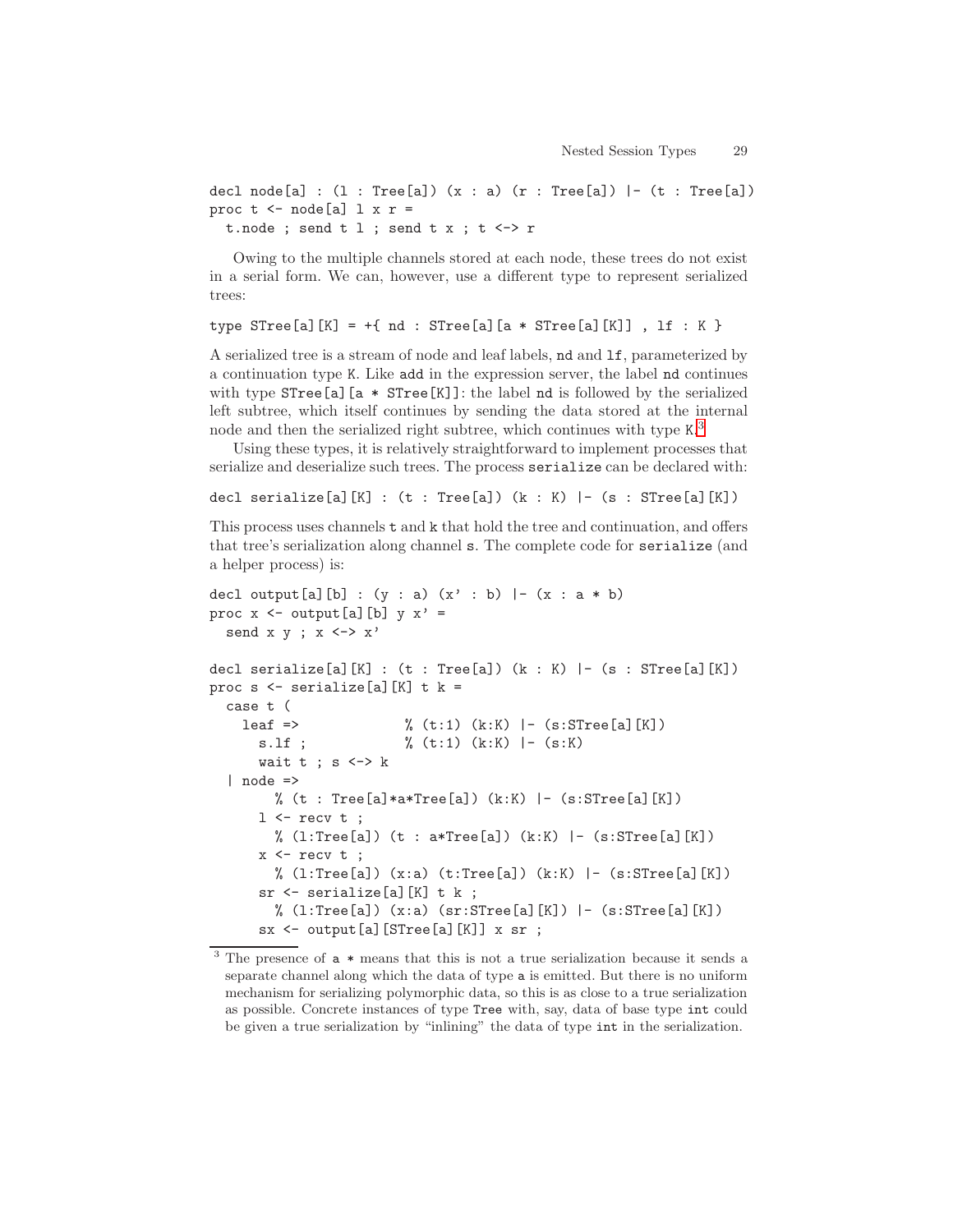```
% (1:Tree[a]) (sx : a*STree[a][K]) | - (s:STree[a][K])s.nd ;
  % (1:Tree[a]) (sx : a*STree[a][K]) | - (s:STree[a][K])s <- serialize[a][a * STree[a][K]] l sx )
```
If the tree is only a leaf, then the process forwards to the continuation. Otherwise, if the tree begins with a node, then the serialization begins with nd. A recursive call to serialize serves to serialize the right subtree with the given continuation. A subsequent recursive call serializes the left subtree with the data together with the right subtree's serialization as the new continuation.

It is also possible to implement a process for deserializing trees:

```
decl deserialize[a][K] : (s : STree[a][K]) |- (tk : Tree[a] * K)proc tk \leq deserialize[a][K] s =
  case s (
    lf \Rightarrow% (s : K) |- (tk : Tree[a] * K)
      t \leq leaf[a] ;
        % (t : Tree[a]) (s : K) \vert - (tk : Tree[a] * K)
      send tk t ;
        \% (s : K) |- (tk : K)
      tk \leq > s| nd \Rightarrow% (s : STree[a][a * STree[a][K]]) |- (tk : Tree[a] * K)
      lk <- deserialize[a][a * STree[a][K]] s ;
        % (1k : Tree[a] * (a * STree[a][K])) |- (tk : Tree[a] * K)
      1 <- recv lk ;
        % (1:Tree[a]) (lk : a * STree[a][K]) |- (tk : Tree[a] * K)
      x \leftarrow recv lk ;
        % (l:Tree[a]) (x:a) (lk:STree[a][K]) |- (tk:Tree[a] * K)rk <- deserialize[a][K] lk ;
        % (1:Tree[a]) (x:a) (rk : Tree[a] * K) |- (tk : Tree[a] * K)
      r <- recv rk ;
        % (1:Tree[a]) (x:a) (r:Tree[a]) (rk:K) |- (tk : Tree[a] * K)
      t \leq - node[a] l \times r;
        % (t:Tree[a]) (rk:K) \vert - (tk : Tree[a] * K)send tk t ;
        \% (rk:K) | - (tk : K)tk <-> rk )
```
Generalized tries for binary trees Using nested types in Haskell, prior work [\[27\]](#page-33-4) describes an implementation of generalized tries that represent mappings on binary trees. Our type system is expressive enough to represent such generalized tries. We can reuse the type Tree[a] of binary trees given above. The type Trie[a][b] describes tries that represent mappings from Tree[a] to type b: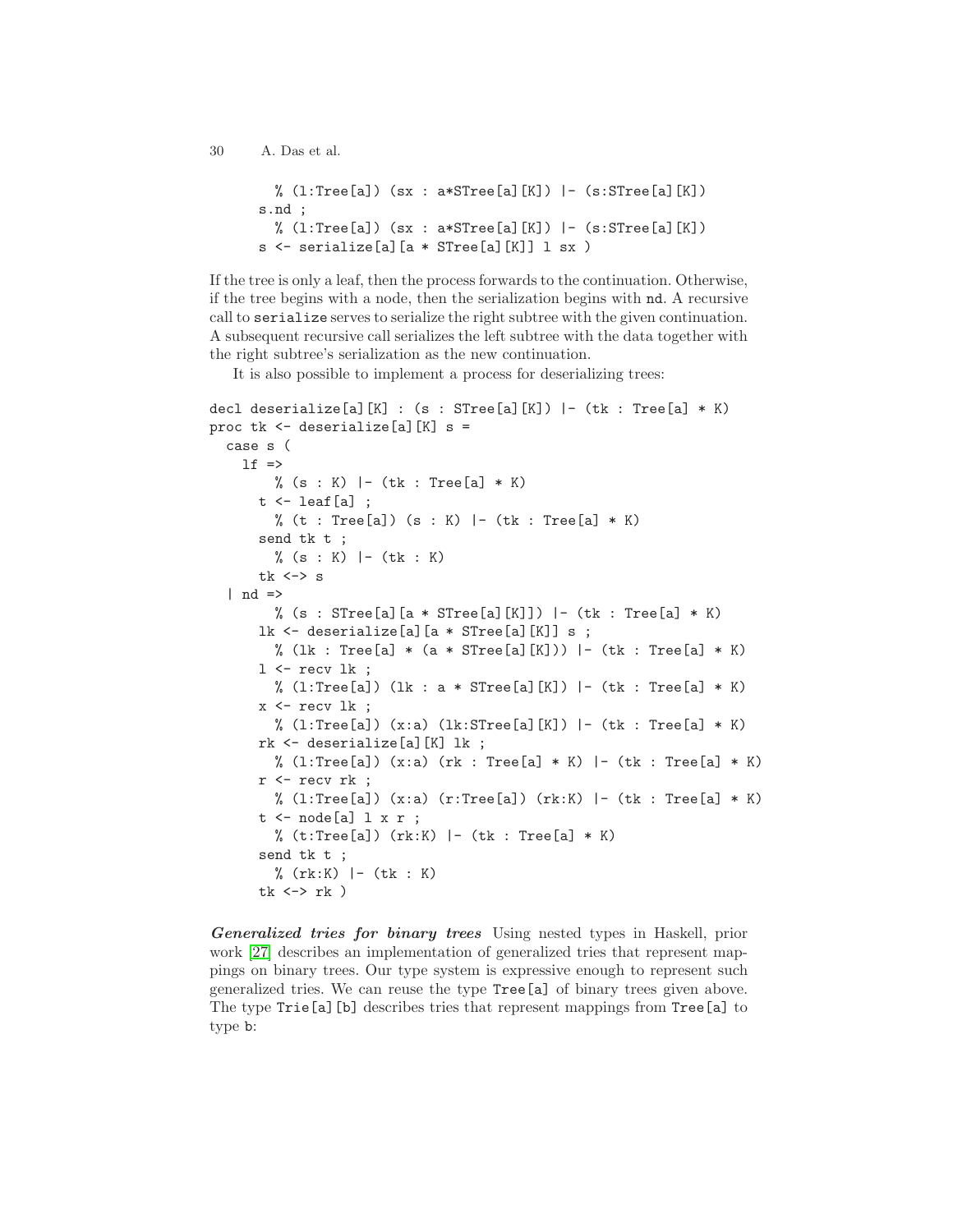type  $Trie[a][b] = &$  lookup\_leaf : b, lookup\_node : Trie[a][a -o Trie[a][b]] }

A process for looking up a tree in such tries can be declared by:

decl lookup\_tree[a][b] :  $(m : Trie[a][b])$   $(t : Tree[a])$   $|- (v : b)$ 

To lookup a tree in a trie, first determine whether that tree is a leaf or a node. If the tree is a leaf, then sending lookup\_leaf to the trie will return the value of type b associated with that tree in the trie.

Otherwise, if the tree is a node, then sending lookup\_node to the trie results in a trie of type Trie[a][a -o Trie[a][b]] that represents a mapping from left subtrees to type  $a \sim \text{Tri}[\bar{a}]$  [b]. We then lookup the left subtree in this trie, resulting in a process of type a -o Trie[a][b] to which we send the data stored at our original tree's root. That results in a trie of type  $\text{Tri}[\mathsf{a}]$  [b] that represents a mapping from right subtrees to type b. Therefore, we finally lookup the right subtree in this new trie and obtain a result of type b, as desired.

We can define a process that constructs a trie from a function on trees:

decl build\_trie[a][b] :  $(f : Tree[a] \neg o b)$   $| - (m : True[a][b])$ 

Both lookup\_tree and build\_trie can be seen as analogues to deserialize and serialize, respectively, converting a lower-level representation to a higherlevel representation and vice versa. These types and declarations mean that tries represent total mappings; partial mappings are also possible, at the expense of some additional complexity.

All our examples have been implemented and type checked in the opensource Rast repository [\[13\]](#page-32-10). We have also further implemented the standard polymorphic data structures such as lists, stacks and queues.

# 10 Further Related Work

To our knowledge, our work is the first proposal of polymorphic recursion using nested type definitions in session types. Thiemann and Vasconcelos [\[44\]](#page-34-2) use polymorphic recursion to update the channel between successive recursive calls but do not allow type constructors or nested types. An algorithm to check type equivalence for the non-polymorphic fragment of context-free session types has been proposed by Almeida et al. [\[1\]](#page-31-0).

Other forms of polymorphic session types have also been considered in the literature. Gay [\[23\]](#page-33-2) studies bounded polymorphism associated with branch and choice types in the presence of subtyping. He mentions recursive types (which are used in some examples) as future work, but does not mention parametric type definitions or nested types. Bono and Padovani [\[4,](#page-32-11)[5\]](#page-32-12) propose (bounded) polymorphism to type the endpoints in copyless message-passing programs inspired by session types, but they do not have nested types. Following Kobayashi's approach [\[32\]](#page-33-15), Dardha et al. [\[12\]](#page-32-13) provide an encoding of session types relying on linear and variant types and present an extension to enable parametric and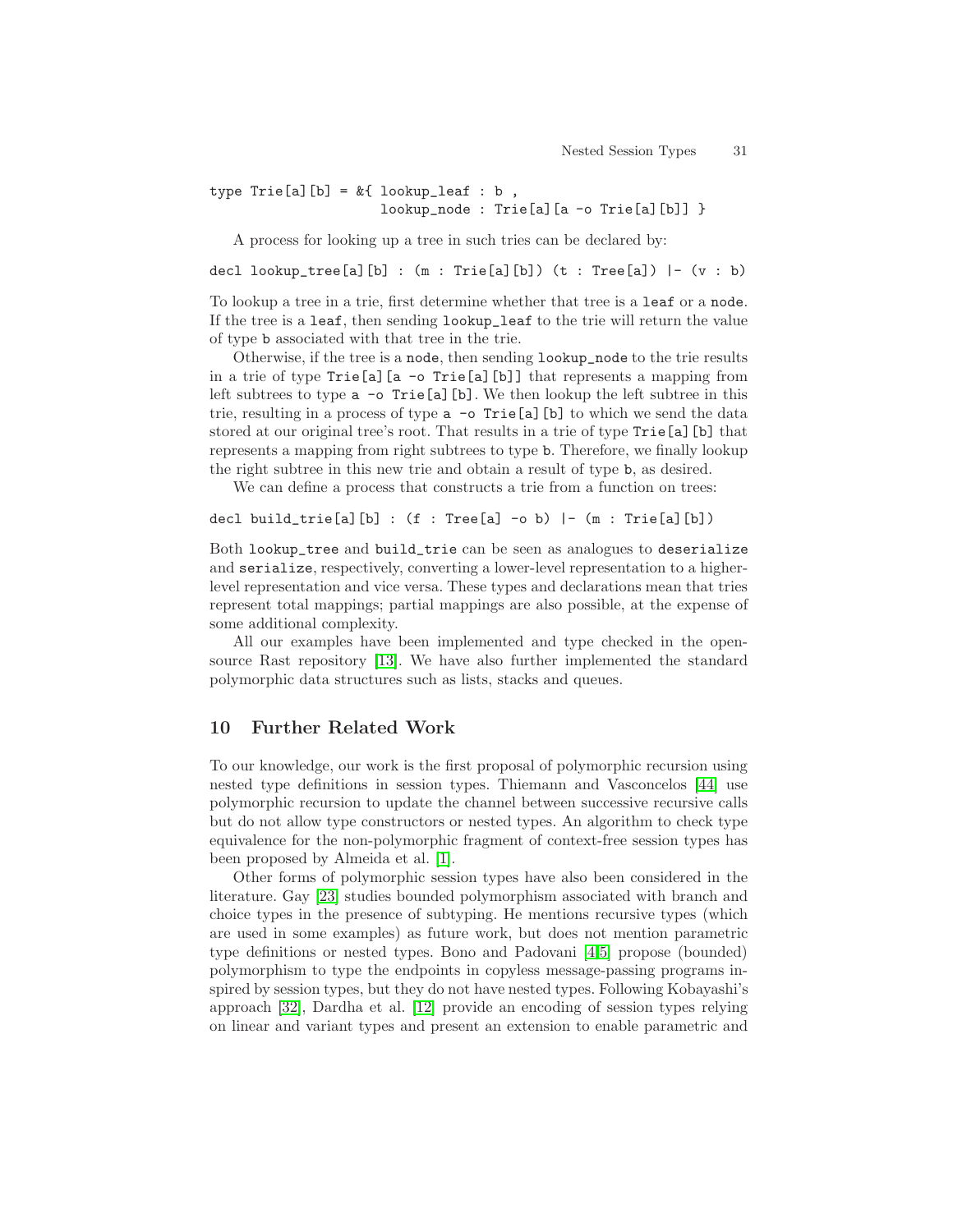bounded polymorphism (to which recursive types were added separately [\[11\]](#page-32-14)) but not parametric type definitions nor nested types. Caires et al. [\[6\]](#page-32-4) and Perez et al. [\[37\]](#page-34-3) provide behavioral polymorphism and a relational parametricity principle for session types, but without recursive types or type constructors.

Nested session types bear important similarities with first-order cyclic terms, as observed by Jančar. Jančar [\[29\]](#page-33-14) proves that the trace equivalence problem of first-order grammars is decidable, following the original ideas by Stirling for the language equality problem in deterministic pushdown automata [\[42\]](#page-34-10). These ideas were also reformulated by Sénizergues  $[40]$ . Henry and Sénizergues  $[26]$  proposed the only practical algorithm to decide the language equivalence problem on deterministic pushdown automata that we are aware of. Preliminary experiments show that such a generic implementation, even if complete in theory, is a poor match for the demands made by our type checker.

# 11 Conclusion

Nested session types extend binary session types with parameterized type definitions. This extension enables us to express polymorphic data structures just as naturally as in functional languages. The proposed types are able to capture sequences of communication actions described by deterministic context-free languages recognized by deterministic pushdown automata with several states, that accept by empty stack or by final state. In this setting, we show that type equality is decidable. To offset the complexity of type equality, we give a practical type equality algorithm that is sound, efficient, but incomplete.

In the future, we are planning to explore subtyping for nested types. In particular, since the language inclusion problem for simple languages [\[21\]](#page-33-17) is undecidable, we believe subtyping can be reduced to inclusion and would also be undecidable. Despite this negative result, it would be interesting to design an algorithm to approximate subtyping. That would significantly increase the programs that can be type checked in the system. In another direction, since Rast [\[16\]](#page-32-2) supports arithmetic refinements for lightweight verification, it would be interesting to explore how refinements interact with polymorphic type parameters, namely in the presence of subtyping. We would also like to explore examples where the current type equality is not adequate. Finally, protocols in distributed algorithms such as consensus or leader election (Raft, Paxos, etc.) depend on unbounded memory and cannot usually be expressed with finite control structure. In future work, we would like to see if these protocols can be expressed with nested session types.

## References

<span id="page-31-0"></span>1. Almeida, B., Mordido, A., Vasconcelos, V.T.: Deciding the bisimilarity of contextfree session types. In: Biere, A., Parker, D. (eds.) 16th International Conference on Tools and Algorithms for the Construction and Analysis of Systems (TACAS 2020). pp. 39–56. Springer LNCS 12079, Dublin, Ireland (Apr 2020)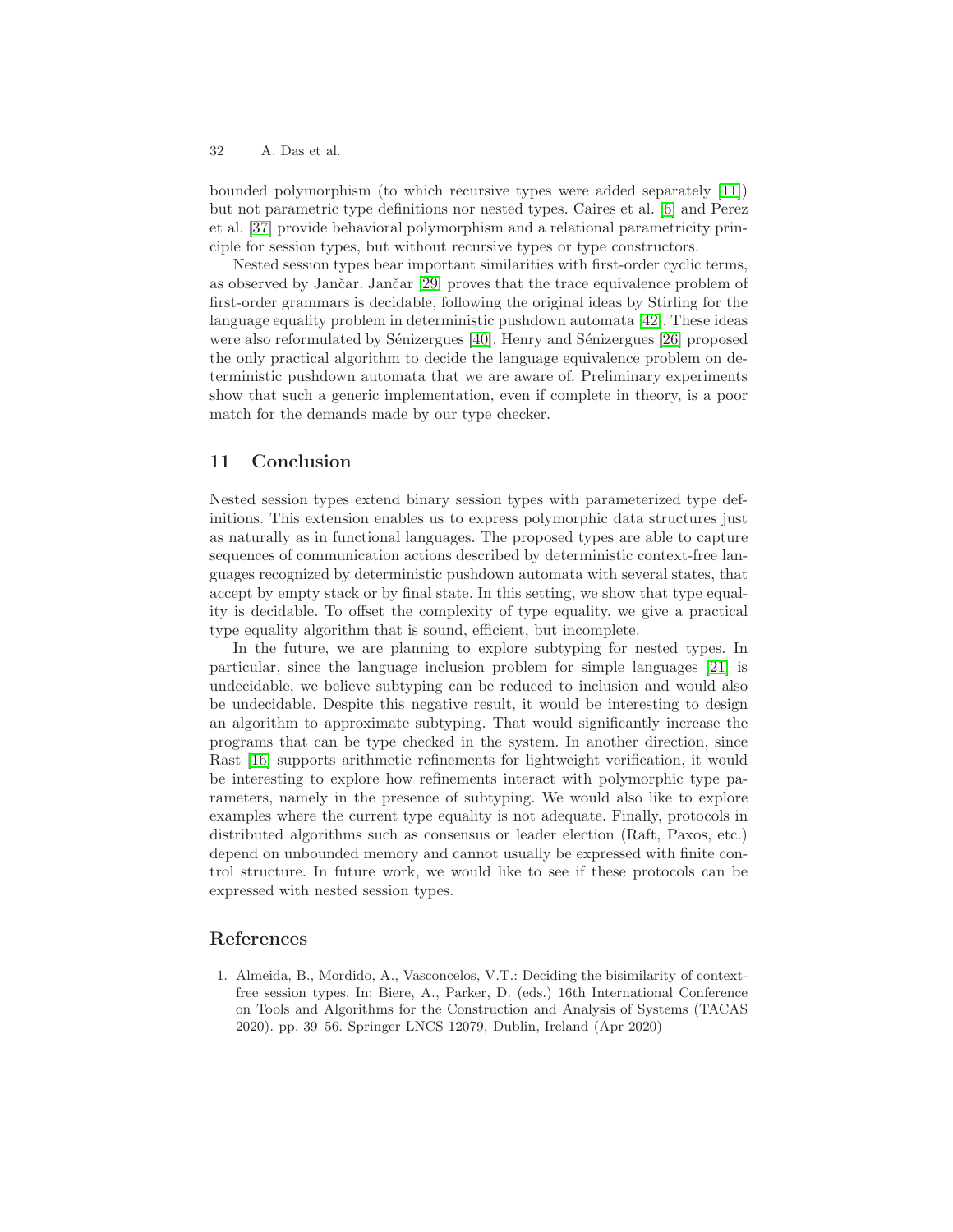- <span id="page-32-7"></span>2. Bergstra, J.A., Klop, J.W.: Acpτ a universal axiom system for process specification. In: Wirsing, M., Bergstra, J.A. (eds.) Algebraic Methods: Theory, Tools and Applications. pp. 445–463. Springer Berlin Heidelberg, Berlin, Heidelberg (1989)
- <span id="page-32-3"></span>3. Bird, R.S., Meertens, L.G.L.T.: Nested datatypes. In: Jeuring, J. (ed.) Mathematics of Program Construction, MPC'98, Marstrand, Sweden, June 15-17, 1998, Proceedings. Lecture Notes in Computer Science, vol. 1422, pp. 52–67. Springer (1998).<https://doi.org/10.1007/BFb0054285>
- <span id="page-32-11"></span>4. Bono, V., Padovani, L.: Polymorphic endpoint types for copyless message passing. In: Silva, A., Bliudze, S., Bruni, R., Carbone, M. (eds.) Proceedings Fourth Interaction and Concurrency Experience, ICE 2011, Reykjavik, Iceland, 9th June 2011. EPTCS, vol. 59, pp. 52–67 (2011).<https://doi.org/10.4204/EPTCS.59.5>
- <span id="page-32-12"></span>5. Bono, V., Padovani, L.: Typing copyless message passing. Log. Methods Comput. Sci. 8(1) (2012). [https://doi.org/10.2168/LMCS-8\(1:17\)2012](https://doi.org/10.2168/LMCS-8(1:17)2012)
- <span id="page-32-4"></span>6. Caires, L., Pérez, J.A., Pfenning, F., Toninho, B.: Behavioral polymorphism and parametricity in session-based communication. In: Felleisen, M., Gardner, P. (eds.) Programming Languages and Systems. pp. 330–349. Springer Berlin Heidelberg, Berlin, Heidelberg (2013)
- <span id="page-32-0"></span>7. Caires, L., Pfenning, F.: Session types as intuitionistic linear propositions. In: P.Gastin, F.Laroussinie (eds.) Proceedings of the 21st International Conference on Concurrency Theory (CONCUR 2010). pp. 222–236. Springer LNCS 6269, Paris, France (Aug 2010)
- <span id="page-32-1"></span>8. Caires, L., Pfenning, F., Toninho, B.: Linear logic propositions as session types. Mathematical Structures in Computer Science 760 (11 2014)
- <span id="page-32-6"></span>9. Cervesato, I., Scedrov, A.: Relating state-based and process-based concurrency through linear logic (full-version). Information and Computation  $207(10)$ ,  $1044$  – 1077 (2009). [https://doi.org/10.1016/j.ic.2008.11.006,](https://doi.org/10.1016/j.ic.2008.11.006) special issue: 13th Workshop on Logic, Language, Information and Computation (WoLLIC 2006)
- <span id="page-32-5"></span>10. Connelly, R.H., Morris, F.L.: A generalisation of the trie data structure. Mathematical Structures in Computer Science 5(3), 381–418 (1995)
- <span id="page-32-14"></span>11. Dardha, O.: Recursive session types revisited. In: Carbone, M. (ed.) Third Workshop on Behavioural Types (BEAT 2014). pp. 27–34. EPTCS 162 (Sep 2014)
- <span id="page-32-13"></span>12. Dardha, O., Giachino, E., Sangiorgi, D.: Session types revisited. Inf. Comput. 256, 253–286 (2017).<https://doi.org/10.1016/j.ic.2017.06.002>
- <span id="page-32-10"></span>13. Das, A., Derakhshan, F., Pfenning, F.: Rast implementation. <https://bitbucket.org/fpfenning/rast/src/master/> (2019), accessed: 2019- 11-11
- <span id="page-32-9"></span>14. Das, A., Hoffmann, J., Pfenning, F.: Parallel complexity analysis with temporal session types. Proc. ACM Program. Lang. 2(ICFP), 91:1–91:30 (Jul 2018). <https://doi.org/10.1145/3236786>
- <span id="page-32-8"></span>15. Das, A., Hoffmann, J., Pfenning, F.: Work analysis with resource-aware session types. In: Proceedings of the 33rd Annual ACM/IEEE Symposium on Logic in Computer Science. pp. 305–314. LICS '18, ACM, New York, NY, USA (2018). <https://doi.org/10.1145/3209108.3209146>
- <span id="page-32-2"></span>16. Das, A., Pfenning, F.: Rast: Resource-Aware Session Types with Arithmetic Refinements (System Description). In: Ariola, Z.M. (ed.) 5th International Conference on Formal Structures for Computation and Deduction (FSCD 2020). Leibniz International Proceedings in Informatics (LIPIcs), vol. 167, pp. 33:1–33:17. Schloss Dagstuhl–Leibniz-Zentrum für Informatik, Dagstuhl, Germany (2020). <https://doi.org/10.4230/LIPIcs.FSCD.2020.33>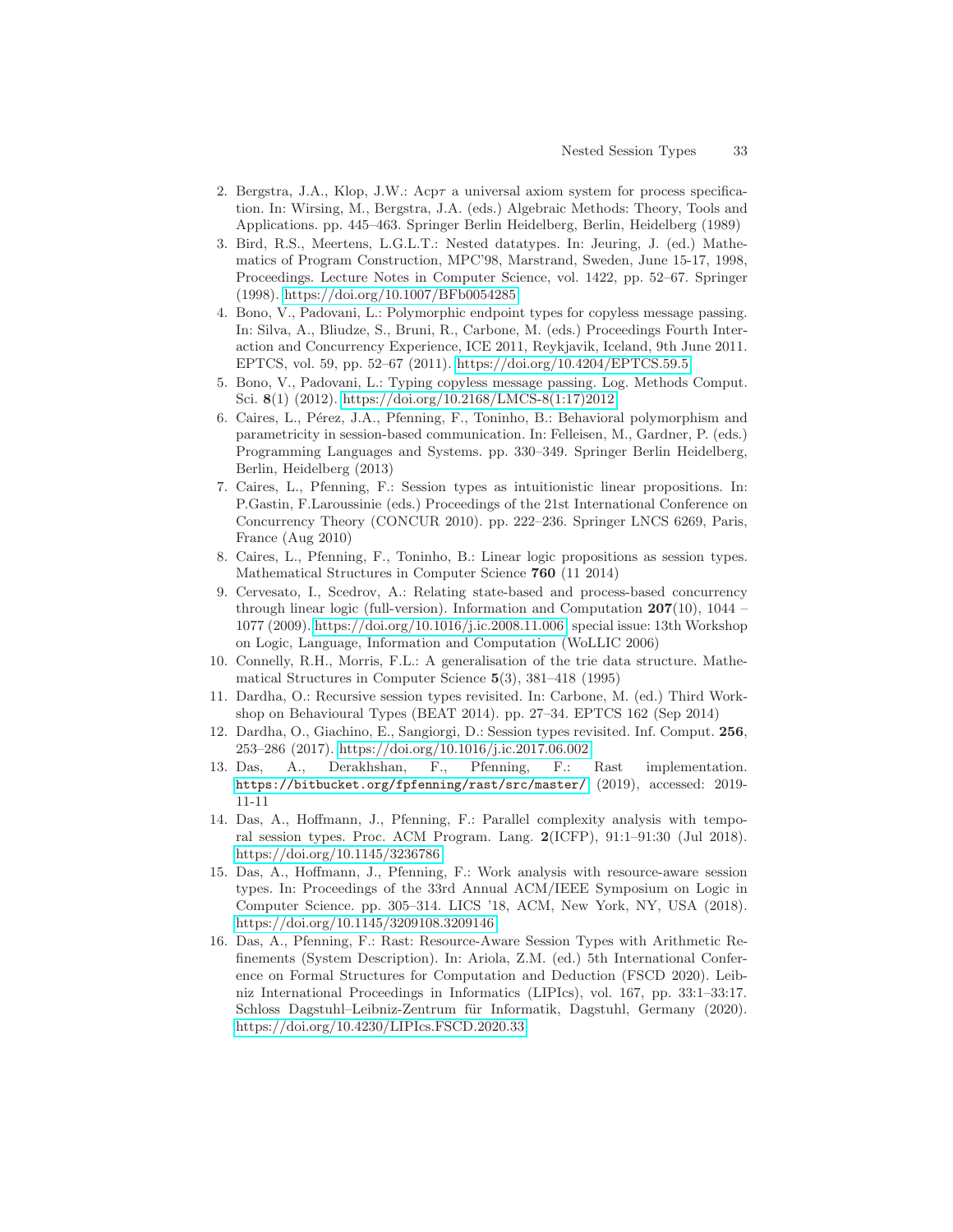- 34 A. Das et al.
- <span id="page-33-7"></span>17. Das, A., Pfenning, F.: Session Types with Arithmetic Refinements. In: Konnov, I., Kovács, L. (eds.) 31st International Conference on Concurrency Theory (CON-CUR 2020). Leibniz International Proceedings in Informatics (LIPIcs), vol. 171, pp. 13:1–13:18. Schloss Dagstuhl–Leibniz-Zentrum für Informatik, Dagstuhl, Germany (2020).<https://doi.org/10.4230/LIPIcs.CONCUR.2020.13>
- <span id="page-33-8"></span>18. Das, A., Pfenning, F.: Verified linear session-typed concurrent programming. In: 22nd International Symposium on Principles and Practice of Declarative Programming. PPDP '20, Association for Computing Machinery, New York, NY, USA (2020).<https://doi.org/10.1145/3414080.3414087>
- <span id="page-33-13"></span>19. Derakhshan, F., Pfenning, F.: Circular Proofs as Session-Typed Processes: A Local Validity Condition. arXiv e-prints arXiv:1908.01909 (Aug 2019)
- <span id="page-33-9"></span>20. Dyck: Gruppentheoretische studien. (mit drei lithographirten tafeln.). Mathematische Annalen 20, 1–44 (1882), <http://eudml.org/doc/157013>
- <span id="page-33-17"></span>21. Friedman, E.P.: The inclusion problem for simple languages. Theor. Comput. Sci. 1(4), 297–316 (1976). [https://doi.org/10.1016/0304-3975\(76\)90074-8](https://doi.org/10.1016/0304-3975(76)90074-8)
- <span id="page-33-6"></span>22. Gay, S., Hole, M.: Subtyping for session types in the pi calculus. Acta Informatica 42(2), 191–225 (Nov 2005).<https://doi.org/10.1007/s00236-005-0177-z>
- <span id="page-33-2"></span>23. Gay, S.J.: Bounded polymorphism in session types. Math. Struct. Comput. Sci. 18(5), 895–930 (2008).<https://doi.org/10.1017/S0960129508006944>
- <span id="page-33-11"></span>24. Girard, J.Y., Lafont, Y.: Linear logic and lazy computation. In: Ehrig, H., Kowalski, R., Levi, G., Montanari, U. (eds.) TAPSOFT '87. pp. 52–66. Springer Berlin Heidelberg, Berlin, Heidelberg (1987)
- <span id="page-33-1"></span>25. Griffith, D.: Polarized Substructural Session Types. Ph.D. thesis, University of Illinois at Urbana-Champaign (Apr 2016)
- <span id="page-33-16"></span>26. Henry, P., Sénizergues, G.: Lalblc a program testing the equivalence of dpda's. In: International Conference on Implementation and Application of Automata. pp. 169–180. Springer (2013)
- <span id="page-33-4"></span>27. Hinze, R.: Generalizing generalized tries. Journal of Functional Pogramming  $10(4)$ , 327–351 (Jul 2010)
- <span id="page-33-0"></span>28. Honda, K.: Types for dyadic interaction. In: Best, E. (ed.) CONCUR'93. pp. 509– 523. Springer Berlin Heidelberg, Berlin, Heidelberg (1993)
- <span id="page-33-14"></span>29. Janˇcar, P.: Short decidability proof for DPDA language equivalence via 1st order grammar bisimilarity. CoRR abs/1010.4760 (2010), <http://arxiv.org/abs/1010.4760>
- <span id="page-33-5"></span>30. Jancar, P.: Bisimilarity on basic process algebra is in 2-exptime (an explicit proof). arXiv preprint arXiv:1207.2479 (2012)
- <span id="page-33-3"></span>31. Johann, P., Ghani, N.: Haskell programming with nested types: A principled approach. Higher-Order and Symbolic Computation 22(2), 155–189 (Jun 2009)
- <span id="page-33-15"></span>32. Kobayashi, N.: Type systems for concurrent programs. In: Aichernig, B.K., Maibaum, T.S.E. (eds.) Formal Methods at the Crossroads. From Panacea to Foundational Support, 10th Anniversary Colloquium of UNU/IIST, the International Institute for Software Technology of The United Nations University, Lisbon, Portugal, March 18-20, 2002, Revised Papers. Lecture Notes in Computer Science, vol. 2757, pp. 439–453. Springer (2002). [https://doi.org/10.1007/978-3-540-40007-3](https://doi.org/10.1007/978-3-540-40007-3_26) 26
- <span id="page-33-10"></span>33. Korenjak, A.J., Hopcroft, J.E.: Simple deterministic languages. In: 7th Annual Symposium on Switching and Automata Theory (swat 1966). pp. 36–46. IEEE (1966)
- <span id="page-33-12"></span>34. Lindley, S., Morris, J.G.: Talking bananas: Structural recursion for session types. In: Proceedings of the 21st ACM SIGPLAN International Conference on Functional